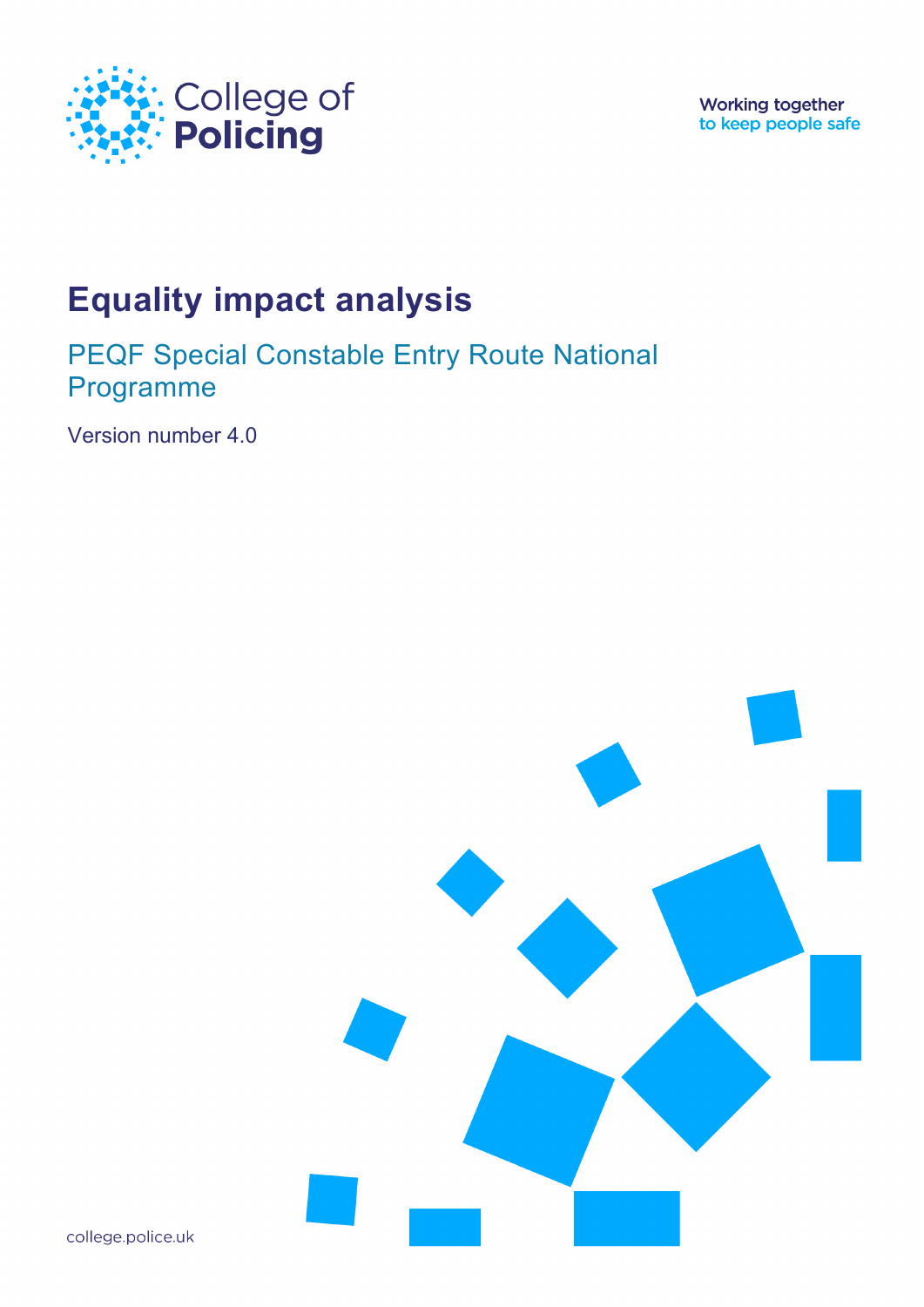College of Policing Limited Leamington Road Ryton-on-Dunsmore Coventry, CV8 3EN

Publication date: October 2021

© – College of Policing Limited (2021)

You may copy, republish, distribute, transmit and combine information (excluding all images and logos) featured in this this publication with other information, free of charge in any format or medium, under the terms of the Non-Commercial College Licence v1.1. To view this licence, visit **[college.police.uk/non-commercial-college](https://www.college.police.uk/non-commercial-college-licence)[licence](https://www.college.police.uk/non-commercial-college-licence)**

Under this licence, you must reproduce the information accurately and not use it in a way that misleads others, misrepresents, suggests any official status, or that the College endorses you or your work. Where College information is being republished or distributed to others, the College must be identified as the source of the information and its copyright status acknowledged with the following attribution statement: © – College of Policing Limited.

Under this licence, you may not adapt, modify, translate or summarise any part of this publication nor use the information in any manner which is primarily intended for or directed towards commercial advantage or private monetary compensation.

If you wish to use College information for purposes not permitted under this licence, then unless expressly permitted by law, you must first obtain permission from the College. Any licence applications or enquiries regarding this publication should be sent to us at **[contactus@college.pnn.police.uk](mailto:contactus@college.pnn.police.uk)**

Where we have identified any third-party copyright information, you will need to obtain permission from the copyright holders concerned.

We're committed to ensuring that all of our documents are fully accessible. To enquire about obtaining this document in a different format, please email: **[contactus@college.pnn.police.uk](mailto:contactus@college.pnn.police.uk)**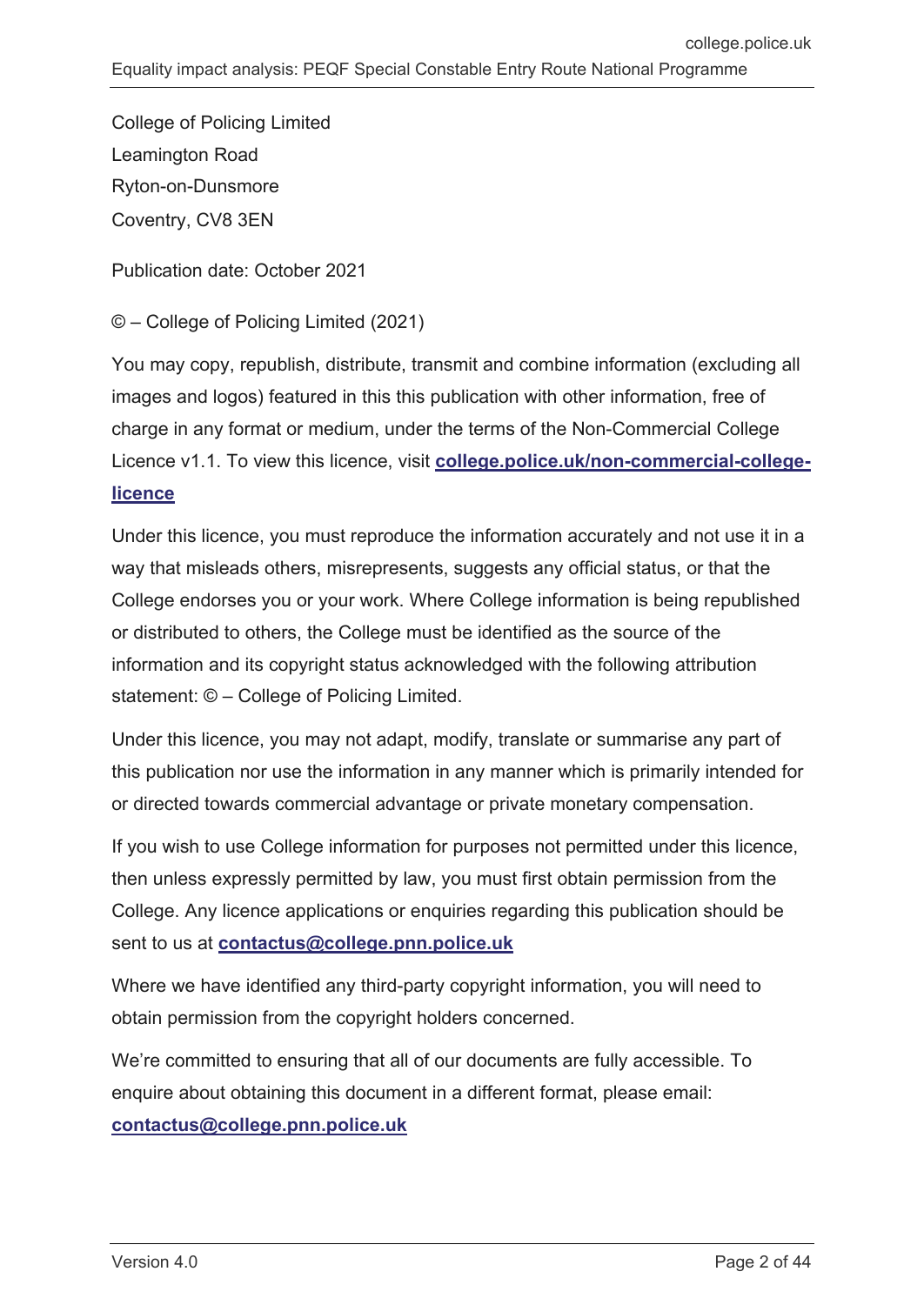# <span id="page-2-0"></span>Table of changes

| <b>Version</b>                                                                         | <b>Modification made</b>                                                                                           | <b>Month/Year</b> |  |  |  |  |
|----------------------------------------------------------------------------------------|--------------------------------------------------------------------------------------------------------------------|-------------------|--|--|--|--|
| 4.0                                                                                    | New and amended paragraphs: 13, 18, 25, 30,<br>34-35, 37-39, 41, 46, 48, 54, 61-64, 68, 79-81,<br>83-84, 89-90, 96 | October 2021      |  |  |  |  |
| 3.0                                                                                    | New and amended paragraphs: 4, 10, 13, 16,<br>18-20, 23-27, 32-33, 45, 82, 91                                      | April 2021        |  |  |  |  |
| For previous versions of this EIA, please contact<br>PolicingEQF@college.pnn.police.uk |                                                                                                                    |                   |  |  |  |  |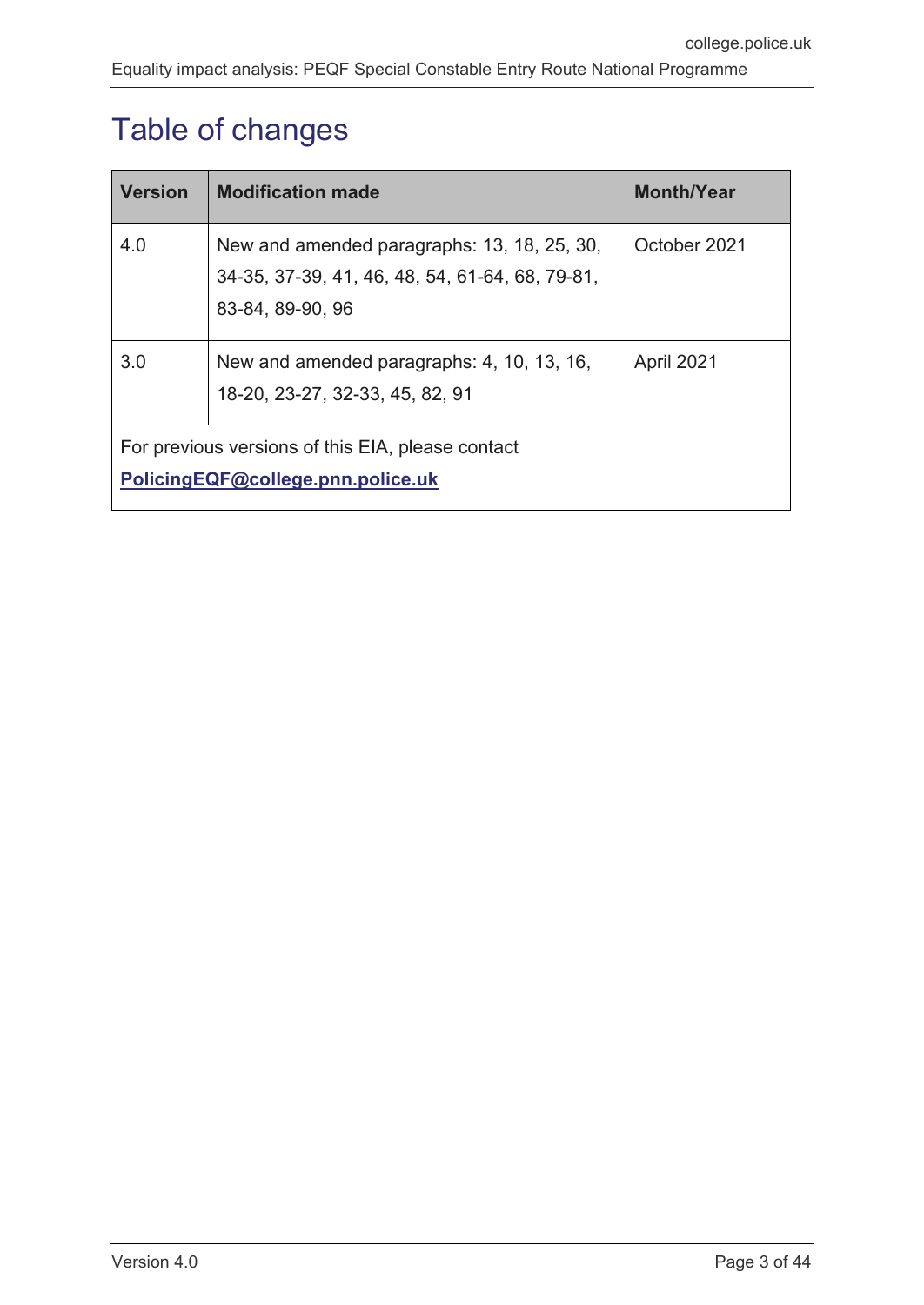## **Contents**

| Appendix 2: Examples of emerging practice and further ideas 38 |  |
|----------------------------------------------------------------|--|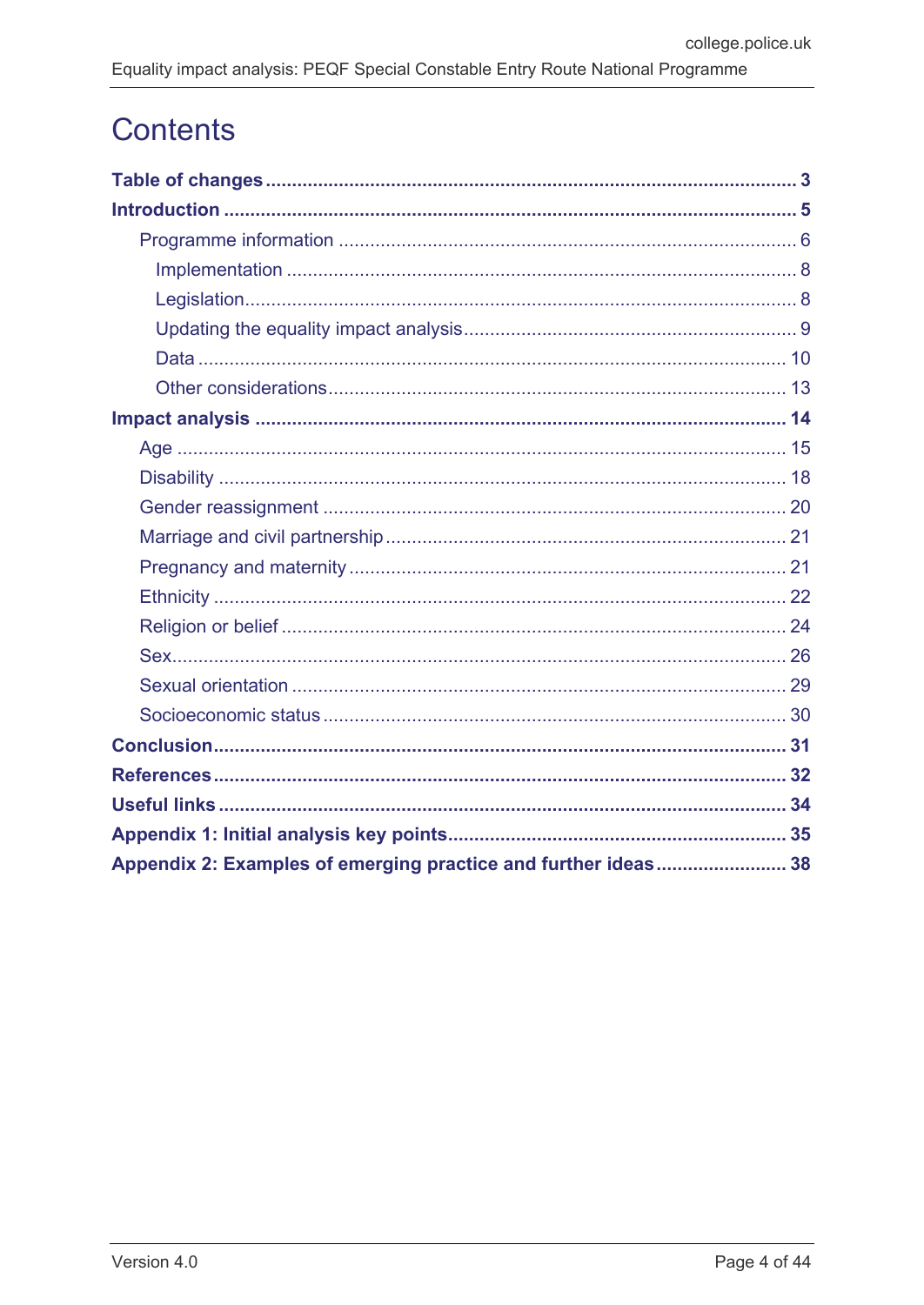## <span id="page-4-0"></span>**Introduction**

- 1. The ambition of the National Police Chiefs' Council (NPCC) and the Association of Police and Crime Commissioners (APCC) is that '[B]y 2025 policing will be a profession with a more representative workforce that will align the right skills, powers and experience to meet challenging requirements'.[1](#page-4-1) The Policing Vision sets out the policing plan and shapes decisions around workforce development, including how police forces use resources to help keep people safe and provide an effective, accessible and value-for-money service that can meet the challenges of the modern policing landscape. Special constables (SCs) are key enablers of this vision. SCs perform a crucial role, supporting the service and frontline policing. They are trusted members of their communities and they provide valuable connections between the police service and the communities that it serves.
- 2. The National Citizens in Policing Strategy for 2016-2019[2](#page-4-2) outlines strategic priorities, which have been adopted for the Special Constabulary National Strategy.[3](#page-4-3) An integral part of these priorities is that the SCs are given the training they need to meet the requirements of modern policing, so that they can fulfil their role alongside their colleagues in the regular constabulary. The SC curriculum has been developed to ensure that SCs have the skills and knowledge required to prevent crime, protect the public and secure public trust. The route serves as an acknowledgement of the expertise and aptitude required to perform the SC role.
- 3. We are passionate about supporting the service to secure a fair, inclusive and representative police service, and about supporting forces in their work to meet the public sector equality duty (PSED).<sup>[4](#page-4-4)</sup> This document serves as an

npcc.police.uk/documents/Policing%20Vision.pdf [Accessed January 2019]

<span id="page-4-1"></span><sup>1</sup> NPCC/APCC. (2016). 'Policing vision 2025' [internet]. Available from

<span id="page-4-2"></span><sup>2</sup> NPCC. (2016). 'Citizens in Policing Strategy' [internet]. Available from npcc.police.uk/FOI%202016/CO/18%20Citizens%20in%20Policing%20Strategy%202016%202019%2 0Redacteddocx.pdf [Accessed January 2020]

<span id="page-4-3"></span><sup>&</sup>lt;sup>3</sup> NPCC/Citizens in Policing. (2018). 'Special Constabulary Strategy 2018-2023' [internet]. Available from north-wales.police.uk/media/655467/national-special-constabulary-strategy-en.pdf [Accessed January 2020]

<span id="page-4-4"></span><sup>4</sup> For more information on the PSED and the nine protected characteristics, please refer to the 'Legislation' section of this document.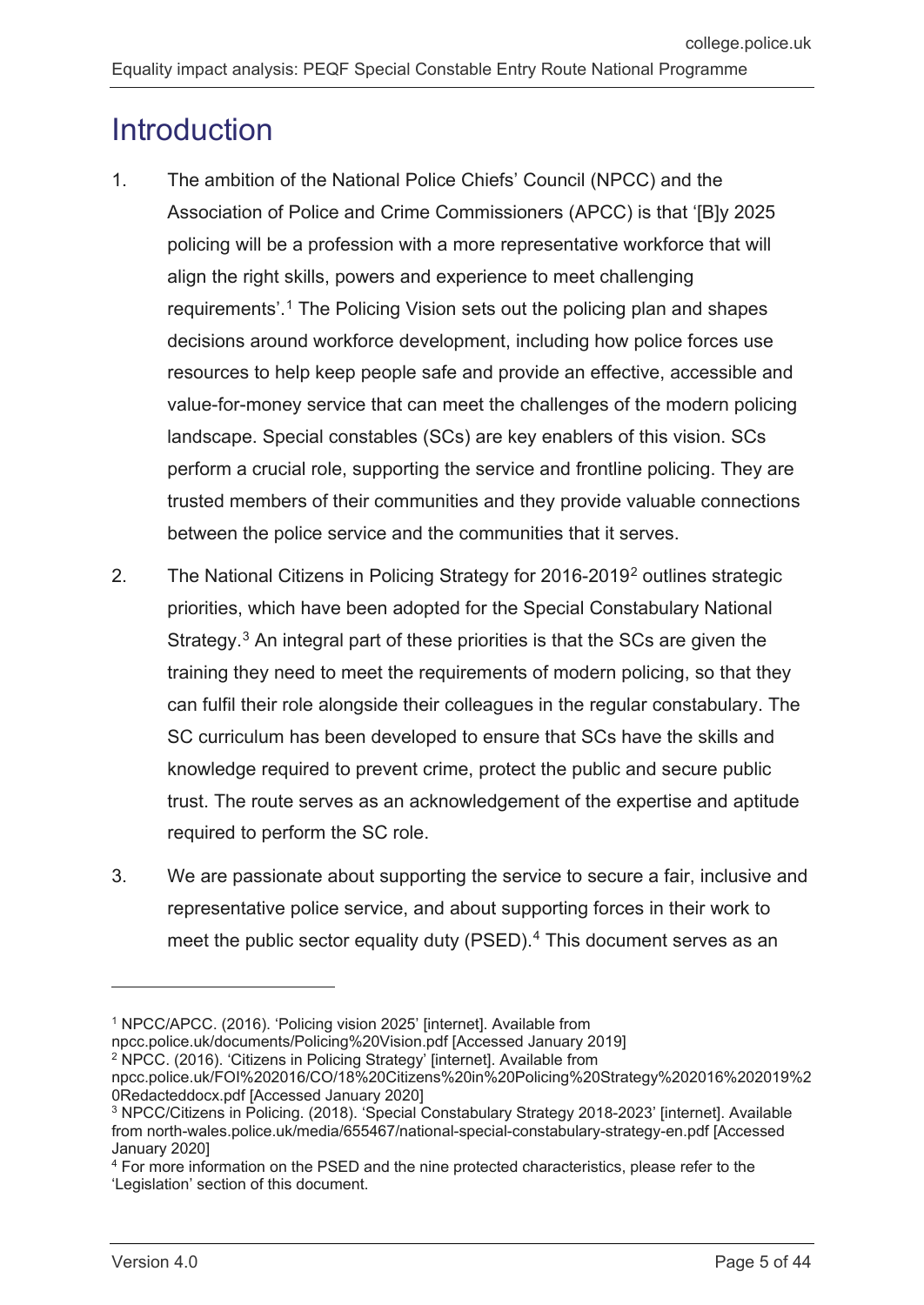initial review of the SC programme's potential impact on those who share a protected characteristic.[5](#page-5-1)

- 4. The impact of the SC programme on the demographic diversity of the SC workforce will depend on a number of variables. Forces will play a significant part in the successful introduction of the programme and its outcomes – such as the recruitment, retention or attrition of SCs – and in supporting progression for those who wish to become a police officer. It is important that each implementing force also considers how it will identify, monitor and address any possible disadvantage against a protected group or other inequality issues.
- 5. For a force to understand whether the programme is having any impact on the protected groups, they should monitor protected characteristic data for their existing workforce and new recruits before and throughout implementation. Analysis of this data will direct the force to any disproportionality or underrepresentation. Findings should be included in the force's equality impact analysis (EIA). We will ask forces to share data<sup>[6](#page-5-2)</sup> with us so that we can develop a national analysis.

### <span id="page-5-0"></span>Programme information

- 6. The SC national programme has been developed in partnership with the Special Constabulary to provide the necessary learning for an SC to continue to provide vital support to frontline policing. As with the regular constabulary, the SC role requires the application of a high degree of professional knowledge. An SC must show understanding and skills across a range of complex and challenging situations and contexts, as well as demonstrating appropriate behaviours congruent with effective and appropriate frontline policing. The role of the SC is invaluable to modern policing.
- 7. Working with guidance from our stakeholders, we have developed a curriculum that, among other core objectives, enables SCs to:

<span id="page-5-1"></span><sup>&</sup>lt;sup>5</sup> 'A group of people who share a protected characteristic may be referenced as a 'protected group' in this document.

<span id="page-5-2"></span> $6$  This data will be anonymised and in full compliance with data protection legislation.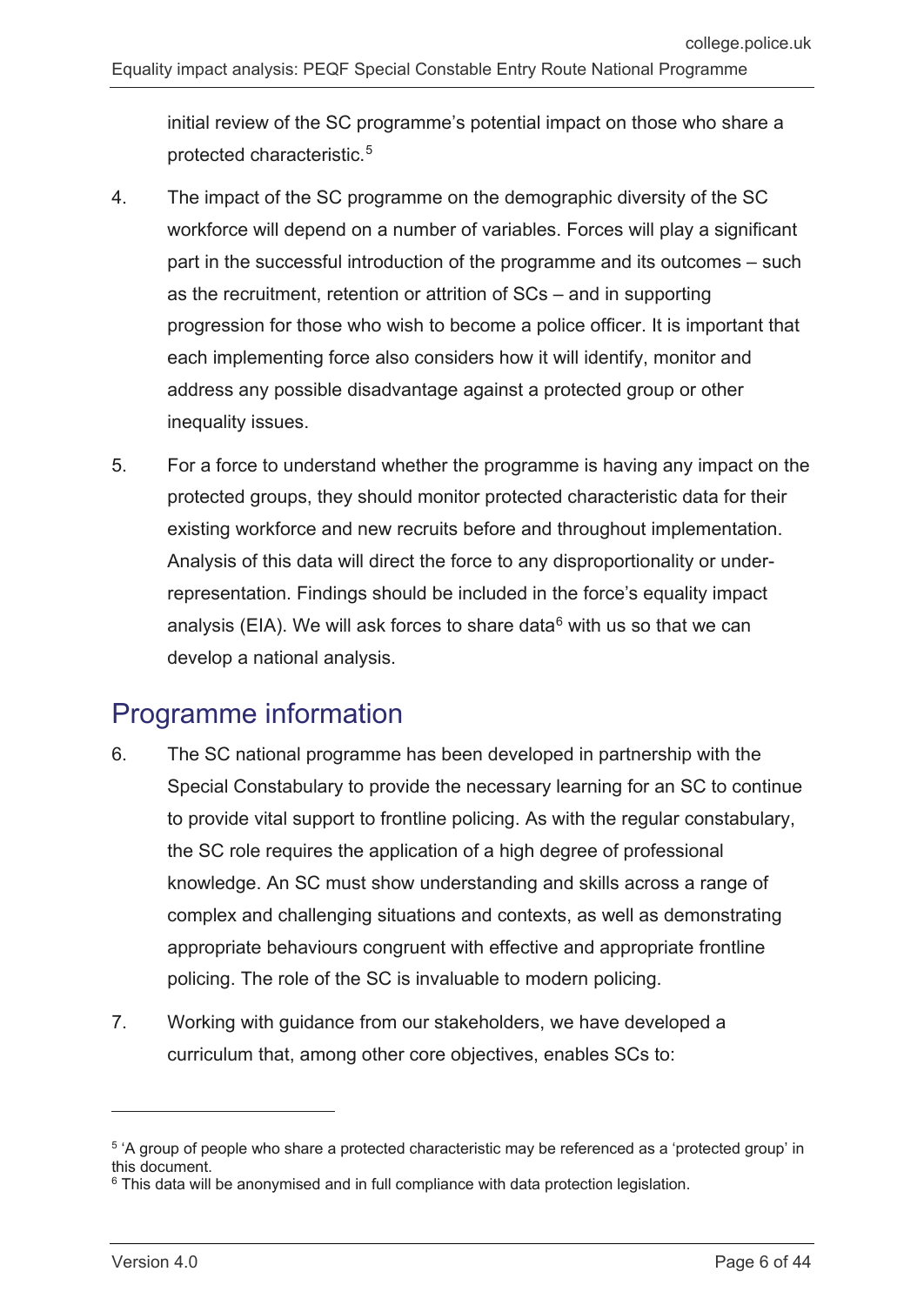- understand the SC role in the wider context of policing and the policing profession
- exercise SC powers fairly and without bias, maintaining professional standards and applying the core principles of ethics, equality, diversity and human rights in the professional performance of their role
- engage in effective decision making, employing professional discretion as appropriate
- **PEDDE SUPPORT IS NOTED FOR THE SUPPORT OF SUPPORT IS A FIGHT IS A FIGHT IS PROPERTY** FIGHT **Proversed Support** FIGHT IS PROPORT **Proversed Support** FIGHT IS A FIGHT A FIGHT A FIGHT A FIGHT A FIGHT A FIGHT A FIGHT A FIGHT
- 8. The Policing Education Qualifications Framework (PEQF) SC learning is divided into five key stages.
	- 1. **Phase one learning**: an initial learning phase that will provide theoretical knowledge and understanding of the skills, attitudes and behaviours needed to undertake safe and lawful accompanied patrol.
	- 2. **Accompanied patrol status** (APS): patrol accompanied by an experienced officer (either a PC with independent patrol status or a qualified SC).
	- 3. **Directed patrol status** (DPS): the stage of professional development at which the SC has demonstrated sufficient competence in APS against DPS assessment criteria.
	- 4. **Phase two learning** (optional): the SC can undertake more advanced learning in one or more of the five core areas of policing practice:
		- **•** response policing
		- policing communities
		- **•** policing the roads
		- **information and intelligence**
		- **•** conducting investigations
	- 5. **Qualified SC (QSC)**: on successful completion of all learning and the work-based assessment, the SC becomes a QSC in their core area(s) of policing. Completing all five core areas is equivalent to Independent Patrol Status in the first year of the Police Constable Degree Apprenticeship (PCDA).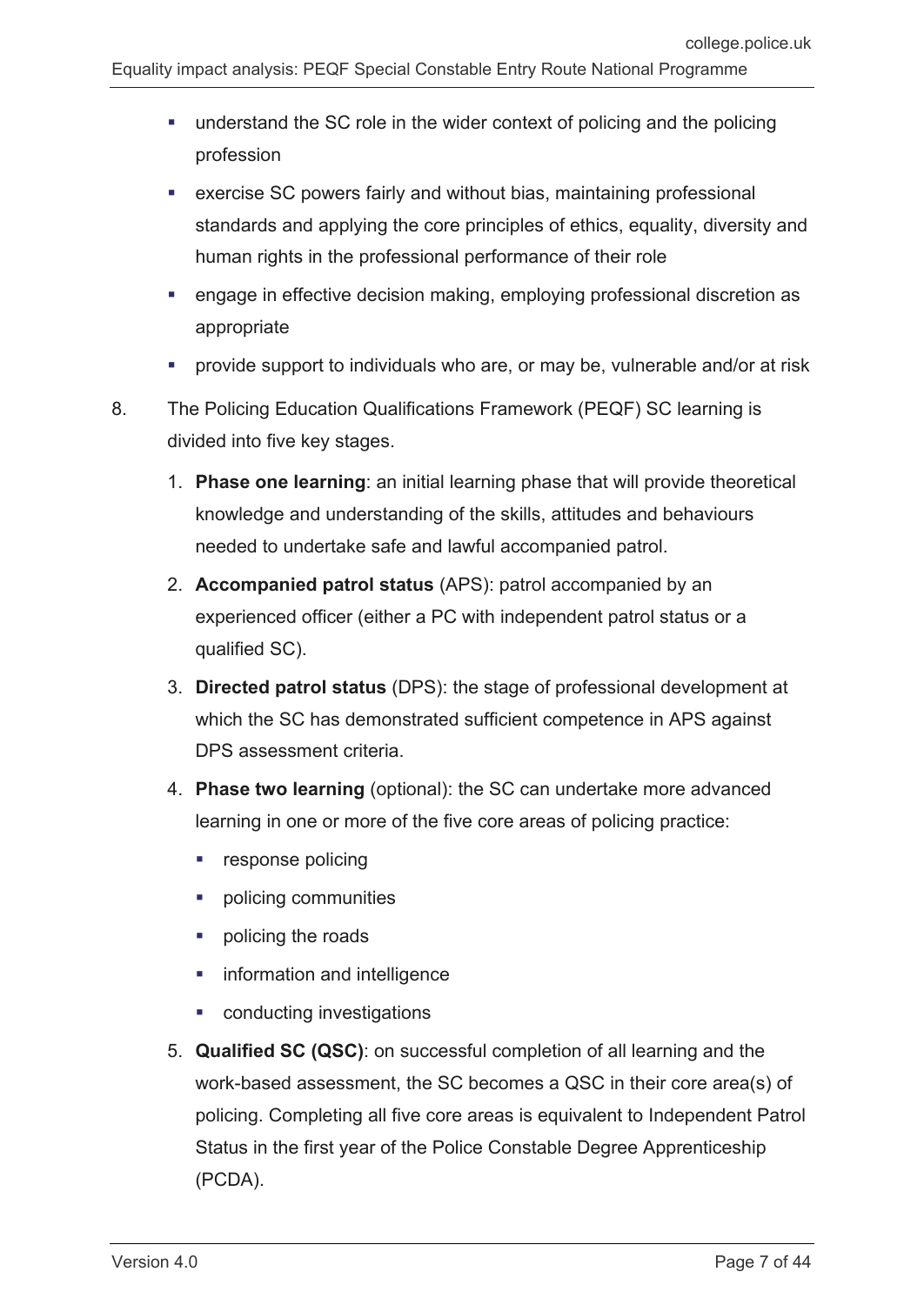The responsibility of confirming that the SC has achieved an appropriate level of professional development to justify confirmation of APS, DPS and QSC rests with the force.

9. SCs adhering to the Code of Ethics and proactively embedding diversity, equality and human rights considerations are woven into the infrastructure of the new curriculum. The appropriate exercise of police powers and procedures, fairly and without bias, is introduced in the first curriculum area, 'Understanding the police constable role'. Integration of diversity, equality and inclusion issues is taken further in the next course 'Valuing difference and inclusion'. This course invites the SC to explore key topics and asks them to challenge bias, prejudice, discrimination and stereotyping in their role, introducing them to professional strategies to address these issues. The course also provides a comprehensive introduction to key pieces of legislation, including the Equality Act 2010 and the Human Rights Act 1998.

#### <span id="page-7-0"></span>Implementation

10. As of October 2021, two forces have implemented the new programme.

#### <span id="page-7-1"></span>Legislation

- 11. Section 149 of the Equality Act 2010 requires public bodies who carry out public functions to have due regard to:
	- eliminate discrimination, harassment, victimisation and any other conduct that is prohibited by or under the Act
	- advance equality of opportunity between people who share a relevant protected characteristic and people who do not share it
	- **foster good relations between people who share a relevant protected** characteristic and people who do not share it

The PSED applies to all nine protected characteristics listed in the Equality Act 2010:

- age
- disability
- **gender reassignment**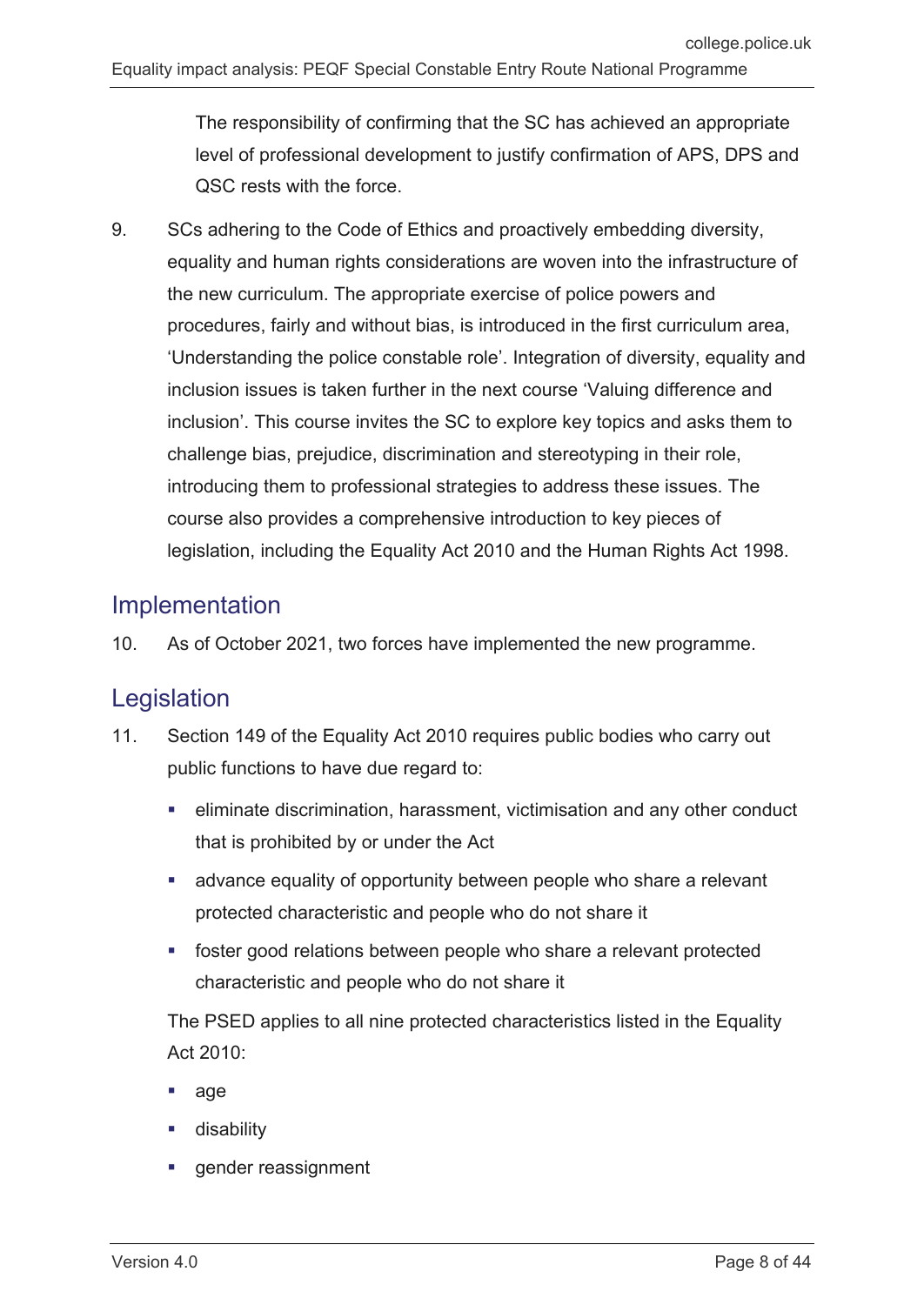- **marriage and civil partnership**
- pregnancy and maternity
- $rac{1}{\sqrt{2}}$  race
- religion or belief
- **sex**
- sexual orientation
- 12. Socioeconomic status is also a factor that can be a basis for inequality. It is provided for under Part 1 of the EqA. Through data collection and analysis, forces will be able to ensure that the impact on this characteristic is also taken into account.
- 13. We are committed to ensuring that the Welsh and English languages are treated equally where applicable, in accordance with the Welsh Language (Wales) Measure 2011. We have developed a **[Welsh Language Scheme](https://assets.college.police.uk/s3fs-public/2021-06/welsh-language-scheme.pdf)** to support Welsh forces in complying with their statutory duty to provide bilingual services to the public in Wales. The scheme has now been implemented.
- 14. SCs may be appointed by a chief officer of police from the authority given under section 27 of the Police Act 1996. Regulations pertaining to the appointment and other governance of SCs is provided for under The Special Constables Regulations 1965, subsequently amended by a number of different statutory instruments, notably The Special Constables (Amendment) Regulations 2002. The legal mandate for the College to shape the qualifications for appointment and promotion of SCs can be found under section 51(2ZB) of the Police Act 1996. The programme has been drafted with due regard to all prevailing legislation.

#### <span id="page-8-0"></span>Updating the equality impact analysis

15. The programme was launched in spring 2020. As forces begin to introduce the curriculum, we will work with them to collate workforce data to allow us to review any impact on the protected groups. Equality impact will be reviewed on an ongoing basis, in accordance with the public sector equality duty. This document will remain a 'living document'. Updates are scheduled for bi-annual publication or upon each key project update. We will include key findings from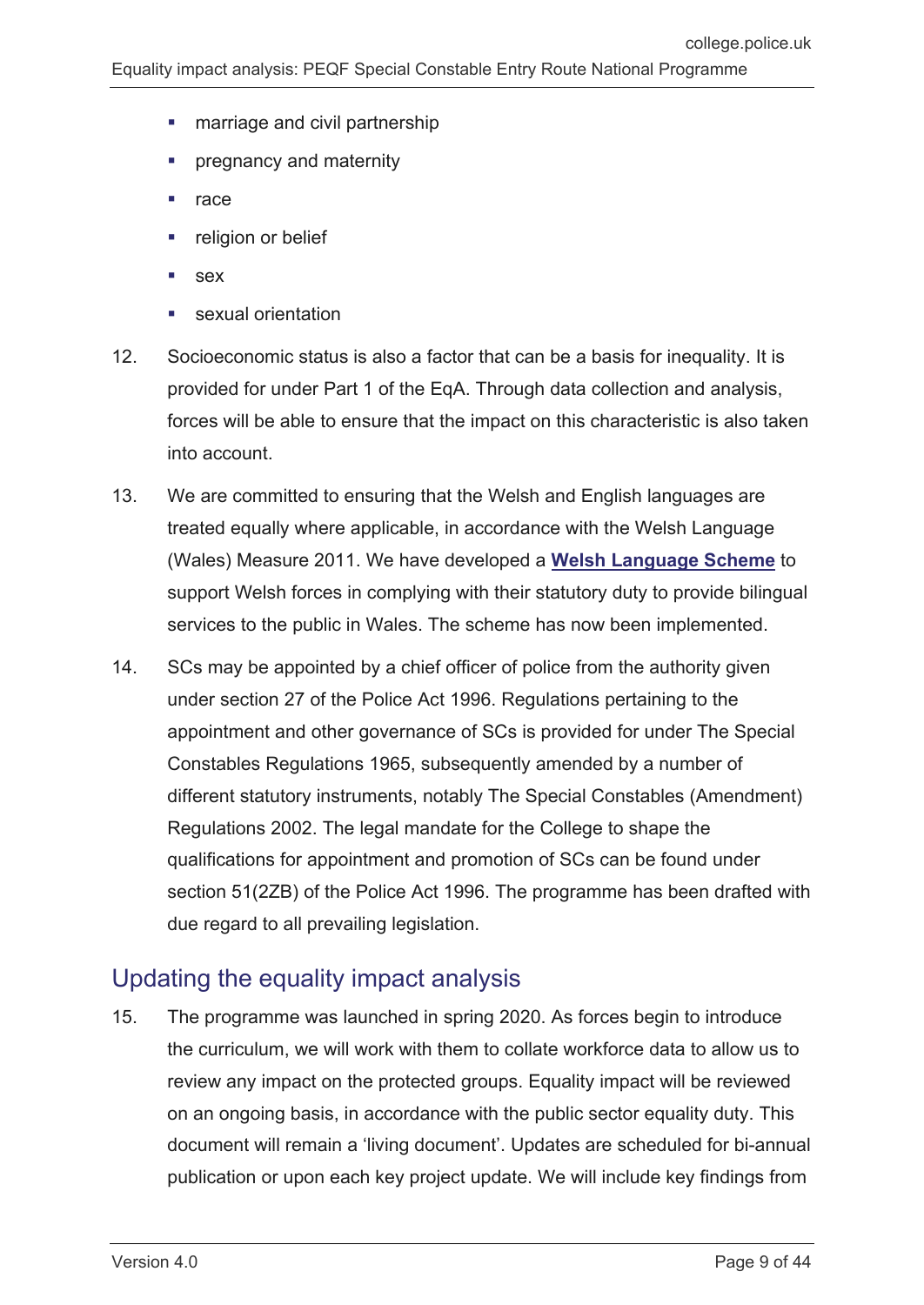stakeholders, recommendations, action plans and emerging practice to reflect progress made, as well as any new challenges identified.

16. To support future updates of the EIA, **[we welcome](mailto:policingeqf@college.pnn.police.uk)** data or further evidence from forces and other key stakeholders.

#### <span id="page-9-0"></span>Data

- 17. To achieve the NPCC vision of a more representative workforce that aligns the right skills, powers and experience to meet challenging requirements, better consistency in data gathering is required across all protected characteristics.[7](#page-9-1) The NPCC has pledged to cultivate a better understanding of the composition of the workforce by ensuring systems are in place that enable workforce data to be collected, collated and analysed across the nine protected characteristics.<sup>[8](#page-9-2)</sup> Standardised diversity codes have been developed to support future monitoring. We will continue to work with our stakeholders, including the Home Office, in an effort to develop more comprehensive national workforce data.
- 18. We understand that there is a national issue with reluctance to share protected characteristic information from much of the workforce. We have worked with the NPCC, forces and other stakeholders to explore this further. Data provides us with the tools we need to identify any disadvantage or inequality, and to instigate initiatives to address this. A robust data collection process needs to be underpinned by a workforce culture that fosters inclusivity and encourages declaration. The workforce should be encouraged to understand the importance of providing protected characteristic information and the significance of this information in supporting the policing community. Guidance exploring the issue will be released soon.
- 19. College-led data collection exercises for PC and PCSO PEQF entry routes have met with limited success. This is due to a number of reasons that are

<span id="page-9-2"></span><span id="page-9-1"></span><sup>7</sup> NPCC. (2018). 'Diversity, Equality & Inclusion Strategy 2018 - 2025' [internet]. Available from npcc.police.uk/documents/edhr/2018/NPCC%20Diversity%20Equality%20Inclusion%20Strategy%20 May%202018.pdf [Accessed September 2019]  $8$  Ibid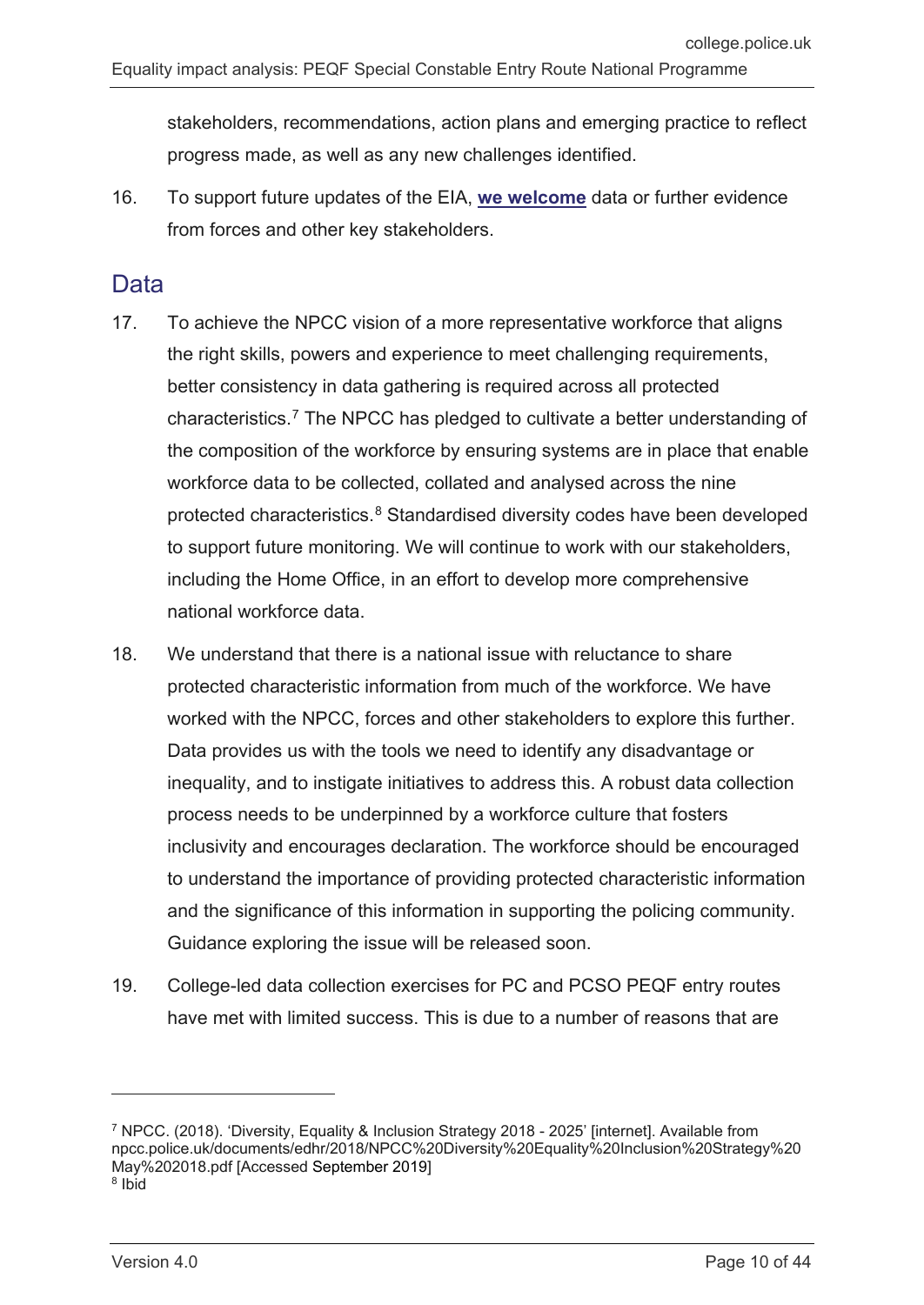explored in detail in the programmes' respective EIAs. The challenges encountered were mitigated by introducing the entry routes into the Home Office national workforce census. The census represents a long-term solution to data collection for these programmes, providing a robust quality-assured database. The new SC programme is integrated into the census but there is no means of distinguishing entries between old and new programmes. We are aware that at this stage, few forces have chosen to implement the programme. This may be as a result of competing priorities, particularly with the new challenges that COVID-19 has introduced and the work to drive forward the Policing Uplift Programme (PUP). Forces are still too early on in implementation for us to draw conclusions from any available data. However, further to the above, our analysis of the programme's potential equality impacts will be ongoing and we will collate and assess data in future iterations of this EIA.

#### Force EIAs

- 20. Securing a high level of programme maintenance and management is key. Implementing forces will be required to complete certain core requirements to ensure that the SC programme is governed by PEQF structures. We will request that forces consider the equality considerations of their intended model of delivery and integrate these considerations into all aspects of implementation. Forces will be asked to include equality, diversity, inclusion and widening participation considerations, in terms of:
	- **E** facilities
	- **•** where learning takes place
	- proximity (for example, reasonable adjustments for students with disabilities)
	- duration over which it takes place (for example, varying part-time working)
	- **assessment arrangements**
	- educational and pastoral support and resources

These considerations should include other characteristics that may be pertinent to the local demographic, such as socioeconomic status, the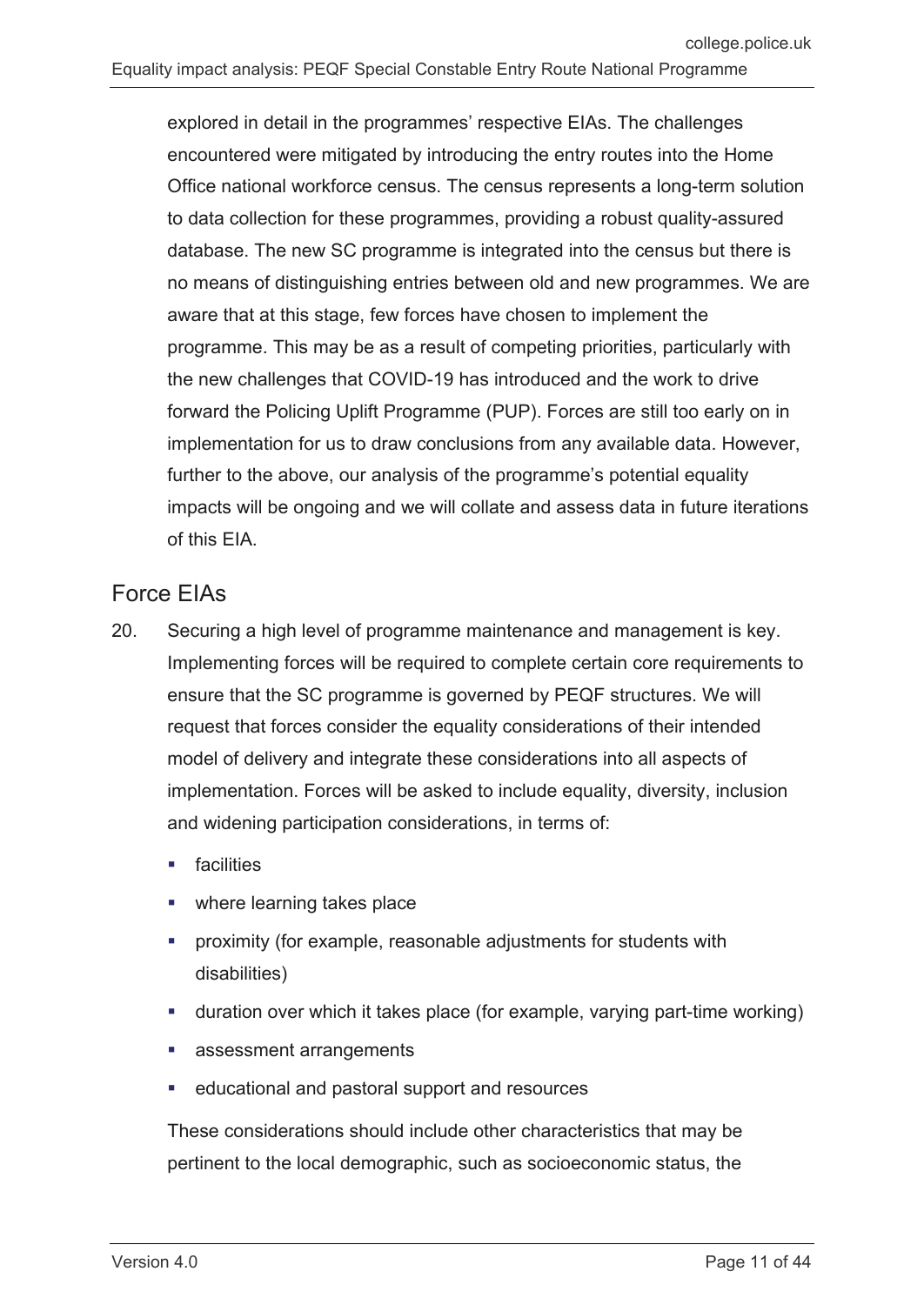prevalence of SCs with caring responsibilities and the prevalence of English as a second language.

- 21. We will ask forces to identify engagement activities with the aim of enabling equality of opportunity for all. It is our intention that the PEQF SC programme is designed to be flexible, optimise opportunities, reduce attrition, and support progression and destination of SCs from all protected groups.
- 22. We will also support forces in meeting their equality duty by reminding forces that the EIA is a living document to be reviewed and updated on an ongoing basis. We will encourage forces to collect protected characteristic data as part of the ongoing management of the programme. The information shared with us via this process will be included in this EIA.

#### Stakeholder engagement

- 23. In support of the development of the updated curriculum, we have received invaluable input from a project development working group comprised of diverse representation from key stakeholders. Diversity considerations have been integrated into product development throughout the design phase. Feedback is also gathered through ongoing engagement with the PEQF Implementation Reference Group (IRG), the Initial Policing Education Board (IPEB) and the PEQF Board. These groups are also made up of a crosssection of representatives from policing and other key stakeholders.
- 24. Stakeholders receive 'headline' emails detailing programme updates and implementation concerns. Forces receive ongoing support from our implementation officers and from the College's diversity and inclusion team. We produce guidance and run a variety of workshops, seminars and other events to support implementation. A dedicated knowledge hub<sup>[9](#page-11-0)</sup> has been created for forces to learn more about the EIA process and to share learning with other forces. There is also a dedicated knowledge hub for diversity, equality and inclusion. Forces can use this hub to share resources and examples of effective practice.

<span id="page-11-0"></span><sup>9</sup> An information-sharing and collaboration platform.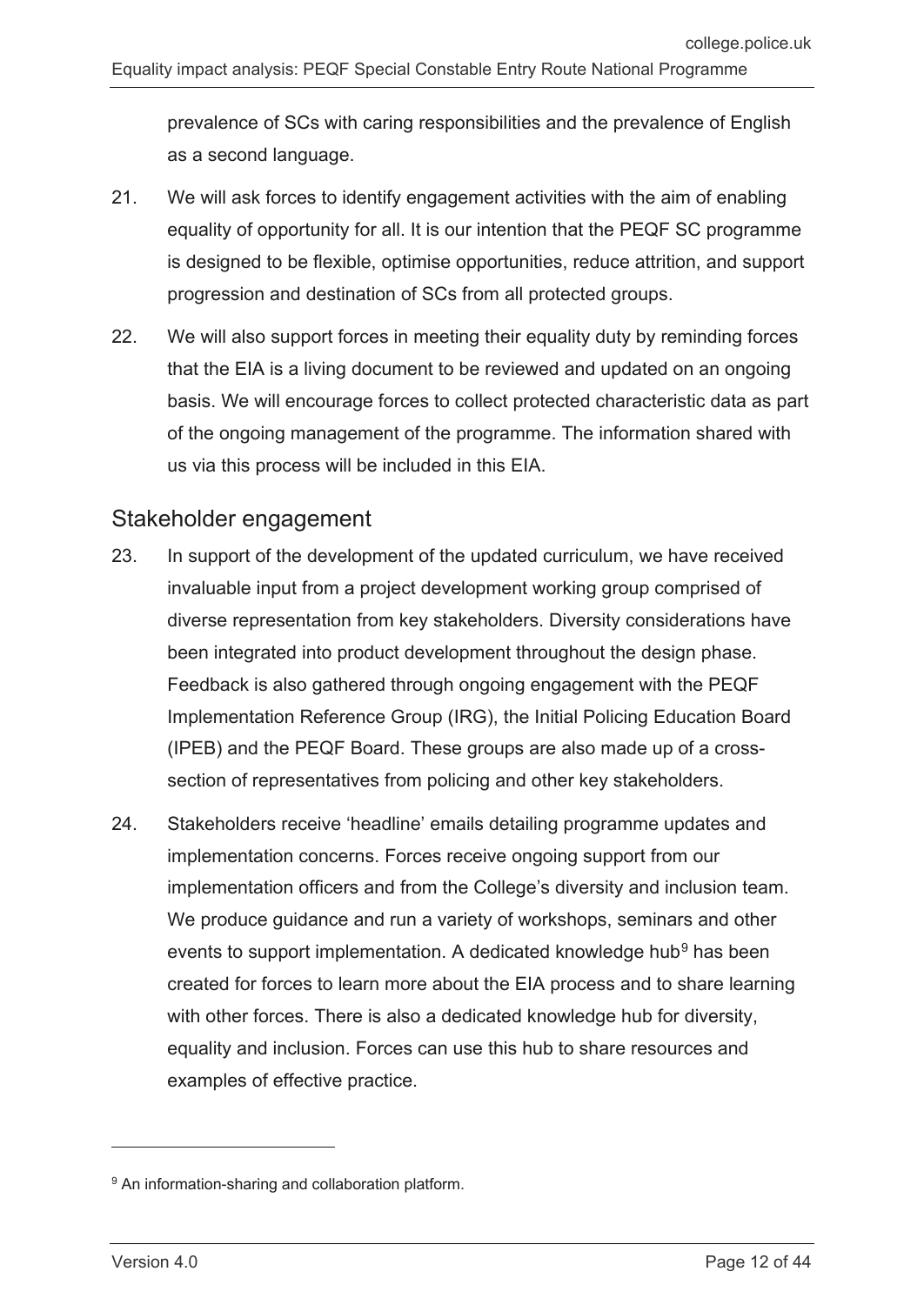#### <span id="page-12-0"></span>Other considerations

- 25. The government pledged to increase police recruitment targets by 20,000 with the launch of the PUP. This recruitment drive may have an impact on the number of people applying to become SCs. The 2020 attrition rate is 29.8%. This is likely to be indicative of the high proportion of people volunteering who have an interest in joining the regular service and have shorter careers as SCs. This may be compounded by the possible redirection of resourcing for training and recruitment towards recruitment for the regular constabulary. The wastage rate as at March 2021 was 25.2%.<sup>[10](#page-12-1)</sup> It should be noted that attrition data has not indicated a surge in attrition<sup>[11](#page-12-2)</sup> because of the PUP, but longitudinal analysis of data may show evidence of an impact.
- 26. COVID-19 has imposed an unprecedented challenge on the police service. As implementation is not compulsory, it is unknown to what extent the pandemic has affected forces' capacity to introduce the new programme. Many forces have thought dynamically about promoting recruitment in a time of social distancing. Social media and other online platforms are being used extensively and in engaging ways.

<span id="page-12-2"></span><span id="page-12-1"></span><sup>&</sup>lt;sup>10</sup> Home Office. (2021). 'Police workforce, England and Wales: 31 March 2021' [internet]. Available from gov.uk/government/statistics/police-workforce-england-and-wales-31-march-2021/policeworkforce-england-and-wales-31-march-2021#headline-workforce-figures [Accessed August 2021] <sup>11</sup> ASCO. (2020). 'Analysis of national Special Constable statistics for England and Wales' [internet]. Available from asco.police.uk/wp-content/uploads/2020/11/ASCO-Briefing-Special-Constabulary-National-Trends-and-Statistics-March-2020.pdf [Accessed March 2021]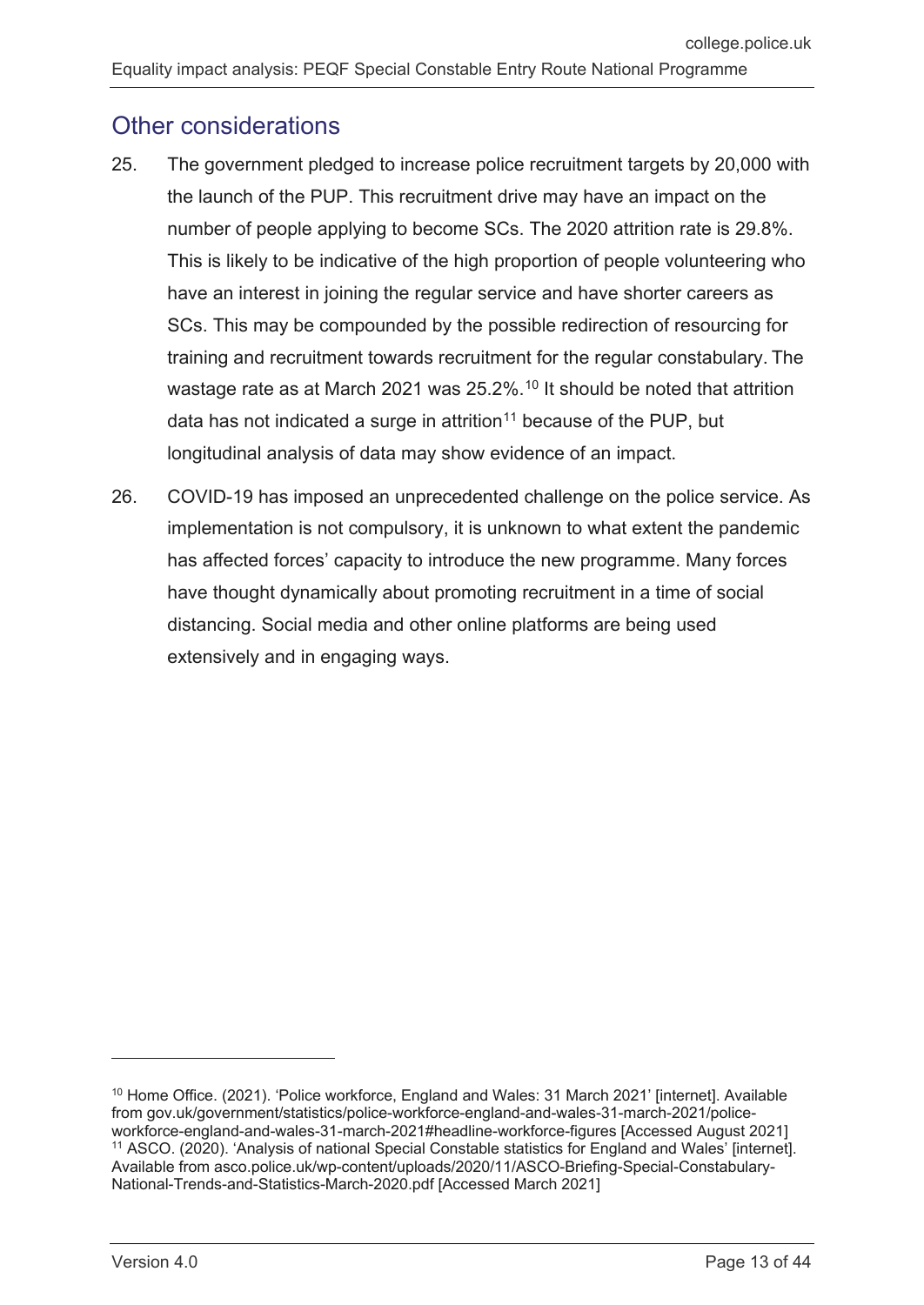## <span id="page-13-0"></span>Impact analysis

- 27. The Policing Vision 2025 states: 'Policing is built on our people. There is a need to add critical new skills to the service, get the right mix between officers and staff and be more representative of the communities we serve to achieve our vision'.[12](#page-13-1) It is imperative that any new workforce development initiative serves to support policing to reach this objective.
- 28. The new SC programme brings many benefits to policing, such as:
	- supporting educational equality within policing
	- proactively embedding equality, diversity and human rights considerations as a core function of policing practice
	- having the potential to attract a more diverse range of candidates by building a pathway to PCDA
	- paying due regard to all protected groups, with this regard contributing directly to development, implementation and delivery
- 29. The College and the police service are committed to meeting the equality duty and to ensuring that all protected characteristics are given due consideration. We are firm on the point that there is no hierarchy to the protected characteristics.
- 30. It is also important to consider the impact of intersectionality on equality and inclusion. Intersectionality means recognising that people's identities are shaped by multiple factors (the many personal characteristics that make up an individual). Protected characteristics cannot be treated as discrete identities, as they can quite often overlap when discrimination occurs. An awareness of intersectionality allows us to better understand diversity and how discrimination can compound to create unique experiences of discrimination.
- 31. It helps to posit equality impact analysis in a national recruitment context. Recruitment into the Special Constabulary is at a historic low. Only a small

 $\overline{a}$ 

<span id="page-13-1"></span><sup>12</sup> NPCC/APCC. (2016). 'Policing vision 2025' [internet]. Available from npcc.police.uk/documents/Policing%20Vision.pdf [Accessed February 2019]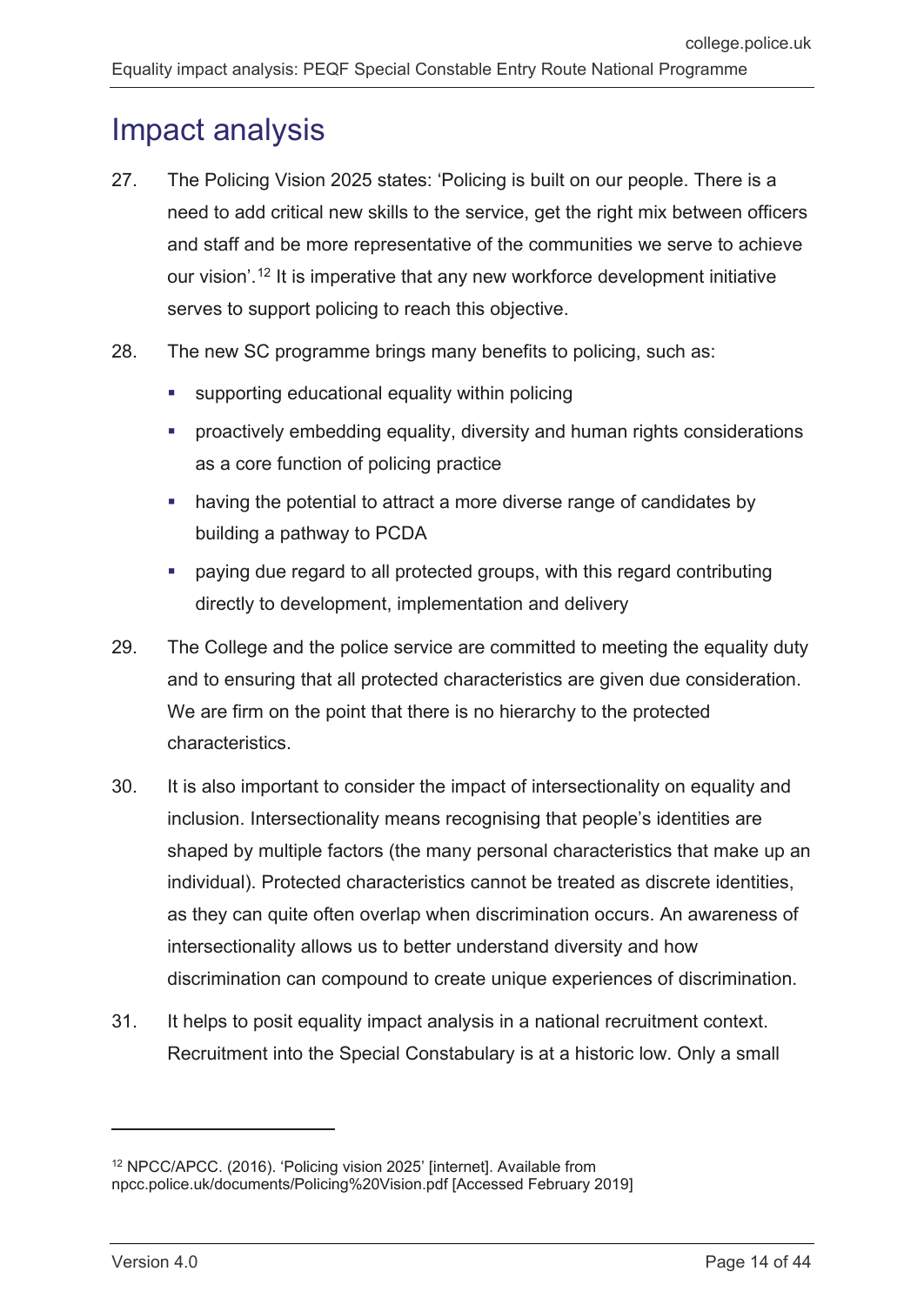number of forces chose to undertake further SC recruitment in 2020. The SC headcount varies greatly between forces, but a total of 14 forces saw over 20% reductions in SC numbers.<sup>[13](#page-14-1)</sup>

32.

| Year | <b>Number of SCs joining</b> |
|------|------------------------------|
| 2016 | 4,606                        |
| 2017 | 3,041                        |
| 2018 | 2,723                        |
| 2019 | 2,843                        |
| 2020 | 2,435                        |

33. In 2020, there were 9,571 special constables. In 2021, this figure fell to 9,174 representing a decrease of 4.1% (calculated on a headcount and not an FTE basis).[14](#page-14-2)

### <span id="page-14-0"></span>Age

-

34. **Consideration:** Home Office workforce data[15](#page-14-3) provides the following age breakdown for the Special Constabulary:

| Age range   | Proportion of SCs as at<br>1 March 2021 (%) |
|-------------|---------------------------------------------|
| 25 or under | 29                                          |

<span id="page-14-1"></span><sup>13</sup> ASCO. (2020). 'Analysis of national Special Constable statistics for England and Wales' [internet]. Available from asco.police.uk/wp-content/uploads/2020/11/ASCO-Briefing-Special-Constabulary-National-Trends-and-Statistics-March-2020.pdf [Accessed March 2021]

<span id="page-14-3"></span><span id="page-14-2"></span><sup>14</sup> Flatley J. (2021). 'Police workforce, England and Wales: 31 March 2021' [internet]. Available from gov.uk/government/statistics/police-workforce-england-and-wales-31-march-2021/police-workforceengland-and-wales-31-march-2021#headline-workforce-figures [Accessed August 2021]  $15$  lbid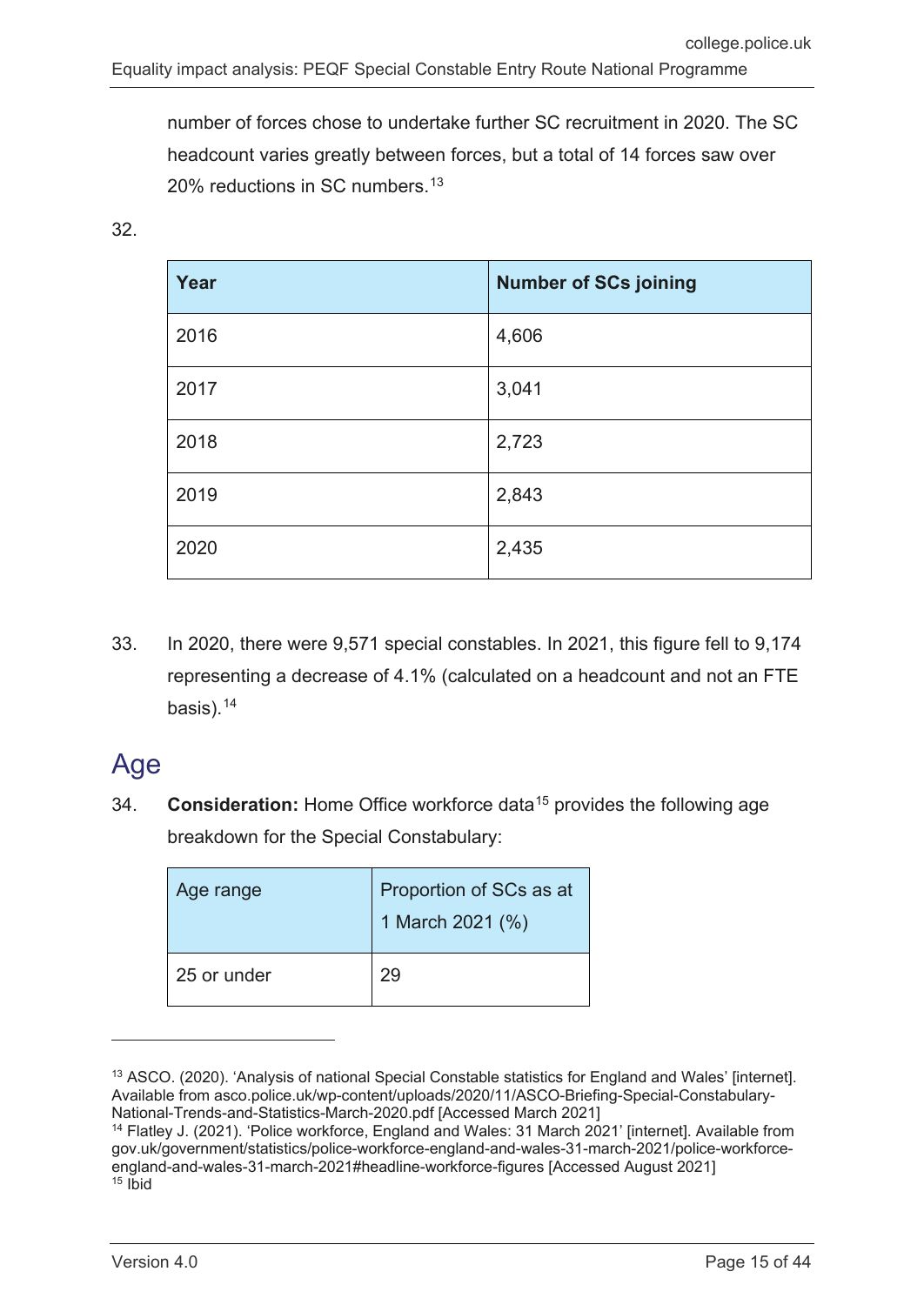| Age range | Proportion of SCs as at<br>1 March 2021 (%) |
|-----------|---------------------------------------------|
| 26 to 40  | 44                                          |
| 41 to 55  | 22                                          |
| Over 55   | 5                                           |

- 35. The greatest proportion of SCs identify as 25 or under at 29%. This represents a 2% drop since March 2020.<sup>[16](#page-15-0)</sup> The Special Constabulary has a younger age profile than the regular constabulary, for which the majority of officers are in the 26 to 40 and the 41 to 55 age groups. This is also true when compared to PCSOs, where only 14% identified as being 25 and under.
- 36. The high proportion of SCs who are aged 25 or under is contrary to the national demographic for the voluntary sector. A 2017/18 survey conducted by Civil Society Almanac reported that only 24% of people aged 16 to 24 volunteered regularly. Their research found that the highest rates of volunteering can be found in the 65 to 74 age category.
- 37. The high numbers of SCs in the 25 or under age group may be attributable to the Special Constabulary being seen as a means of trying out policing as a career option or as a stepping stone into policing. The 2016 Citizens in Policing Community of Practice survey found that as high as 84% of SCs aged under 25 hoped to join the police in paid employment.<sup>[17](#page-15-1)</sup>
- 38. Many SCs will have no interest in policing as a career. Otherwise known as career specials, these SCs may consider the new programme to be of limited

 $\overline{a}$ 

<span id="page-15-0"></span><sup>&</sup>lt;sup>16</sup> Flatley J. (2020). 'Police Workforce, England and Wales, 31 March 2020' [internet]. Home Office Statistical Bulletin, 20/20. London: Home Office. Available from

assets.publishing.service.gov.uk/government/uploads/system/uploads/attachment\_data/file/905169/p olice-workforce-mar20-hosb2020.pdf [Accessed September 2020]

<span id="page-15-1"></span><sup>&</sup>lt;sup>17</sup> Callender A and others. (2018). 'Understanding the Motivations, Morale, and Retention of Special Constables: Findings from a National Survey'. Volume 14 Issue 3. Policing: a Journal of Policy and Practice [internet]. Available from: academic.oup.com/policing/article/14/3/670/5086096 [Accessed September 2021]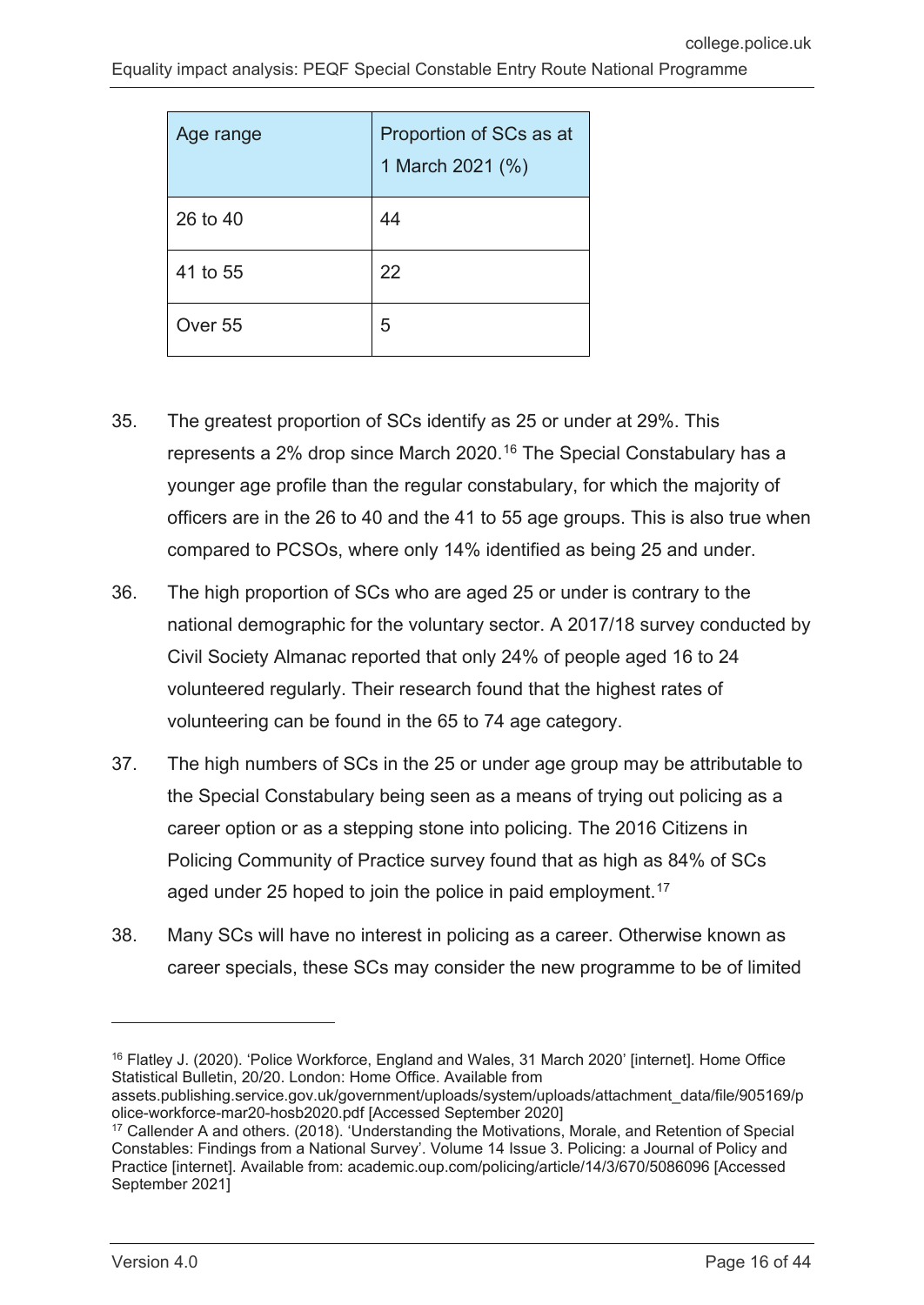benefit to them. Anecdotal information tells us that some forces discourage people from applying to be an SC if their ultimate goal is to join the regular constabulary. Finding ways to make the Special Constabulary more appealing to retired 'regulars' and older professionals has been discussed as a means of increasing the proportion of career specials.[18](#page-16-0)

- 39. **Consideration:** The Skills Index 2021 is a national study of the UK's labour market that explores the skills and employment landscape. The report highlights that a third of workers aged over 55 have not received any formal workplace training in the last decade, a much higher proportion than all other age groups.[19](#page-16-1) This is consistent with anecdotal evidence indicating that older workers are often overlooked for training in favour of younger colleagues. This is further compounded by ageist stereotypes about older workers being less willing and less able to develop new skills. Only one in seven firms stated that they would recruit or retrain older workers to tackle skills shortages.
- 40. **Mitigation:** The SC programme has been carefully developed to provide SCs with skills critical to 21st-century policing. The curriculum provides both contemporary and comprehensive coverage of the knowledge, skills and professional approaches that have been identified by the SC National Strategy. The programme will not require formal theoretical assessment and does not culminate in a qualification. It is based on occupational competency and knowledge checks, which will be determined by the force. Forces will have the option not to implement further learning beyond DPS, though this may be beneficial for increasing retention and widening participation to provide the opportunity for SCs who do wish to progress.
- 41. Forces should ensure that they do not allow ageist stereotypes to influence decision making or to create limitations on older applicants and SCs. Forces are encouraged to monitor the average age of those wishing to pursue phase

 $\overline{a}$ 

<span id="page-16-0"></span><sup>18</sup> Ibid

<span id="page-16-1"></span><sup>19</sup> City and Guilds Group. (2021). 'Skills Index 2021' [internet]. Available from cityandguildsgroup.com/-/media/cgg-website/documents/cg-skills-index-reportpdf.ashx?la=en&hash=B04AAEA0DBBF4F4A9203BBF024350A7C1B07257A [Accessed August 2021]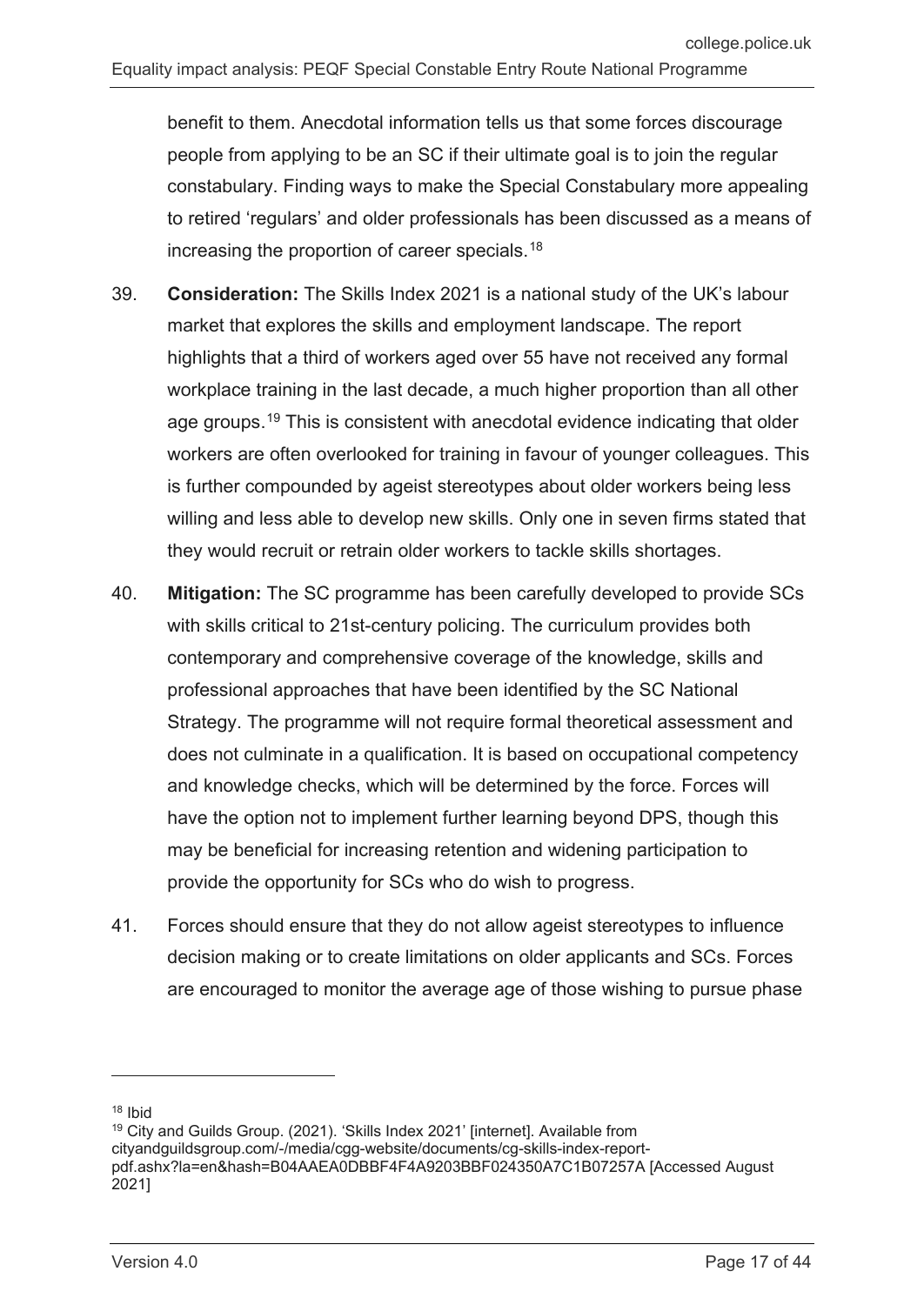2 learning. If distinct patterns begin to emerge, a closer review and mitigations may be required.

42. **Key PSED objective(s) considered:[20](#page-17-1)** Eliminate prohibited behaviours. Advance equality of opportunity. Foster good relations.

### <span id="page-17-0"></span>**Disability**

- 43. Under the Equality Act 2010, a person has a disability if they have a physical or mental impairment that has a substantial and long-term effect on their ability to carry out day-to-day activities.
- 44. **Consideration:** The curriculum and training delivery must not impose any obstacle on those with a disability.
- 45. **Mitigation:** All organisations, including the police service, have a statutory obligation to provide reasonable adjustments for people with disabilities. Forces are encouraged to review their reasonable adjustment policies to ensure that they are fit for purpose. Forces should be taking action to ensure that the workplace is an inclusive space, and that people can confidently declare a disability and request reasonable adjustment.
- 46. Forces and education providers should be aware that the reasonable adjustment duty is an anticipatory duty, and that these considerations should be integrated into programme implementation. This includes initiatives such as ensuring that written training content conforms to style guides for neurodiversity, or producing training in different formats. We have worked with the PUP and Purple Space to develop research to further our understanding of how forces are supporting those in the workforce with a disability. The **[discovery report](https://paas-s3-broker-prod-lon-6453d964-1d1a-432a-9260-5e0ba7d2fc51.s3.eu-west-2.amazonaws.com/s3fs-public/2021-08/discovery-report-workplace-adjustments.pdf)** shares learning from the experiences of officers and staff in relation to workplace adjustment and disability confidence.
- 47. As part of the programme's core delivery requirements, forces and education providers are required to provide learning support that is appropriate to

<span id="page-17-1"></span> $20$  Readers should note that inclusion of one part of the equality duty in this section is intended only to draw specific attention to a particularly relevant part of the duty. Due regard should be given to all parts of the duty. It is worth adding that the College and the police service are committed to a continuing regard of all components of the equality duty.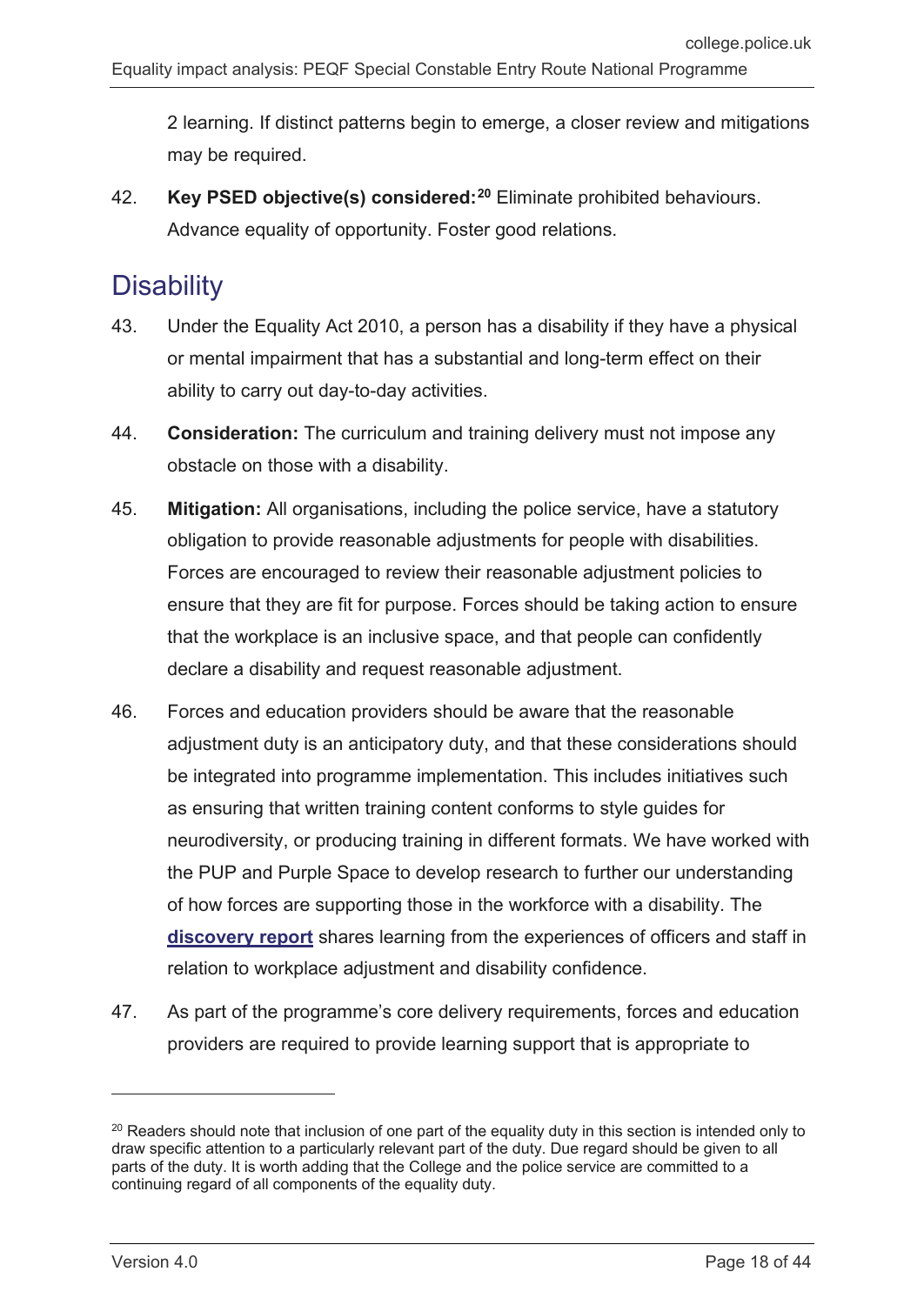individual need. It is envisaged that SCs are provided with a programme handbook that will detail support options. The handbook will promote equality and diversity, disability services and learning support services. SCs will be given information on how they inform the force of any reasonable adjustments required. SCs will also be informed of how, and to whom, any concerns or complaints should be raised and escalated.

- 48. The College is a member of policing's national neurodiversity working group. The group aims to develop an informative and concise resource that will equip forces to provide a consistent, effective and professional service for neurodiverse members of the public. It will also support workforce inclusion. The group's work will include consideration of the progression and retention of neurodiverse members of the police workforce. The working group has created a **Neurodiversity [glossary of terms](https://paas-s3-broker-prod-lon-6453d964-1d1a-432a-9260-5e0ba7d2fc51.s3.eu-west-2.amazonaws.com/s3fs-public/2021-06/neurodiversity-glossary-of-terms.pdf)**.
- 49. The existing workforce may be upskilled by disability awareness training and starting honest conversations about disability and inclusion. The force may also wish to direct SCs to third-party professional development hubs that offer additional support for people with disabilities.
- 50. **Key PSED objective(s) considered:** Eliminate prohibited behaviours. Advance equality of opportunity. Foster good relations.
- 51. **Consideration:** Research by the Office for National Statistics indicates that the proportions of people with and without a disability undertaking volunteering were similar, with findings of 37.7% and 41.9% respectively.[21](#page-18-0) The figure for people with a disability falls to 28.5% for those who consider themselves 'limited a lot' by their condition.
- 52. There are no statistics on the number of SCs with disabilities. We recognise the importance of robust workforce data collection in forces' ability to assess

<span id="page-18-0"></span><sup>&</sup>lt;sup>21</sup> Figures refer to the year ending March 2018. Office for National Statistics, 'Disability and social participation' [internet]. Available from

ons.gov.uk/peoplepopulationandcommunity/healthandsocialcare/disability/bulletins/disabilityandsocial participationengland/2018 [Accessed January 2020]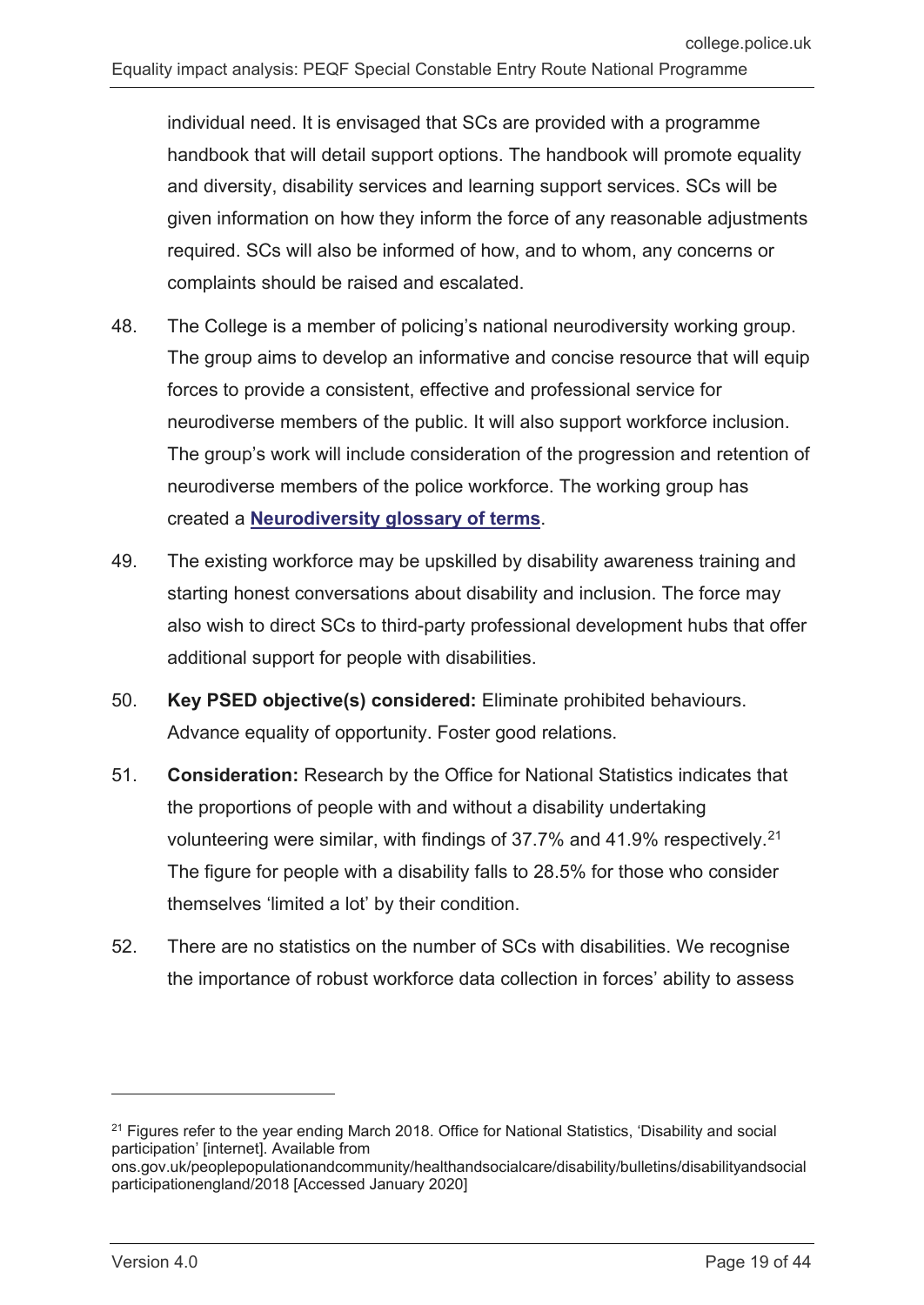equality impact. We are working with the NPCC and other partners on how we can promote information sharing in the workforce.

53. **Key PSED objective(s) considered:** Advance equality of opportunity.

### <span id="page-19-0"></span>Gender reassignment

54. **Consideration:** The police service have taken steps to promote trans inclusion. The NPCC have issued guidance for the policing sector<sup>[22](#page-19-1)</sup> and a toolkit for managers and staff.<sup>[23](#page-19-2)</sup> A recent survey of 400 trans employees indicated that 65% of respondents didn't reveal their gender identity at work, a 13% increase from the figure in 2016. [24](#page-19-3) We understand that there is more that can be done to support people undergoing gender reassignment, and that more research is required to build an evidence base.

We do not anticipate that the new SC programme will have any detrimental impact on this protected characteristic. The programme will encourage forces to consider potential implications via their EIAs.

- 55. As part of the College's quality assurance process, forces must complete an EIA. The assessment should include evidence of policies or procedures in place to support trans colleagues. The force should have a clear zerotolerance policy on transphobic bullying and harassment. External publishing of key points from relevant policies may provide reassurance of a force's commitment to trans inclusion to those considering applying.
- 56. The SC programme delivery timeline will be governed by the force. Flexibility is required, given the differing operational capacities of local forces, as well as the shift and working patterns of the individual. Forces must consider the

 $\overline{a}$ 

<span id="page-19-1"></span><sup>&</sup>lt;sup>22</sup> Stonewall. (Date unknown). 'Trans guidance for the policing sector' [internet]. Available from npcc.police.uk/2018%20FOI/EDHR/Trans%20Guidance%20for%20the%20Policing%20Sector%20Ind ividual.pdf [Accessed February 2020]

<span id="page-19-2"></span><sup>23</sup> LGBT Police. (2019). 'LGBT Resources' [internet]. Available from lgbtpolice.uk/resources [Accessed September 2019]

<span id="page-19-3"></span> $24$  Total Jobs. (2021). 'Trans employee experiences survey: Understanding the trans community in the workplace' [internet]. Available from: totaljobs.com/advice/trans-employee-experiences-survey-2021 research-conducted-by-totaljobs [Accessed July 2021]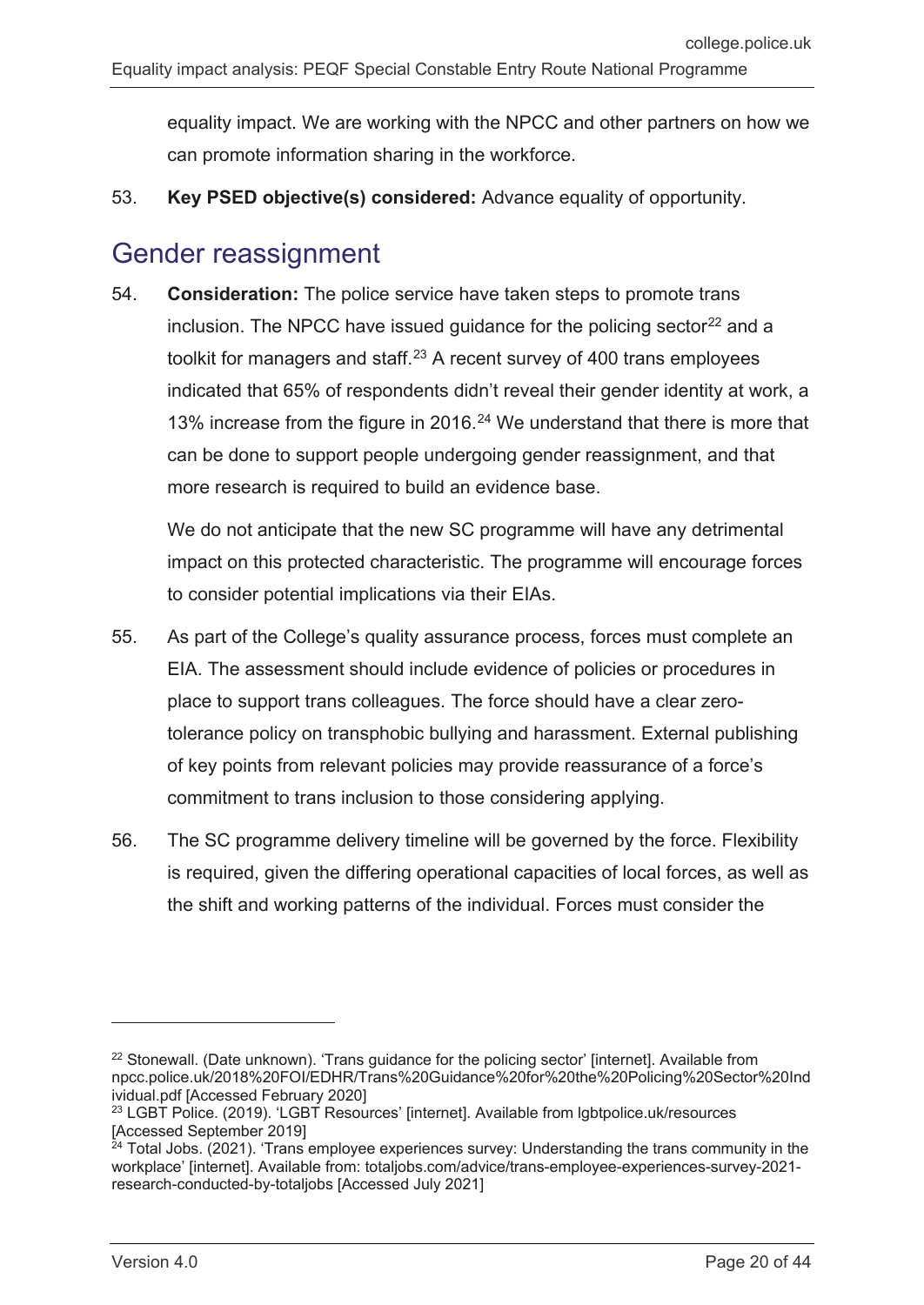extension to standard delivery timelines, should they be required to support those taking extended absence for gender reassignment purposes.

**Key PSED objective(s) considered:** Eliminate prohibited behaviours. Advance equality of opportunity. Foster good relations.

## <span id="page-20-0"></span>Marriage and civil partnership

57. The impact of the new programme on those who are married or in a civil partnership is unclear at present. We welcome any information or data on this.

## <span id="page-20-1"></span>Pregnancy and maternity

- 58. Governance of SC maternity leave is organised by the force. Equality Act 2010 protections will start from the beginning of the pregnancy to at least two weeks after the end of the pregnancy.
- 59. **Consideration:** The SC programme delivery timeline will be governed by the force. We understand that there needs to be flexibility and acknowledgement of the differing operational capacities of local forces, as well as the shift and working patterns of the individual. Forces must consider the extension to standard delivery timelines, should they be required to support individuals taking extended absences due to pregnancy or maternity.
- 60. Forces will be required to complete their own EIA as part of the programme implementation core requirements. This may prompt a review of existing policies to ensure that they are fit for purpose.

**Key PSED objective(s) considered:** Eliminate prohibited behaviours. Advance equality of opportunity.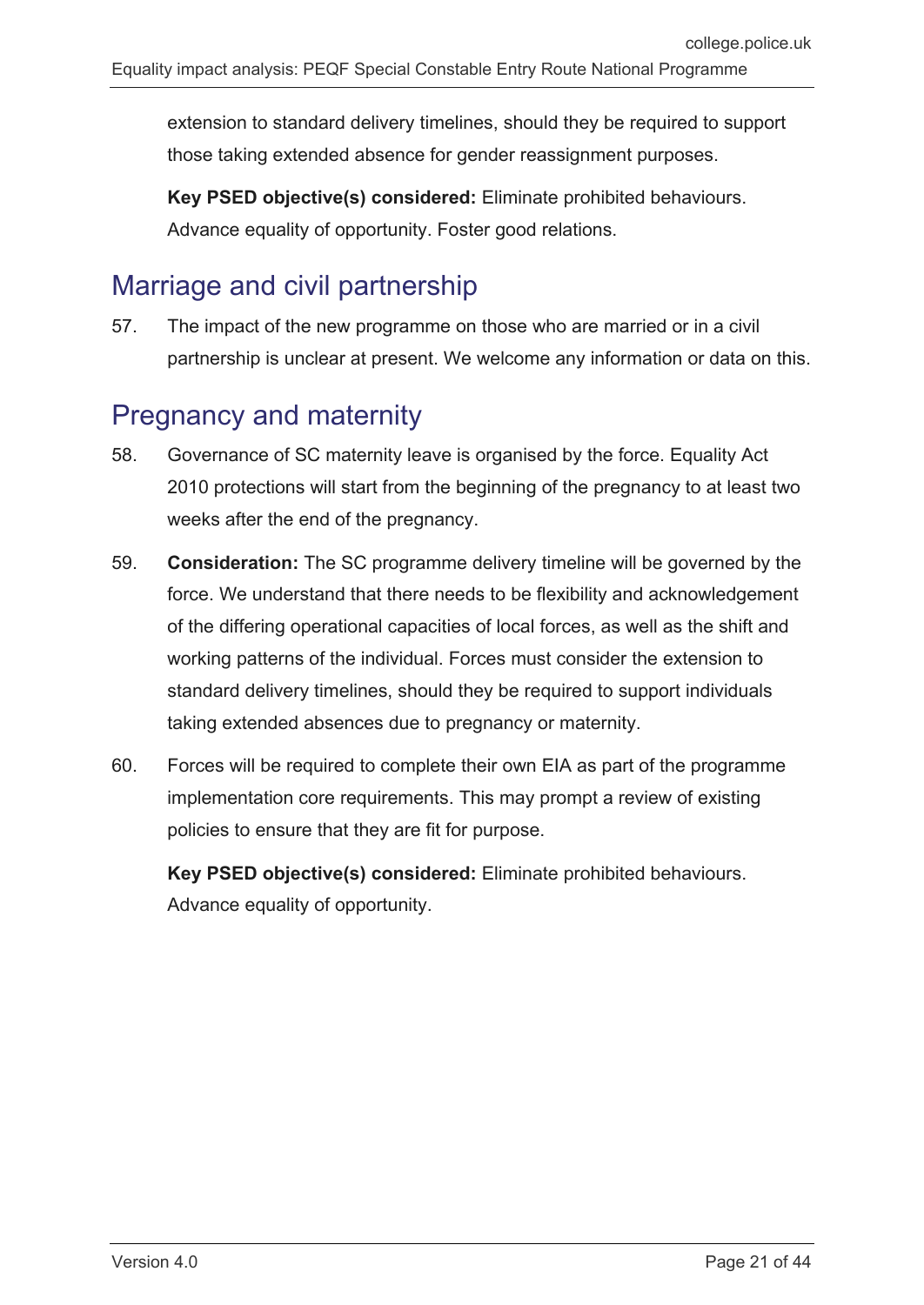### <span id="page-21-0"></span>**Ethnicity**

- 61. **Consideration:** Home Office workforce data tells us that the most ethnically diverse part of the workforce is the Special Constabulary, with 12.7% identifying as Black, Asian and minority ethnic, an increase from the previous year.[25](#page-21-1) Black, Asian and minority ethnic representation for the regular constabulary stands at 7.6%.[26](#page-21-2) While ethnic minority representation across the service is growing, the 14% ethnic minority<sup>[27](#page-21-3)</sup> population of England and Wales confirms that under-representation is still an issue. This figure is also likely to increase when the outcome of the 2021 census is released. The police service understands that this is not a time to be complacent. Diversity and inclusion and positive action teams in forces are working hard to promote the police service as an employer of choice for all protected groups.
- 62. Policing's appeal as an organisation to volunteer for is posited in a broad socio-political context. The fundamental errors identified in the Stephen Lawrence Inquiry,<sup>[28](#page-21-4)</sup> the disproportional representation in the criminal justice system reported in the Lammy Review,<sup>[29](#page-21-5)</sup> and the most recent criticism of disproportionality in stop and search<sup>[30](#page-21-6)</sup> are only a few of the many pertinent issues shaping perceptions of police culture and legitimacy. Disproportionality in public confidence was highlighted in 2021's Macpherson report, with only 56% of Black adults believing that they will be treated fairly by police,

<span id="page-21-1"></span> $25$  'Black, Asian and minority ethnic' in this instance follows the Home Office counting rules and does not include White minorities. As per Home Office rules, White minority groups fall under the 'White' sub-set. However, many of the concerns included in this assessment may impact all minority groups. Flatley J. (2021). 'Police workforce, England and Wales: 31 March 2021' [internet]. Available from gov.uk/government/statistics/police-workforce-england-and-wales-31-march-2021/police-workforceengland-and-wales-31-march-2021#headline-workforce-figures [Accessed August 2021]  $26$  Ibid

<span id="page-21-3"></span><span id="page-21-2"></span> $27$  As per the 2011 census. The 2021 census is likely to confirm a rise to this figure.

<span id="page-21-4"></span><sup>&</sup>lt;sup>28</sup> Macpherson, W. (1999). 'The Stephen Lawrence Inquiry' [internet]. London: Government publishing service. Available from

assets.publishing.service.gov.uk/government/uploads/system/uploads/attachment\_data/file/277111/4 262.pdf [Accessed February 2021]

<span id="page-21-5"></span> $^{29}$  Lammy D. (2017). 'Lammy Review: final report' [internet]. London: Government publishing service. Available from gov.uk/government/publications/lammy-review-final-report [Accessed February 2021] <sup>30</sup> HMICFRS. (2021) 'Disproportionate use of police powers: A spotlight on stop and search and the use of force' [internet]. London: Justice Inspectorates. Available from

<span id="page-21-6"></span>justiceinspectorates.gov.uk/hmicfrs/wp-content/uploads/disproportionate-use-of-police-powersspotlight-on-stop-search-and-use-of-force.pdf [Accessed March 2021]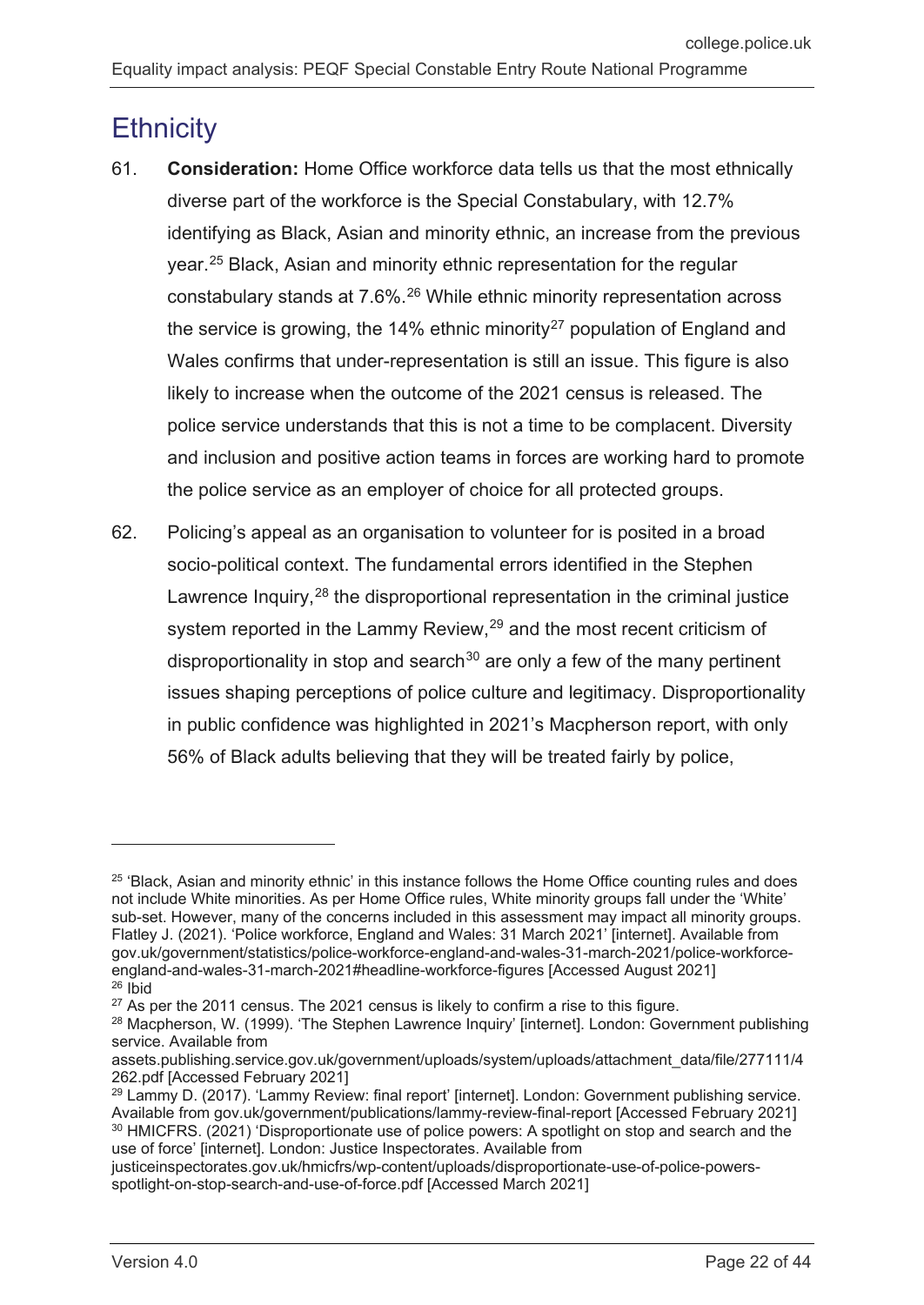compared to 67% of White adults.<sup>[31](#page-22-0)</sup> All of these factors will compound to have an inevitable impact on the perception of policing's legitimacy. To quote the Macpherson report, '…individuals from BME communities are deterred from joining the police by deeply entrenched and historic negative perceptions of police and policing'.[32](#page-22-1)

- 63. Police leaders have committed to a comprehensive review of inclusion in the service. The Police Plan of Action on Inclusion and Race will aim to address longstanding challenges in policing and race. The project will be a collaborative initiative led by the NPCC, with partners from across policing, including the College, staff associations, and police and crime commissioners. A supporting programme will run for at least two years to deliver the plan of action. The action plan will send a positive message to potential candidates of the service's commitment to eliminate inequality and promote inclusion. In August 2021, barrister Abimbola Johnson was appointed as independent chair of the action plan's Independent Scrutiny and Oversight Board. The Board will provide external oversight to help shape, check and challenge the action plan. There will be ongoing collaboration, knowledge sharing and partnership working with the PEQF team.
- 64. Completing an EIA as a programme implementation core requirement will serve as a prompt for the forces to review their policies, to ensure that they are fit for purpose and do not discriminate against any protected group.
- 65. **Consideration:** There is no specific research on how many SCs are in employment. A study of the voluntary sector indicates that it is more likely that someone in employment will undertake a volunteer role (22%) but that those who are economically inactive are more likely to volunteer regularly (29%).<sup>[33](#page-22-2)</sup>
- 66. **Mitigation:** Forces will be encouraged to collect and analyse data relating to the demographic of their SC workforce. This data will help to inform an

<span id="page-22-0"></span><sup>&</sup>lt;sup>31</sup> House of Commons Home Affairs Committee. (2021). 'The Macpherson Report: Twenty-two years on' [internet]. London: House of Commons. Available from

committees.parliament.uk/publications/7012/documents/72927/default/ [Accessed August 2021]  $32$  Ibid

<span id="page-22-2"></span><span id="page-22-1"></span><sup>&</sup>lt;sup>33</sup> UK Civil Society Almanac. (2019). 'What are the demographics of volunteers?' [internet]. Available from data.ncvo.org.uk/volunteering/demographics/ [Accessed February 2020]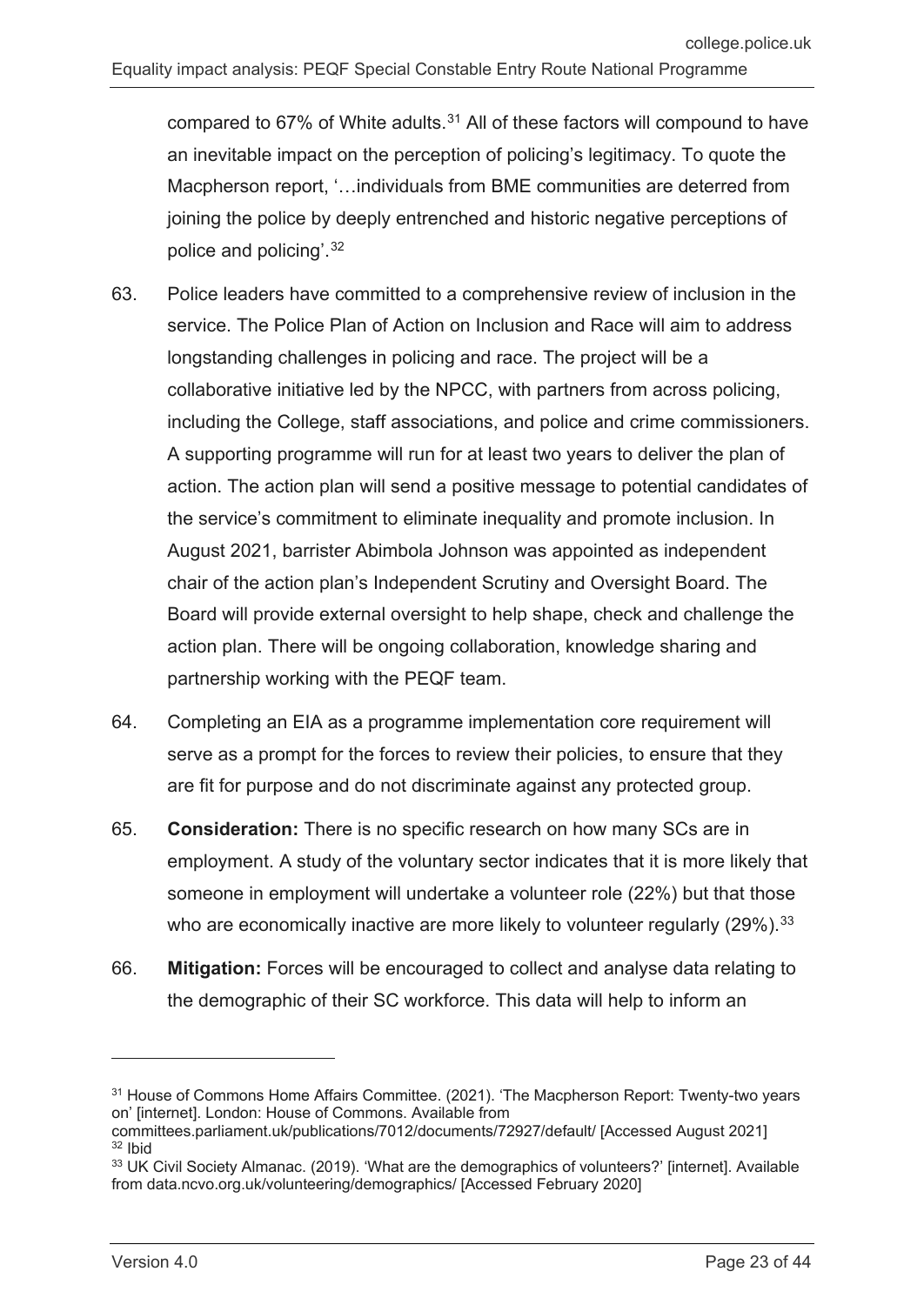understanding of participation, identify limitations and support equality. It would be beneficial to have data on how many SCs who identify with an ethnic minority group choose to enter phase 2 learning. Forces are encouraged to foster an inclusive environment that is conducive to candid and confident declaration.

- 67. Forces may wish to make the SC programme more appealing to ethnic minority individuals via targeted marketing initiatives and by offering specific support opportunities for personal development, such as mentoring and encouraging connections with staff associations.
- 68. **Key PSED objective(s) considered:** Advance equality of opportunity. Foster good relations.

**Consideration:** Localised market research commissioned by the Metropolitan Police Service (MPS) in 2018 showed that the percentage of ethnic minority respondents who would consider a career in policing increased by an additional 22% to 27% after they had viewed information about the PCDA entry route. By extension, the SC programme's pathway into PCDA may make becoming an SC an appealing option to people who identify with an ethnic minority group. Forces are encouraged to monitor the demographic of those using the SC to PC pathway.

69. **Key PSED objective(s) considered:** Advance equality of opportunity.

### <span id="page-23-0"></span>Religion or belief

- 70. **Consideration:** Student loans are not currently compliant with Sharia law. The government has been seeking to develop a compliant loan system, but this has not yet been done. While there are banks that offer compliant loans, the absence of a government student loan offering leads to the possibility that PCDA may be an appealing option for Muslim people, as it provides an opportunity to obtain a degree qualification without the need to take a loan. Consequently, the SC programme may be an appealing option for Muslim people, as it provides a pathway into the PCDA.
- 71. **Key PSED objective(s) considered:** Advance equality of opportunity.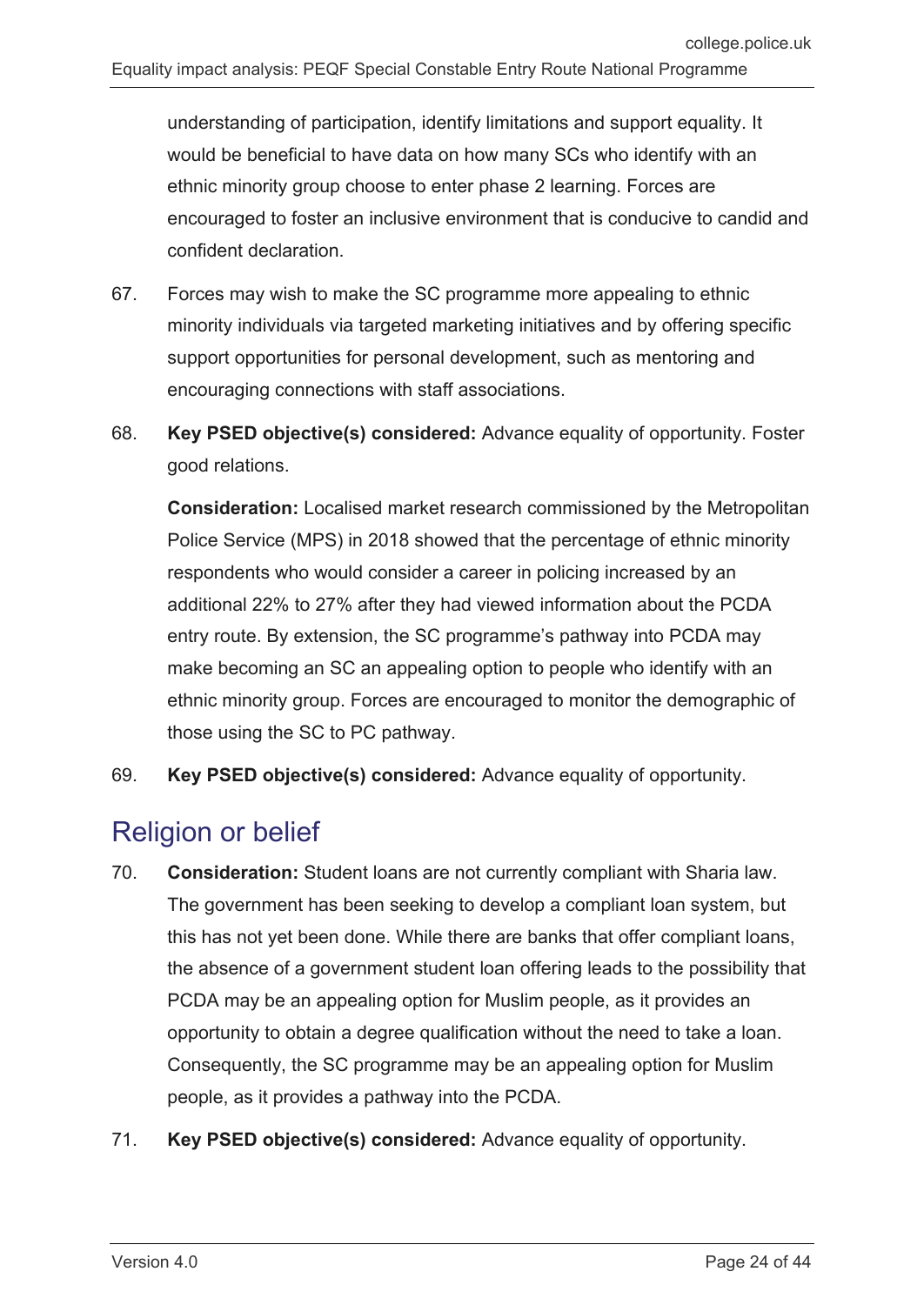- 72. **Consideration:** Applicants who adhere closely to religious rites may fear that the new programme places additional demands on the SC role, therefore affecting their ability to conduct religious observance.
- 73. **Mitigation:** The programme does not deviate from the existing requirement of 16 hours per month for SCs. Its introduction should not lead to any additional obstacle to religious observance.
- 74. Forces will own delivery timeframes. Forces must consider the extension to standard delivery timelines, should they be required to support individuals taking extended absences due to pilgrimage or other religious rites.
- 75. To promote inclusion, forces can issue guidance on important points from relevant policies, such as prayer times and pilgrimage. Positive messages about the force's awareness and ability to accommodate individuals from all religions can be integrated into key marketing messages and reasserted at outreach events. Reassurances could be made to leaders of local faith groups, who could further disseminate positive messaging.
- 76. **Key PSED objective(s) considered:** Eliminate prohibited behaviours. Advance equality of opportunity. Foster good relations.
- 77. **Consideration:** There is currently no national data on the religious demographic of the Special Constabulary.
- 78. **Mitigation:** We will encourage forces to collect and monitor data in respect of this protected characteristic, to establish an understanding of participation and potential disadvantage or inequality. We recognise the importance of robust workforce data collection for forces' ability to assess equality impact. We are working with the NPCC and other partners on how we can promote information sharing in the workforce.
- 79. Forces may wish to:
	- **•** review training to eliminate any possibility of discriminatory practice
	- **•** reaffirm zero tolerance approaches to bullying or prejudice
	- foster an environment where 'calling out' negative behaviours earns respect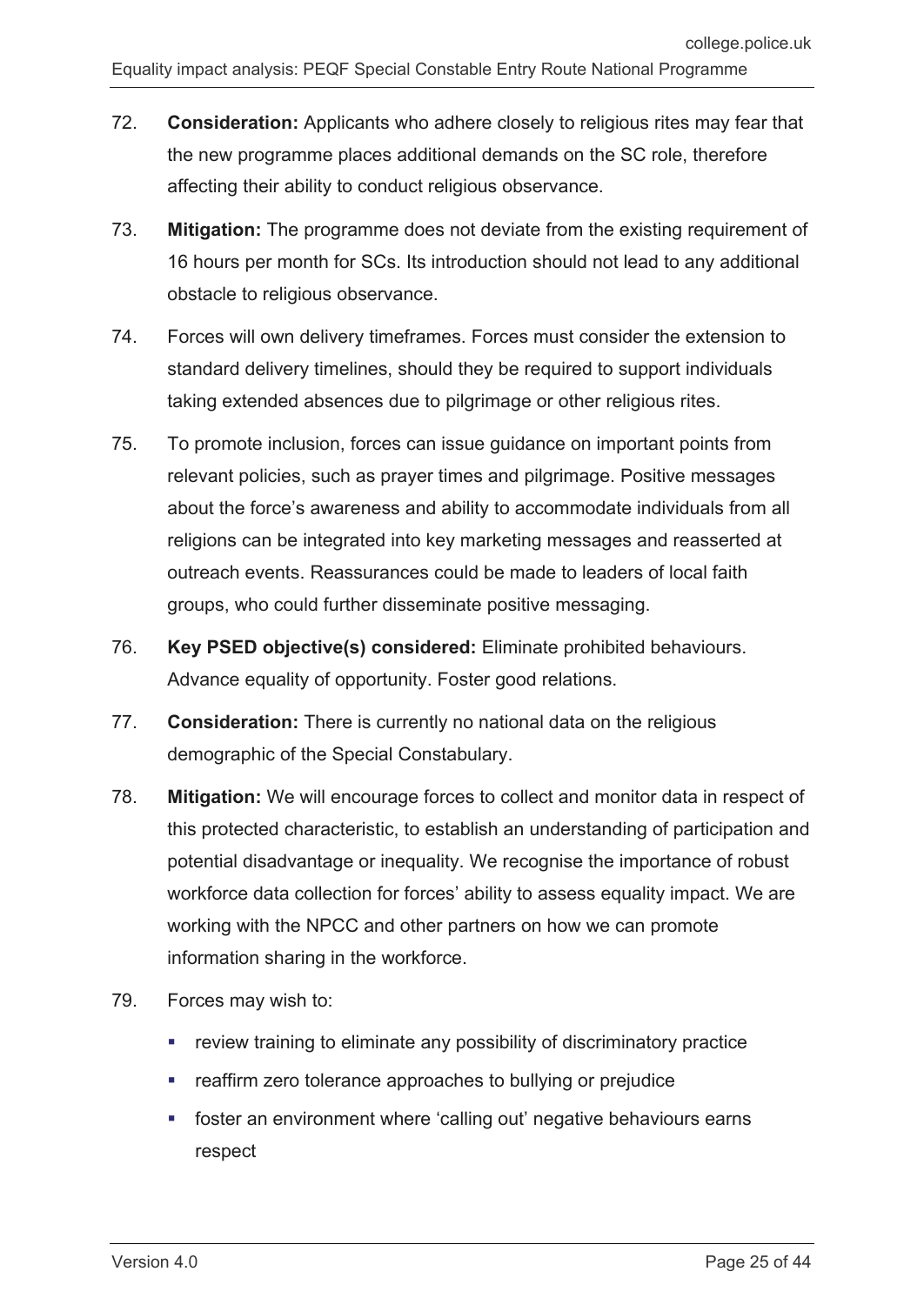- **e** encourage the workforce  $-$  voluntary or non-voluntary, and staff and officers of all ranks and levels – to help build a truly inclusive work environment
- 80. Engagement with staff associations have suggested some useful approaches taken by forces and learning providers. Suggestions include:
	- providing prayer room(s)
	- recognition and celebration of religious festivals (this should also be considered when setting timetables and shift patterns)
	- approving articles of faith as part of uniforms
	- providing different learning opportunities to reflect religious diversity (for example, inputs from religious speakers on community cohesion)
	- engagement with local religious and non-belief groups and staff associations
- 81. The College have worked with the **[National Association of Muslim Police](https://muslim.police.uk/)** and the **[National Sikh Police Association](https://www.joiningthepolice.co.uk/supporting-diversity/support-organisations/national-sikh-police-association)** to develop **[guidance on faith in](https://www.college.police.uk/support-forces/diversity-and-inclusion)  [the workplace](https://www.college.police.uk/support-forces/diversity-and-inclusion)**. The guidance raises awareness and includes information for forces on how they can support inclusion. We hope to work with other staff networks to produce further information. We are currently working with the **[Jewish Police Association](https://jewishpoliceassociation.org.uk/)** on guidance on how forces can better support Jewish officers and staff. There are future plans to work with the **[Police](https://policepaganassociation.org/)  [Pagan Association](https://policepaganassociation.org/)** on guidance around the Pagan faith.
- 82. **Key PSED objective(s) considered:** Advance equality of opportunity.

### <span id="page-25-0"></span>Sex

-

83. **Consideration:** Women are under-represented in the Special Constabulary, accounting for 28%[34](#page-25-1) of the workforce. Between 2015 and 2018, there has been a year-on-year reduction in the number of female SCs. While there was

<span id="page-25-1"></span><sup>34</sup> Flatley J. (2021). 'Police workforce, England and Wales: 31 March 2021' [internet]. Available from gov.uk/government/statistics/police-workforce-england-and-wales-31-march-2021/police-workforceengland-and-wales-31-march-2021#headline-workforce-figures [Accessed September 2021]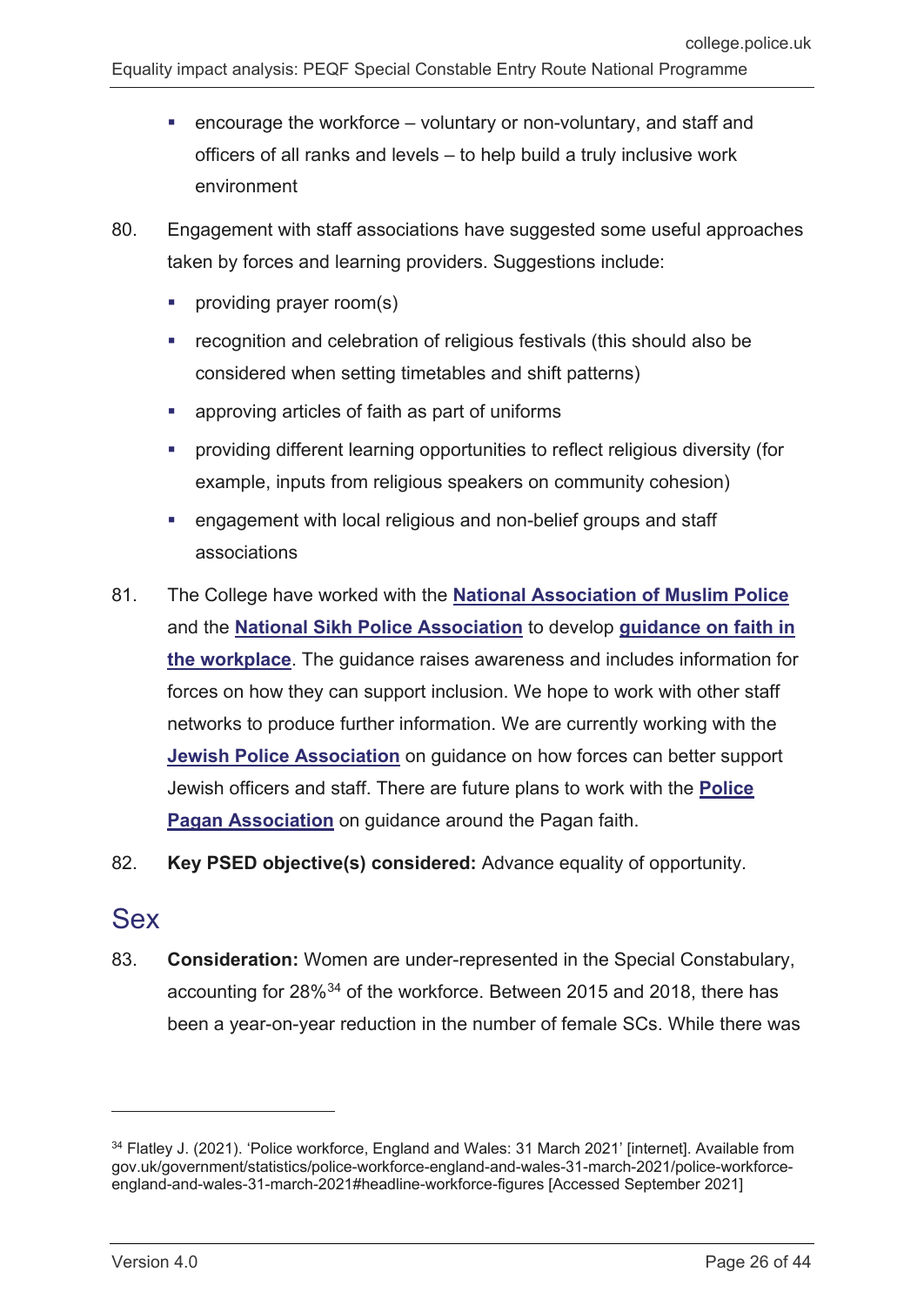some stabilisation between 2018 and 2020, with figures remaining at 29%, [35](#page-26-0) the trend now continues between 2020 and 2021.

| Year | Female SCs (%) |
|------|----------------|
| 2015 | 31             |
| 2016 | 31             |
| 2017 | 30             |
| 2018 | 29             |
| 2019 | 29             |
| 2020 | 29             |
| 2021 | 28             |

- 84. The reduction in female SC representation does not parallel the trend in the regular constabulary, whose figures rose from 29.2% of officers being female in 2015 to 32% in 2021. $36$  In 2020, 6% of new female officers (37% of new joiners overall) had transferred from the Special Constabulary, an increase of 1% from 2019. The majority of new female officers were standard direct recruits (94%). The PUP may have an impact on SC recruitment, with women who had previously considered working with the Special Constabulary prior to joining the 'regulars' instead applying directly to the regular constabulary.
- 85. **Mitigation:** We will monitor the data closely to understand the impact of the new programme on female representation, and to try to understand any potential barriers or inequality. Any analysis will be completed in the context of the PUP and its potential influence on SC recruitment figures.

<span id="page-26-0"></span><sup>&</sup>lt;sup>35</sup> Figures collated from College analysis of Home Office annual data returns.

<span id="page-26-1"></span><sup>&</sup>lt;sup>36</sup> Flatley J. (2021). 'Police workforce, England and Wales: 31 March 2021' [internet]. Available from gov.uk/government/statistics/police-workforce-england-and-wales-31-march-2021/police-workforceengland-and-wales-31-march-2021#headline-workforce-figures [Accessed September 2021]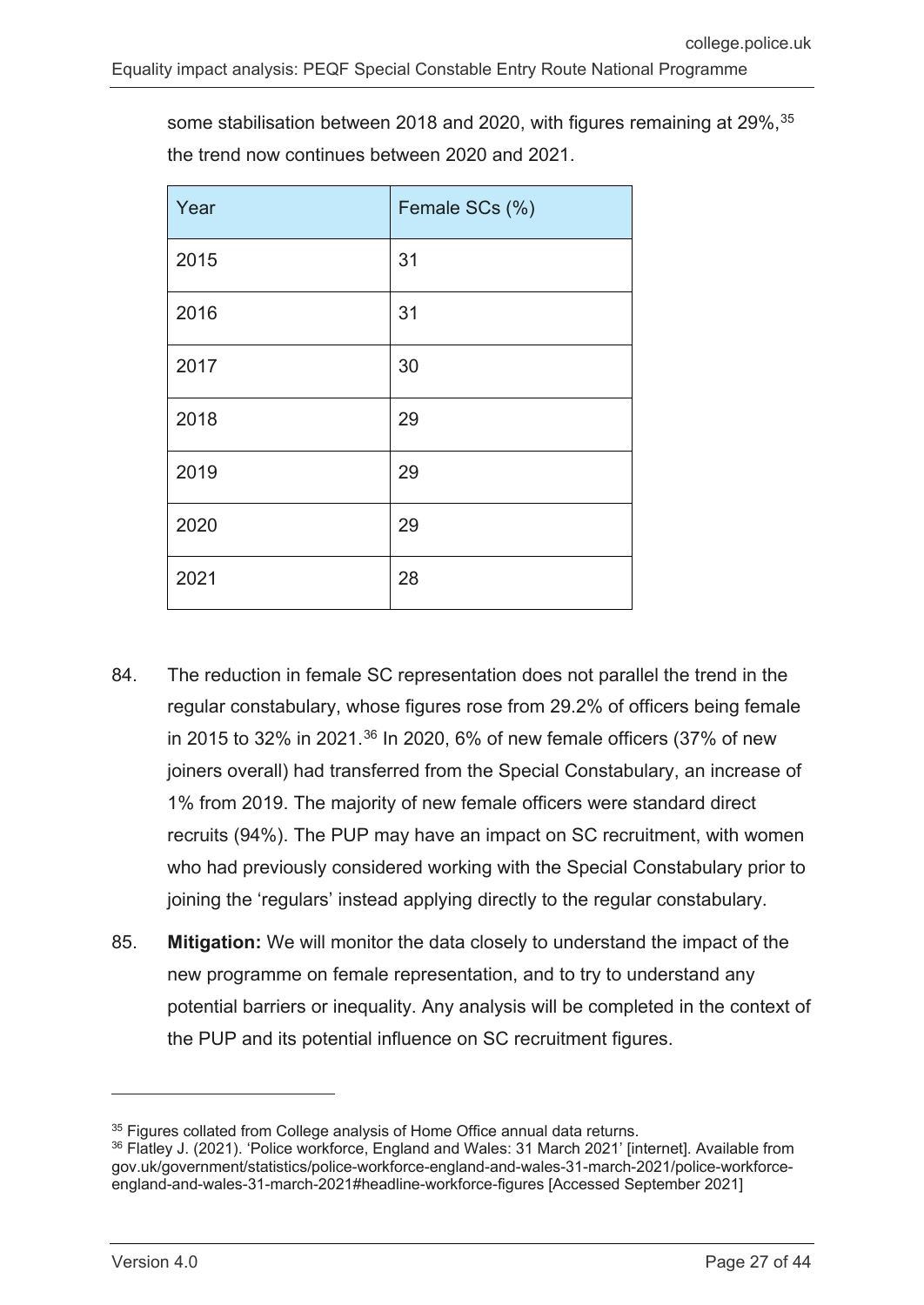- 86. Forces may wish to make the SC programme more appealing to women via targeted marketing initiatives and by offering specific support opportunities for personal development, such as mentoring and encouraging connections with staff associations.
- 87. **Key PSED objective(s) considered:** Advance equality of opportunity. Foster good relations.
- 88. **Consideration:** The higher probability of women having caring responsibilities may impact recruitment, retention and progression. While caring responsibility is an issue relevant to both sexes, women aged between 45 and 54 are more than twice as likely as other carers to have reduced working hours due to caring responsibilities.<sup>[37](#page-27-0)</sup> This may not be a significant challenge for the Special Constabulary, as the majority of SCs are in the 26 to 40 age group, but is still an issue worthy of consideration.
- 89. There is a potential intersection with race, as the highest percentage of loneparent families of all ethnic groups were Black households, at 18.9%. The lowest percentage was found among Asian households, at 5.7%.<sup>[38](#page-27-1)</sup>
- 90. The number of lone-mother families far exceeds the number of lone-father families.[39](#page-27-2) Childcare disparity has been acknowledged in the courts, with a 2021 tribunal confirming that courts ought to acknowledge the differences in childcare duties between women and men.<sup>[40](#page-27-3)</sup> Recent research from charity Working Mums indicate that, of the mothers they surveyed, 48% stated that the inaccessibility of wraparound childcare is affecting their career progression. A quarter of mothers said that wraparound childcare was not an

<span id="page-27-0"></span><sup>&</sup>lt;sup>37</sup> Carers UK. (2016). '10 facts about women and caring in the UK on International Women's Day' [internet]. Available from carersuk.org/news-and-campaigns/features/10-facts-about-women-andcaring-in-the-uk-on-international-women-s-day [Accessed October 2019]

<span id="page-27-1"></span><sup>&</sup>lt;sup>38</sup> Office for National Statistics. (2019). 'Families and households' [internet]. Available from ethnicityfacts-figures.service.gov.uk/uk-population-by-ethnicity/demographics/families-and-households/latest [Accessed March 2020]

<span id="page-27-2"></span><sup>39</sup> Office for National Statistics. (2019). 'Dataset: Families and households' [internet]. Available from ons.gov.uk/peoplepopulationandcommunity/birthsdeathsandmarriages/families/datasets/familiesandh ouseholdsfamiliesandhouseholds [Accessed March 2020]

<span id="page-27-3"></span><sup>40</sup> Dobson v North Cumbria Integrated Care NHS Foundation Trust [2021] UKEAT/0220/19/LA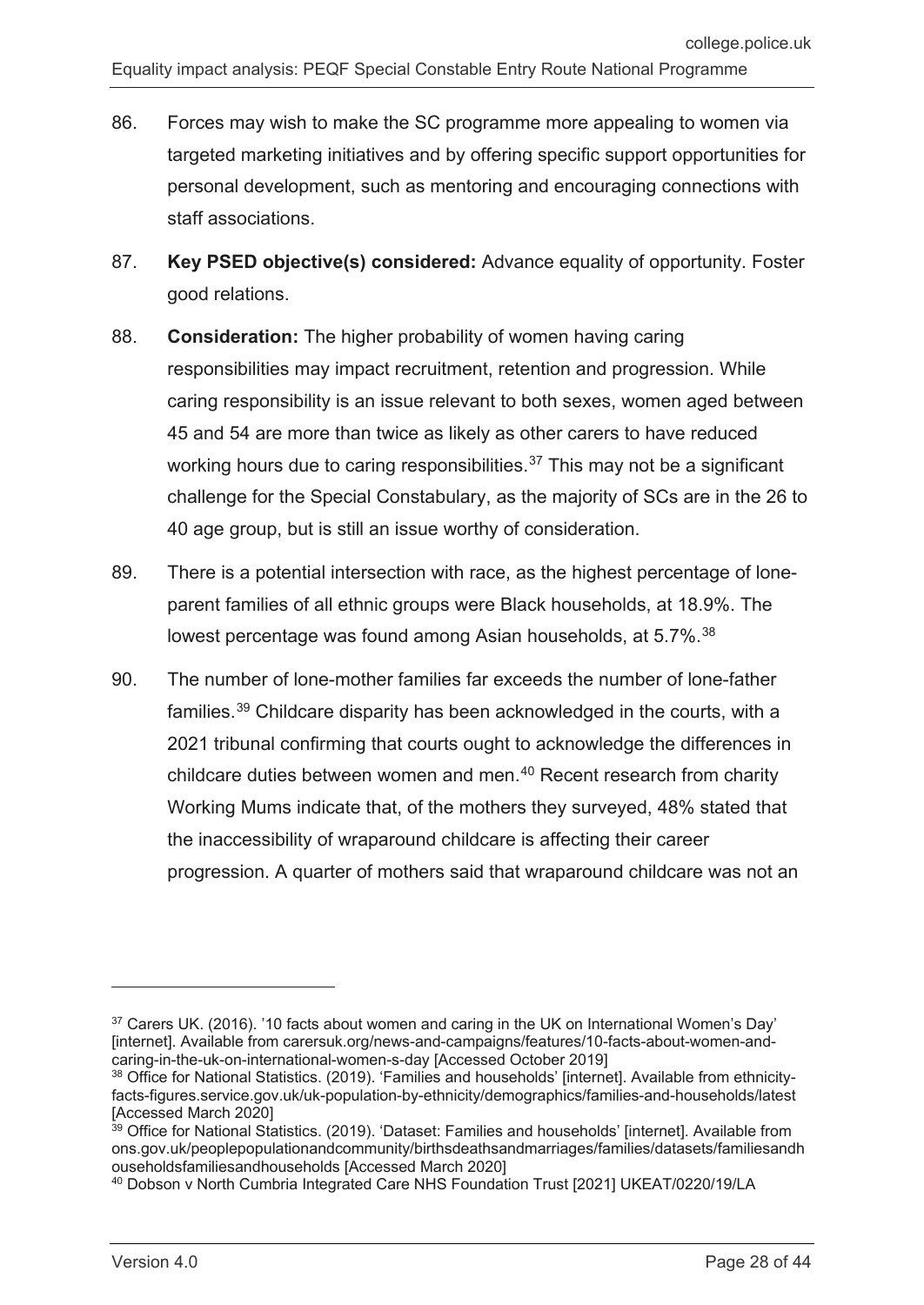affordable option.<sup>[41](#page-28-1)</sup> A TUC and Mother Pukka survey found that 63% of mothers surveyed had insufficient childcare for the summer holiday period. Nearly half said they were managing childcare through flexible working and many have had to negotiate reduced work hours or unpaid leave.<sup>[42](#page-28-2)</sup> There may be concern from those with caring responsibilities that the new SC programme will impose additional challenges and demands on their time.

91. **Mitigation:** The programme does not deviate from the existing requirement of 16 hours per month for SCs. Its introduction should not lead to any additional obstacle for those with care responsibilities. However, forces are encouraged to be proactive in monitoring the situation. Mitigations will need to be considered if evidence indicates that a negative impact on recruitment or retention exists.

**Key PSED objective(s) considered:** Advance equality of opportunity.

92. Research undertaken by the Association of Special Constabulary Officers indicates that female SCs are more likely to resign than male SCs and that the gender attrition gap has widened in the last three to four years. This has consequences on gender representation in senior roles and specialist areas. Further analysis should include assessment on whether the new programme alters this trend.

**Key PSED objective(s) considered:** Eliminate prohibited behaviours. Advance equality of opportunity.

### <span id="page-28-0"></span>Sexual orientation

93. **Consideration:** The potential impact of the programme on SCs who identify as LGBT+[43](#page-28-3) is unclear at present. There is unfortunately no workforce data on this protected characteristic with which we will be able to draw comparative

<span id="page-28-1"></span><sup>41</sup> Garner M. (2021). '48% of mums say wraparound childcare is affecting their career progression' [internet]. Available from workingmums.co.uk/48-of-mums-say-wraparound-childcare-is-affecting-theircareer-progression/ [Accessed August 2021]

<span id="page-28-2"></span><sup>&</sup>lt;sup>42</sup> TUC. (2021). 'TUC: Nearly two-thirds of working mums don't have enough childcare for school summer holidays' [internet]. Available from tuc.org.uk/news/tuc-nearly-two-thirds-working-mumsdont-have-enough-childcare-school-summer-holidays [Accessed July 2021]

<span id="page-28-3"></span><sup>43</sup> Lesbian, gay, bisexual, transgender and other identifying orientations.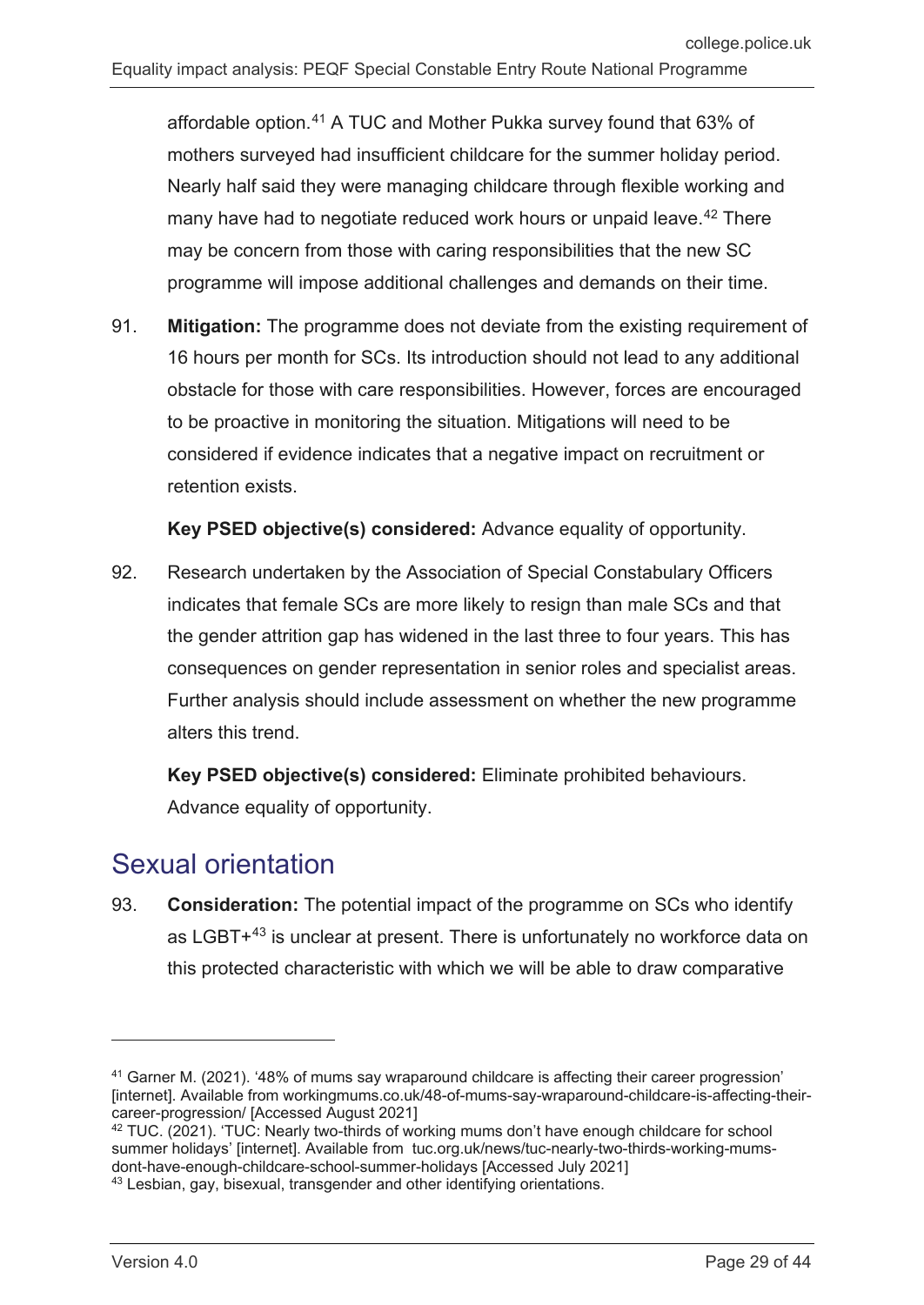analysis. As with all protected characteristics, the programme has been designed to ensure that there is no adverse impact on this protected group.

- 94. **Mitigation:** Forces will be encouraged to collect and analyse data relating to the sexual orientation of their SC workforce. This data will help to inform an understanding of participation, identify limitations and support eradication of any inequality. Forces are encouraged to foster an inclusive environment that is conducive to candid and confident declaration.
- 95. **Key PSED objective(s) considered:** Eliminate prohibited behaviours. Advance equality of opportunity. Foster good relations.

### <span id="page-29-0"></span>Socioeconomic status

- 96. The extent to which people from different socioeconomic backgrounds are represented in policing is unclear at present. This is partly due to a lack of robust data collection, both at a local and national level, and also because there is no clear, single definition. Socioeconomic background and/or status requires an understanding of a range of different factors. There is little formal research into the voluntary sector and socioeconomic background. Research from the National Council for Voluntary Organisations (NCVO) indicates that people from higher socioeconomic groups are more likely to have done voluntary work than those from other groups.[44](#page-29-1) Their research also indicates that people with a lower level of academic attainment are less likely to volunteer.
- 97. In 2018, the Civil Service worked with a range of employers, industry partners and experts to develop four socioeconomic background measures.[45](#page-29-2) These measures are:

<span id="page-29-1"></span><sup>44</sup> NCVO. (2019). 'Time Well Spent' [internet]. Available from

ncvo.org.uk/images/documents/policy\_and\_research/volunteering/Volunteer-experience\_Full-Report.pdf [Accessed September 2020]

<span id="page-29-2"></span><sup>45</sup> Civil Service. (2018). 'Measuring Socio-economic Background in your Workforce: recommended measures for use by employers' [internet]. Available from

assets.publishing.service.gov.uk/government/uploads/system/uploads/attachment\_data/file/786937/M easuring\_Socio-

economic\_Background\_in\_your\_Workforce\_\_recommended\_measures\_for\_use\_by\_employers.pdf [Accessed June 2018]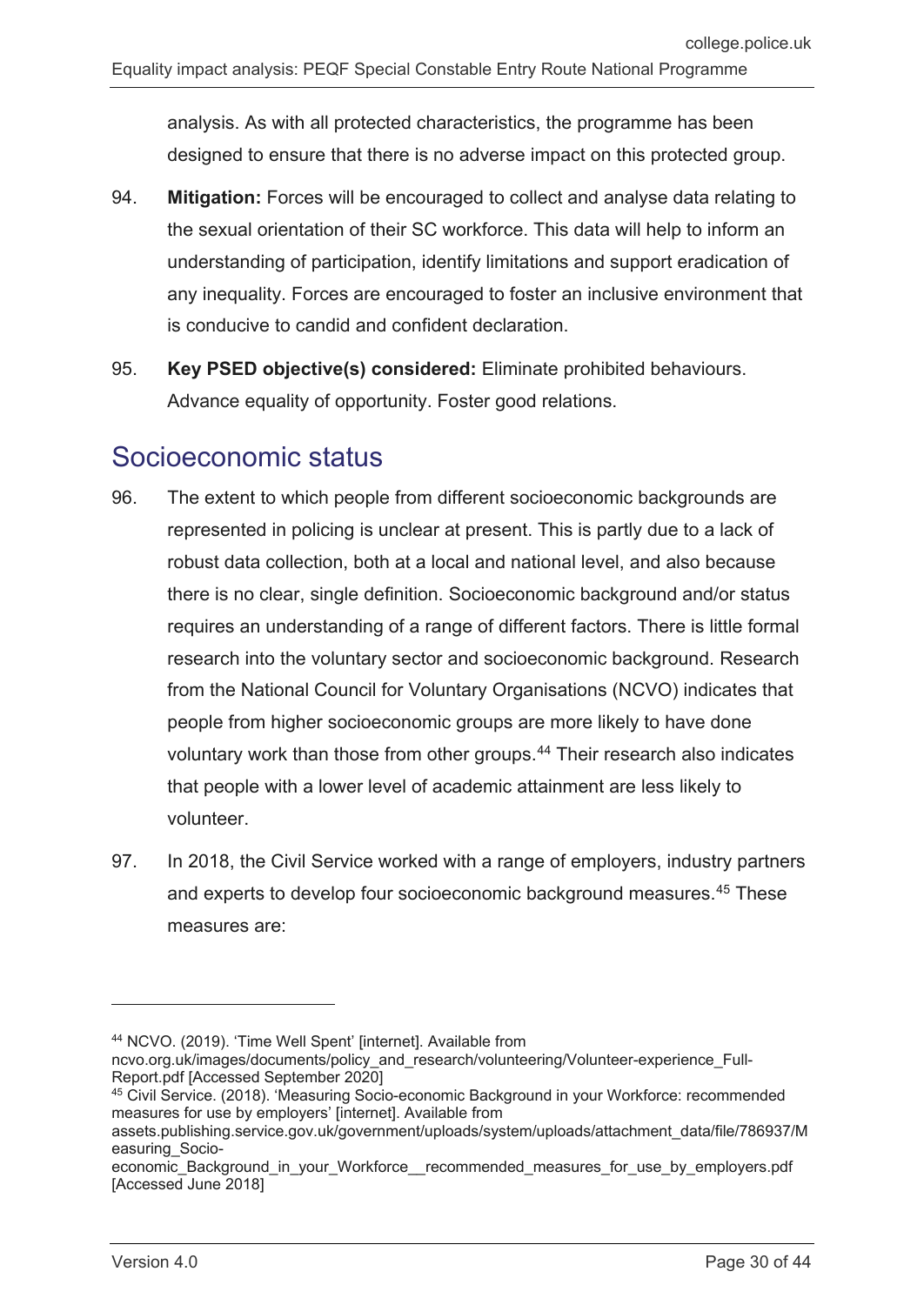- **•** parental qualifications
- parental occupation
- **type of school attended**
- eligibility for free school meals
- 98. We are working with key stakeholders to identify best practice in collecting socioeconomic information as part of workforce data, including a review of the use of the Civil Service measures.
- 99. **Mitigation:** Forces are encouraged to develop outreach initiatives that connect with as wide an audience as possible, and to be proactive in seeking out new opportunities. Retention and progression should be monitored, with recruits provided with appropriate support mechanisms to help them achieve their potential. This also applies to the protected characteristics.

While socioeconomic data is not data that forces routinely collect, we will support any initiatives to facilitate data analysis so that any potential impact may be identified and mitigated for.

100. **Key PSED objective(s) considered:** Advance equality of opportunity**.**

### <span id="page-30-0"></span>**Conclusion**

101. As few forces have introduced the new SC national programme, this document serves as an initial impact assessment. We will provide support to any force wishing to introduce the programme. This will include assistance with quality assurance and developing their EIA, if required. These EIAs will provide a crucial opportunity to explore potential ramifications and apply mitigations where negative impacts are anticipated. Upon implementation, collaboration with forces will continue via data monitoring and analysis. This analysis is now supported with a standardised national diversity codes and national research into sharing information. We will continue to provide the support required to help forces meet the equality duty and secure a fair and inclusive police service.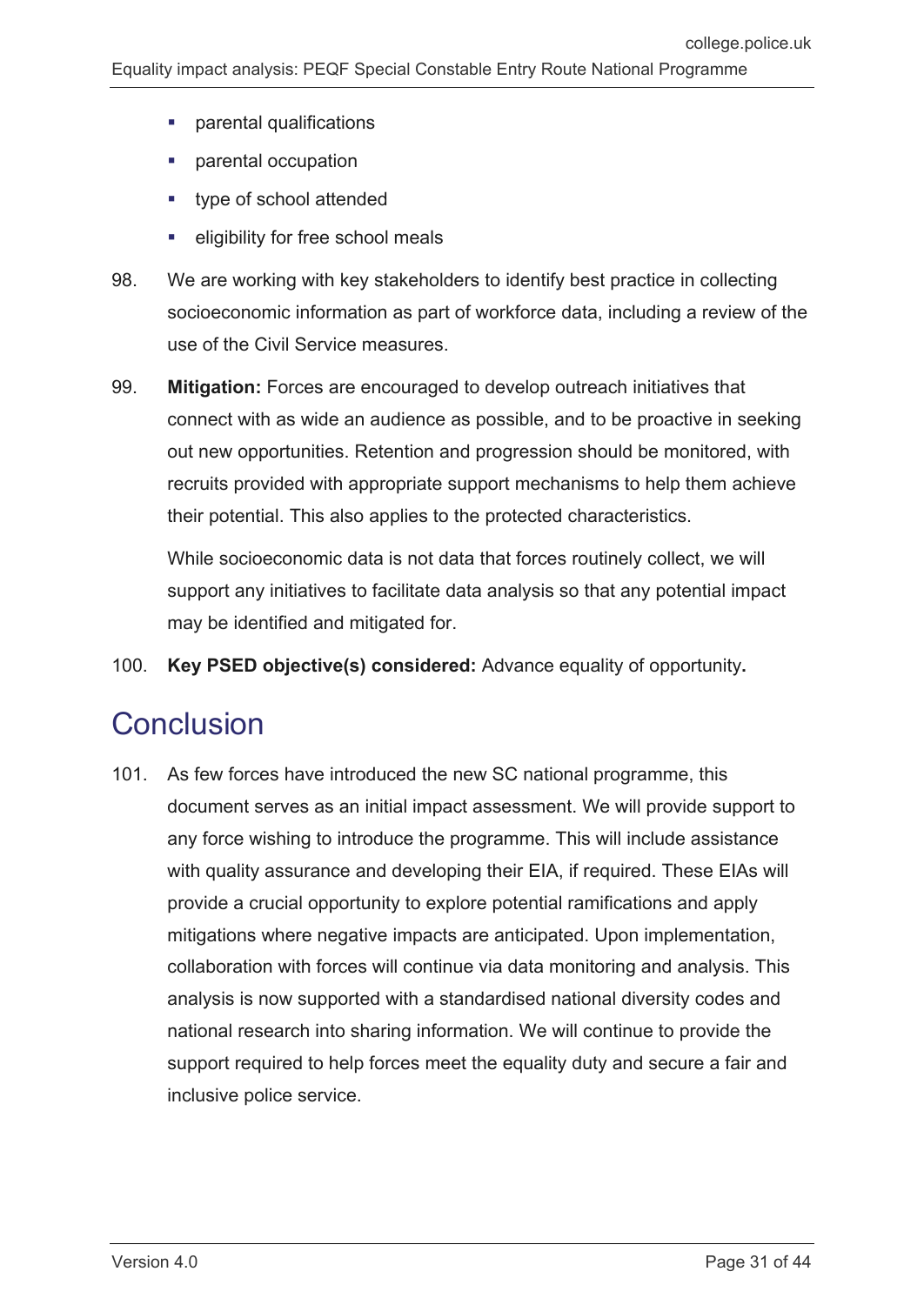## <span id="page-31-0"></span>**References**

ASCO. (2020). 'Analysis of national Special Constable statistics for England and Wales' [internet]. Available from **[https://asco.police.uk/wp](https://asco.police.uk/wp-content/uploads/2020/11/ASCO-Briefing-Special-Constabulary-National-Trends-and-Statistics-March-2020.pdf)[content/uploads/2020/11/ASCO-Briefing-Special-Constabulary-National-](https://asco.police.uk/wp-content/uploads/2020/11/ASCO-Briefing-Special-Constabulary-National-Trends-and-Statistics-March-2020.pdf)[Trends-and-Statistics-March-2020.pdf](https://asco.police.uk/wp-content/uploads/2020/11/ASCO-Briefing-Special-Constabulary-National-Trends-and-Statistics-March-2020.pdf)** [Accessed March 2021]

Bachmann CL and Gooch B. 'LGBT in Britain: Trans report' [internet]. Stonewall. Available from **[https://www.stonewall.org.uk/system/files/lgbt\\_in\\_britain\\_-](https://www.stonewall.org.uk/system/files/lgbt_in_britain_-_trans_report_final.pdf) [\\_trans\\_report\\_final.pdf](https://www.stonewall.org.uk/system/files/lgbt_in_britain_-_trans_report_final.pdf)** [Accessed September 2019]

Callender A and others. (2018). 'Understanding the Motivations, Morale, and Retention of Special Constables: Findings from a National Survey'. Volume 14 Issue 3. Policing: a Journal of Policy and Practice [internet]. Available from: **<https://academic.oup.com/policing/article/14/3/670/5086096>** [Accessed September 2021]

Carers UK. (2016). '10 facts about women and caring in the UK on International Women's Day' [internet]. Available from **[https://www.carersuk.org/news-and](https://www.carersuk.org/news-and-campaigns/features/10-facts-about-women-and-caring-in-the-uk-on-international-women-s-day)[campaigns/features/10-facts-about-women-and-caring-in-the-uk-on](https://www.carersuk.org/news-and-campaigns/features/10-facts-about-women-and-caring-in-the-uk-on-international-women-s-day)[international-women-s-day](https://www.carersuk.org/news-and-campaigns/features/10-facts-about-women-and-caring-in-the-uk-on-international-women-s-day)** [Accessed October 2019]

Civil Service. (2018). 'Measuring Socio-economic Background in your Workforce: recommended measures for use by employers' [internet]. Available from **[https://assets.publishing.service.gov.uk/government/uploads/system/uploads/](https://assets.publishing.service.gov.uk/government/uploads/system/uploads/attachment_data/file/786937/Measuring_Socio-economic_Background_in_your_Workforce__recommended_measures_for_use_by_employers.pdf) [attachment\\_data/file/786937/Measuring\\_Socio-](https://assets.publishing.service.gov.uk/government/uploads/system/uploads/attachment_data/file/786937/Measuring_Socio-economic_Background_in_your_Workforce__recommended_measures_for_use_by_employers.pdf)**

**<u>economic Background in your Workforce recommended measures for us</u> [e\\_by\\_employers.pdf](https://assets.publishing.service.gov.uk/government/uploads/system/uploads/attachment_data/file/786937/Measuring_Socio-economic_Background_in_your_Workforce__recommended_measures_for_use_by_employers.pdf)** [Accessed June 2018]

Flatley J. (2019). 'Police Workforce, England and Wales, 31 March 2019' [internet]. Home Office Statistical Bulletin, July 11/19. London: Home Office. Available from **[https://assets.publishing.service.gov.uk/government/uploads/system/uploads/](https://assets.publishing.service.gov.uk/government/uploads/system/uploads/attachment_data/file/831726/police-workforce-mar19-hosb1119.pdf) [attachment\\_data/file/831726/police-workforce-mar19-hosb1119.pdf](https://assets.publishing.service.gov.uk/government/uploads/system/uploads/attachment_data/file/831726/police-workforce-mar19-hosb1119.pdf)** [Accessed September 2019]

Flatley J. (2020). 'Police Workforce, England and Wales, 31 March 2020' [internet]. Home Office Statistical Bulletin, 20/20. London: Home Office. Available from **[https://assets.publishing.service.gov.uk/government/uploads/system/uploads/](https://assets.publishing.service.gov.uk/government/uploads/system/uploads/attachment_data/file/905169/police-workforce-mar20-hosb2020.pdf)**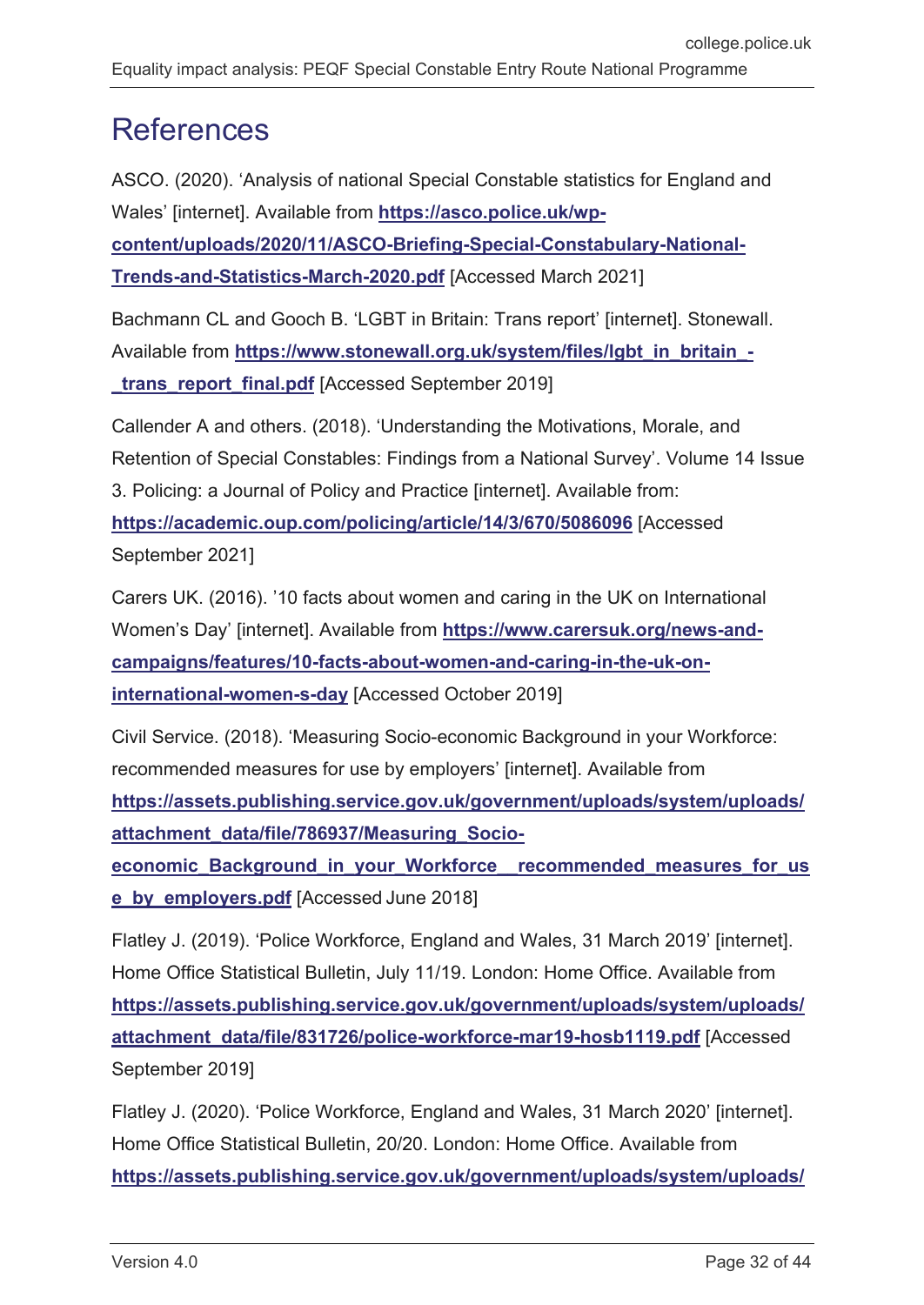**[attachment\\_data/file/905169/police-workforce-mar20-hosb2020.pdf](https://assets.publishing.service.gov.uk/government/uploads/system/uploads/attachment_data/file/905169/police-workforce-mar20-hosb2020.pdf)** [Accessed September 2020]

Flatley J. (2021). 'Police workforce, England and Wales: 31 March 2021' [internet]. Available from **[https://www.gov.uk/government/statistics/police-workforce](https://www.gov.uk/government/statistics/police-workforce-england-and-wales-31-march-2021/police-workforce-england-and-wales-31-march-2021#headline-workforce-figures)[england-and-wales-31-march-2021/police-workforce-england-and-wales-31](https://www.gov.uk/government/statistics/police-workforce-england-and-wales-31-march-2021/police-workforce-england-and-wales-31-march-2021#headline-workforce-figures) [march-2021#headline-workforce-figures](https://www.gov.uk/government/statistics/police-workforce-england-and-wales-31-march-2021/police-workforce-england-and-wales-31-march-2021#headline-workforce-figures)** [Accessed August 2021]

Francis-Devine B and Foley N. (2020). 'Unemployment by ethnic background' [internet]. House of Commons Library Briefing Note, Number 6385. London: House of Commons. Available from

**<https://researchbriefings.files.parliament.uk/documents/SN06385/SN06385.pdf>** [Accessed February 2020]

LGBT Police. (2019). 'LGBT Resources' [internet]. Available from **<https://www.lgbtpolice.uk/resources>** [Accessed September 2019]

NCVO. (2019). 'Time Well Spent' [internet]. Available from **[https://www.ncvo.org.uk/images/documents/policy\\_and\\_research/volunteering](https://www.ncvo.org.uk/images/documents/policy_and_research/volunteering/Volunteer-experience_Full-Report.pdf) [/Volunteer-experience\\_Full-Report.pdf](https://www.ncvo.org.uk/images/documents/policy_and_research/volunteering/Volunteer-experience_Full-Report.pdf)** [Accessed September 2020]

NPCC/APCC. (2016). 'Policing Vision 2025' [internet]. Available from **<https://www.npcc.police.uk/documents/Policing%20Vision.pdf>** [Accessed February 2019]

NPCC. (2018). 'Diversity and Inclusion Strategy 2018-2025' [internet]. Available from **[https://www.npcc.police.uk/documents/edhr/2018/NPCC%20Diversity%20Equal](https://www.npcc.police.uk/documents/edhr/2018/NPCC%20Diversity%20Equality%20Inclusion%20Strategy%20May%202018.pdf) [ity%20Inclusion%20Strategy%20May%202018.pdf](https://www.npcc.police.uk/documents/edhr/2018/NPCC%20Diversity%20Equality%20Inclusion%20Strategy%20May%202018.pdf)** [Accessed September 2019]

Office for National Statistics, 'Disability and social participation' [internet]. Available from

**[https://www.ons.gov.uk/peoplepopulationandcommunity/healthandsocialcare/](https://www.ons.gov.uk/peoplepopulationandcommunity/healthandsocialcare/disability/bulletins/disabilityandsocialparticipationengland/2018) [disability/bulletins/disabilityandsocialparticipationengland/2018](https://www.ons.gov.uk/peoplepopulationandcommunity/healthandsocialcare/disability/bulletins/disabilityandsocialparticipationengland/2018)** [Accessed January 2020]

Stonewall. (Date unknown). 'Trans guidance for the policing sector' [internet]. Available from

**[https://www.npcc.police.uk/2018%20FOI/EDHR/Trans%20Guidance%20for%20t](https://www.npcc.police.uk/2018%20FOI/EDHR/Trans%20Guidance%20for%20the%20Policing%20Sector%20Individual.pdf) [he%20Policing%20Sector%20Individual.pdf](https://www.npcc.police.uk/2018%20FOI/EDHR/Trans%20Guidance%20for%20the%20Policing%20Sector%20Individual.pdf)** [Accessed February 2020]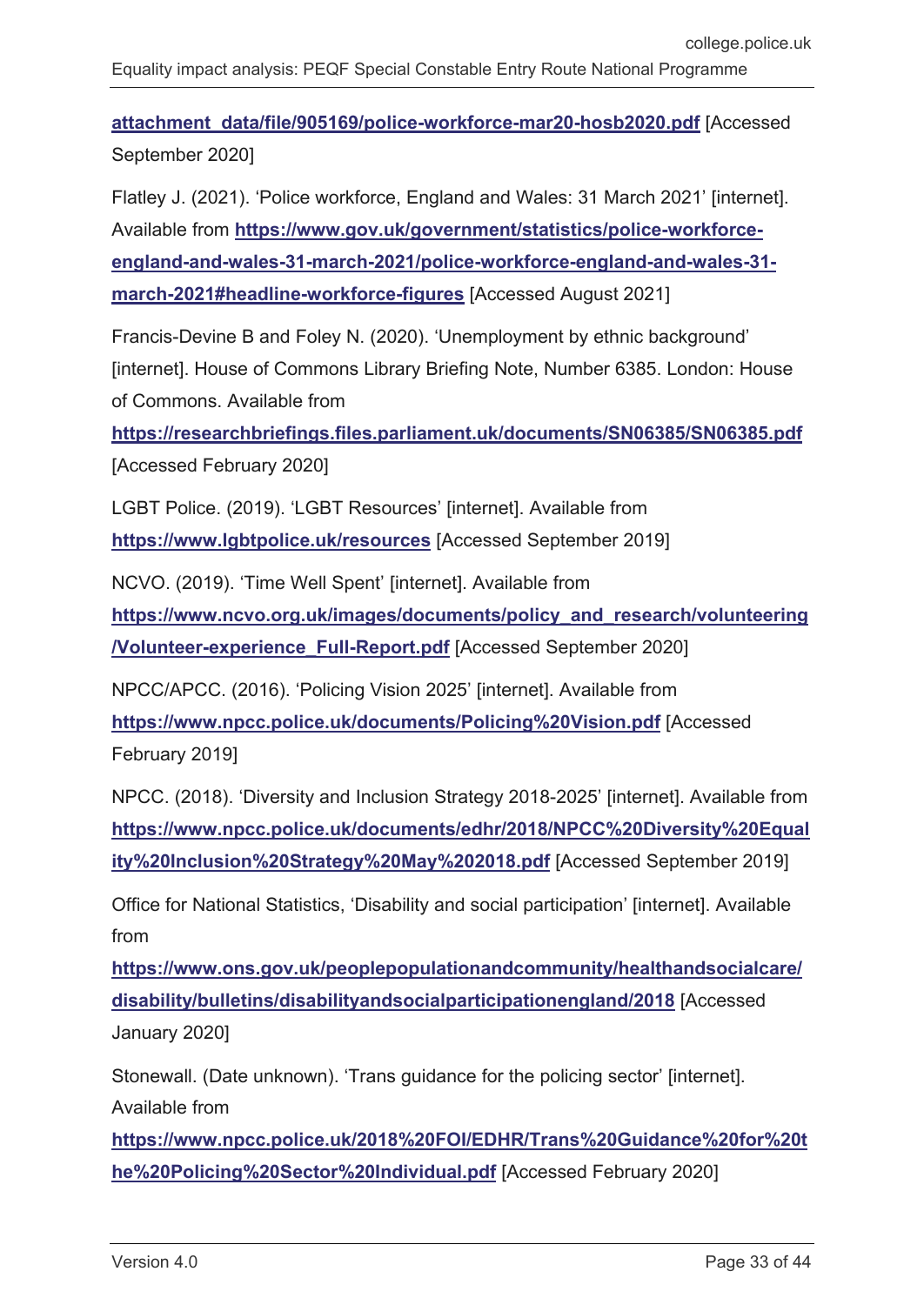Total Jobs. (2021). 'Trans employee experiences survey: Understanding the trans community in the workplace' [internet]. Available from:

**[https://www.totaljobs.com/advice/trans-employee-experiences-survey-2021](https://www.totaljobs.com/advice/trans-employee-experiences-survey-2021-research-conducted-by-totaljobs) [research-conducted-by-totaljobs](https://www.totaljobs.com/advice/trans-employee-experiences-survey-2021-research-conducted-by-totaljobs)** [Accessed July 2021]

UK Civil Society Almanac. (2019). 'What are the demographics of volunteers?' [internet]. Available from **<https://data.ncvo.org.uk/volunteering/demographics/>** [Accessed February 2020]

Working Families. (2019). 'Parents/carers and best-practice employers agree that companies should publish their flexible working and family-related policies' [internet]. Available from **[https://www.workingfamilies.org.uk/news/parents-carers-and](https://www.workingfamilies.org.uk/news/parents-carers-and-best-practice-employers-agree-that-companies-should-publish-their-flexible-working-and-family-related-policies/)[best-practice-employers-agree-that-companies-should-publish-their-flexible](https://www.workingfamilies.org.uk/news/parents-carers-and-best-practice-employers-agree-that-companies-should-publish-their-flexible-working-and-family-related-policies/)[working-and-family-related-policies/](https://www.workingfamilies.org.uk/news/parents-carers-and-best-practice-employers-agree-that-companies-should-publish-their-flexible-working-and-family-related-policies/)** [Accessed September 2019]

## <span id="page-33-0"></span>Useful links

Welsh Language Commissioner. 'Welsh Language Schemes' [internet]. Available from

**[http://www.comisiynyddygymraeg.cymru/English/My%20rights/Pages/Welsh](http://www.comisiynyddygymraeg.cymru/English/My%20rights/Pages/Welsh-language-schemes.aspx)[language-schemes.aspx](http://www.comisiynyddygymraeg.cymru/English/My%20rights/Pages/Welsh-language-schemes.aspx)**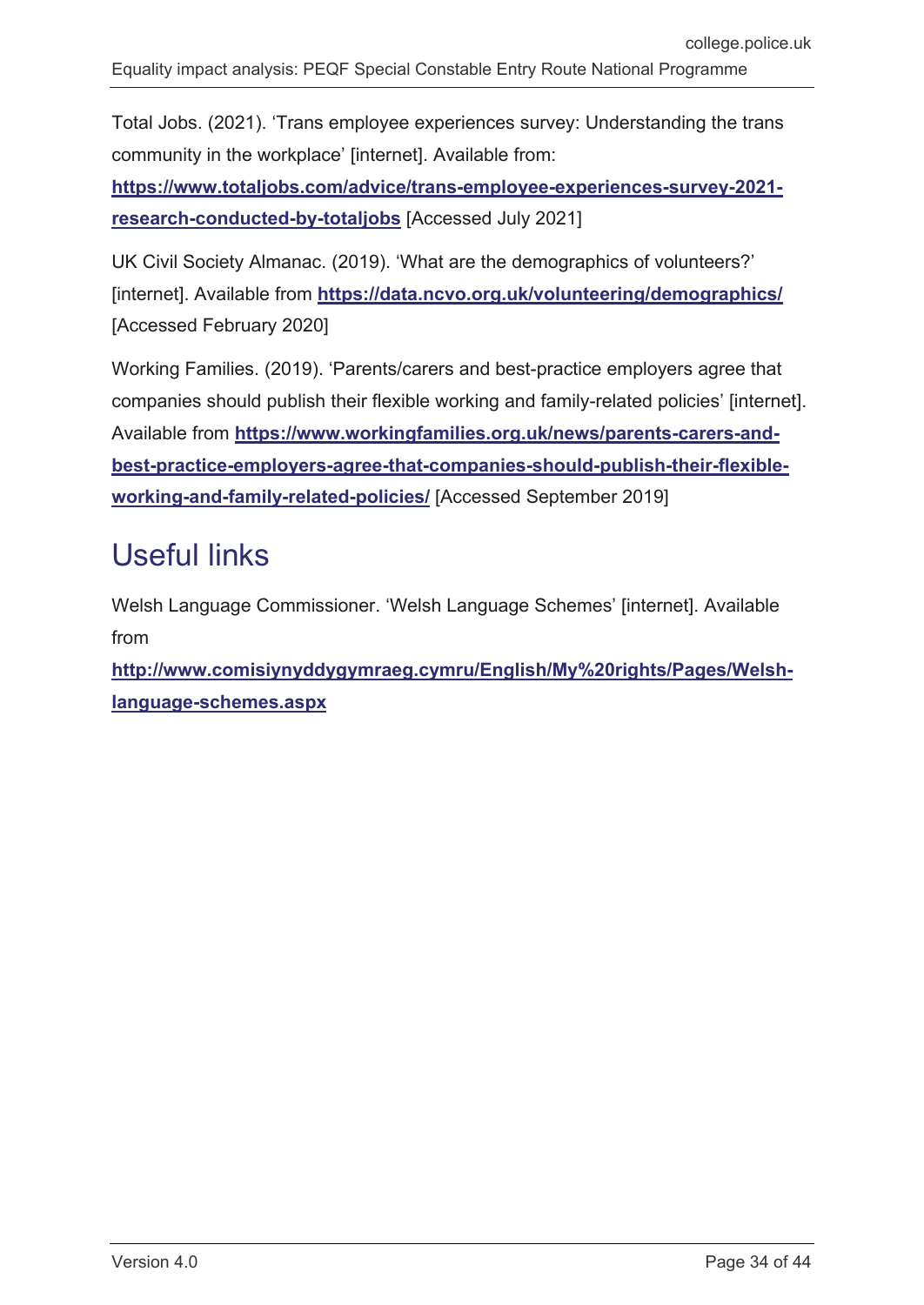## Appendix 1: Initial analysis key points

<span id="page-34-0"></span>

| <b>Protected</b><br>characteristic | <b>Impact</b>  |                |                 |                 | Evidence of impact and, if applicable, justification where a                                                                                                                                                                                                                                                                                                  |
|------------------------------------|----------------|----------------|-----------------|-----------------|---------------------------------------------------------------------------------------------------------------------------------------------------------------------------------------------------------------------------------------------------------------------------------------------------------------------------------------------------------------|
|                                    | <b>Unknown</b> | <b>Neutral</b> | <b>Negative</b> | <b>Positive</b> | genuine determining reason seems to exist                                                                                                                                                                                                                                                                                                                     |
| Age                                |                | X              |                 |                 | Forces are encouraged to monitor the average age of those<br>wishing to pursue phase 2 learning. If distinct patterns begin to<br>emerge, a closer review and mitigations may be required.                                                                                                                                                                    |
| <b>Disability</b>                  |                | X              |                 |                 | As part of the programme's core delivery requirements, forces and<br>education providers are required to provide learning support that is<br>appropriate to individual need. It is envisaged that SCs are<br>provided with a programme handbook that will detail support<br>options. Reasonable adjustments must be provided as per the<br>Equality Act 2010. |
| <b>Gender</b><br>reassignment      | $\sf X$        |                |                 |                 | We welcome any data, research or other evidence of the potential<br>impact of the SC programme on trans people. Forces may wish to<br>review policies to ensure that they accommodate the needs of<br>trans people.                                                                                                                                           |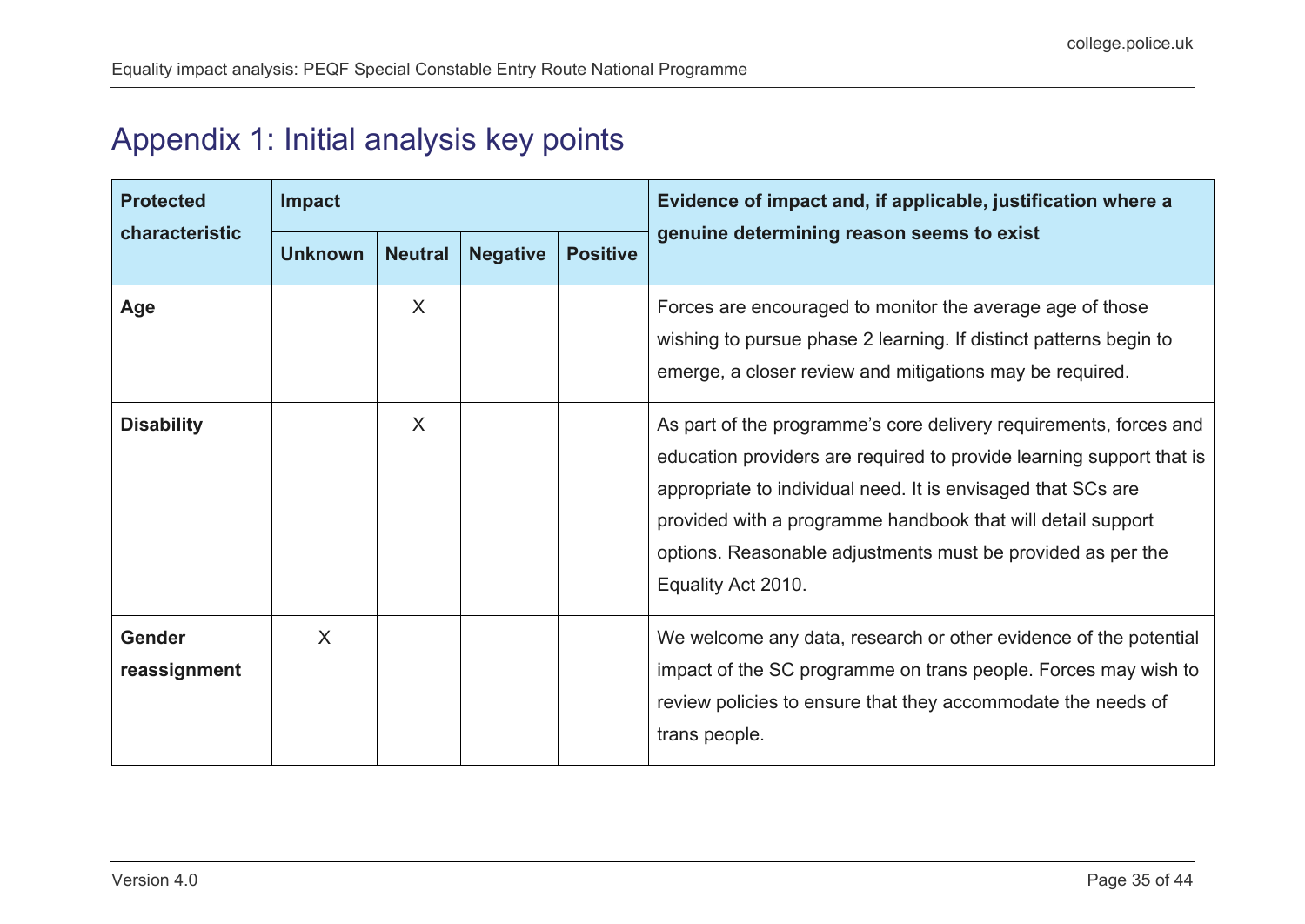| <b>Protected</b><br>characteristic          | <b>Impact</b>  |                |                 |                 | Evidence of impact and, if applicable, justification where a                                                                                                                                                                                                                                                                                                                                                                                                                                                                                   |
|---------------------------------------------|----------------|----------------|-----------------|-----------------|------------------------------------------------------------------------------------------------------------------------------------------------------------------------------------------------------------------------------------------------------------------------------------------------------------------------------------------------------------------------------------------------------------------------------------------------------------------------------------------------------------------------------------------------|
|                                             | <b>Unknown</b> | <b>Neutral</b> | <b>Negative</b> | <b>Positive</b> | genuine determining reason seems to exist                                                                                                                                                                                                                                                                                                                                                                                                                                                                                                      |
| <b>Marriage and</b><br>civil<br>partnership | $\sf X$        |                |                 |                 | We welcome any data, research or other evidence of the potential<br>impact of the SC programme on marriage or civil partnerships.                                                                                                                                                                                                                                                                                                                                                                                                              |
| <b>Pregnancy and</b><br>maternity           | $\sf X$        |                |                 |                 | We welcome any data, research or other evidence of the potential<br>impact of the new entry routes on pregnancy or maternity. Forces<br>will govern their own delivery timelines and must accommodate<br>any request to pause learning for maternity leave absences.                                                                                                                                                                                                                                                                           |
| <b>Race</b>                                 | $\chi$         |                |                 |                 | Forces will be encouraged to collect and analyse data relating to<br>the race of their SC workforce. Data to evidence how many SCs<br>who identify with an ethnic minority group choose to enter phase 2<br>learning would be beneficial. This data will help to inform an<br>understanding of participation, identify limitations and support<br>equality. The Special Constabulary has significantly higher ethnic<br>diversity than the regular constabulary. We will support forces in<br>ensuring that this diversity is not compromised. |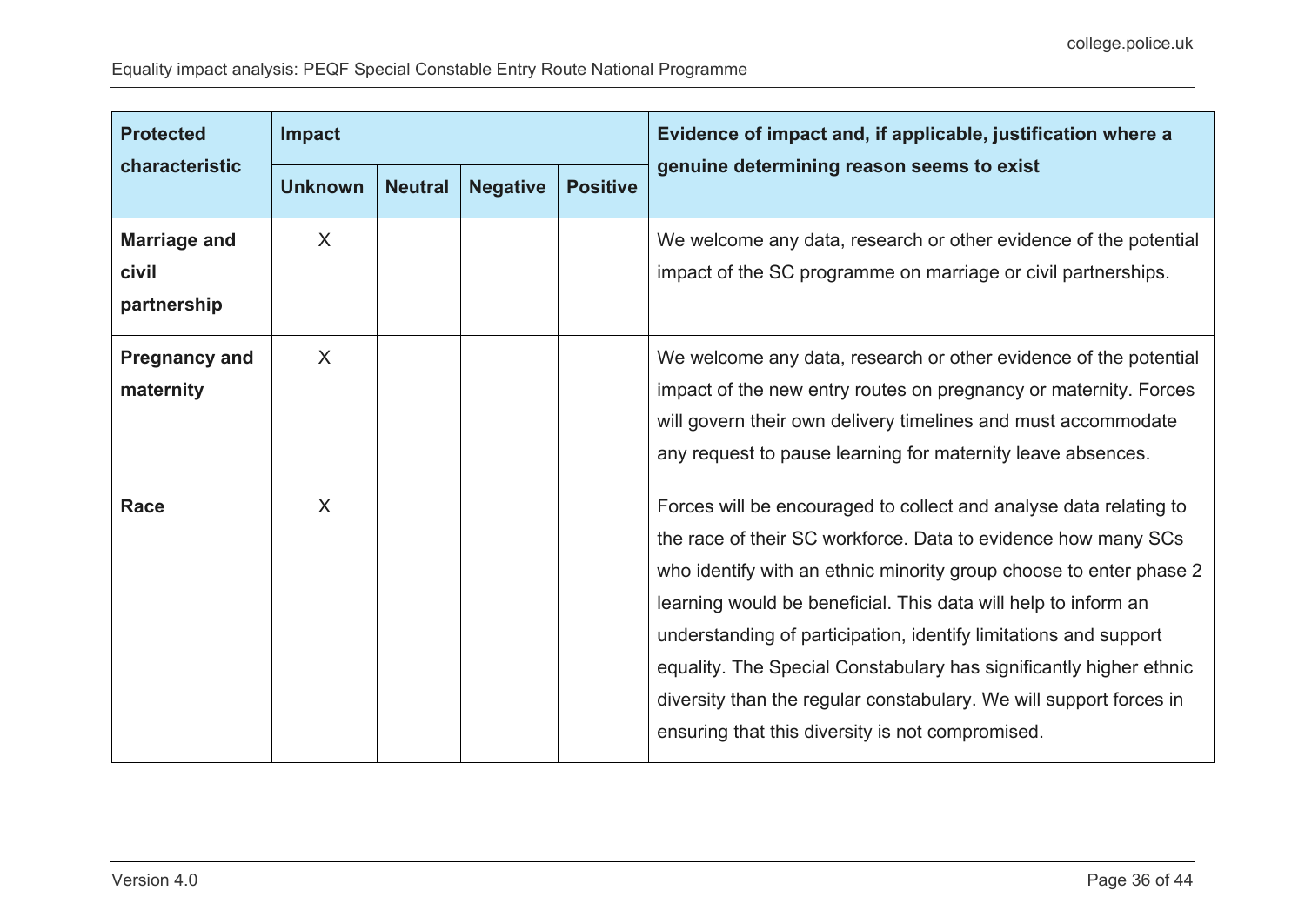| <b>Protected</b><br>characteristic | <b>Impact</b>  |                |                 |                 | Evidence of impact and, if applicable, justification where a                                                                                                                                                                                                                              |
|------------------------------------|----------------|----------------|-----------------|-----------------|-------------------------------------------------------------------------------------------------------------------------------------------------------------------------------------------------------------------------------------------------------------------------------------------|
|                                    | <b>Unknown</b> | <b>Neutral</b> | <b>Negative</b> | <b>Positive</b> | genuine determining reason seems to exist                                                                                                                                                                                                                                                 |
| <b>Religion and</b><br>belief      |                | $\sf X$        |                 |                 | The programme does not deviate from the existing requirement of<br>16 hours per month for SCs. Its introduction should not lead to any<br>additional obstacle to religious observance. Forces are<br>encouraged to collect data on this protected characteristic as part<br>of their EIA. |
| <b>Sex</b>                         | X              |                |                 |                 | We will monitor the data closely to understand the impact of the<br>new programme on female representation, and to try to<br>understand any potential barriers or inequality.                                                                                                             |
| <b>Sexual</b><br>orientation       | X              |                |                 |                 | We welcome any data, research or other evidence of the potential<br>impact of the new programme on people who identify as LGBT+.                                                                                                                                                          |
| Socioeconomic<br><b>status</b>     | $\sf X$        |                |                 |                 | We welcome any data and research on the significance of<br>socioeconomic background of the Special Constabulary workforce<br>demographic, and how this may be affected by the introduction of<br>the new programme.                                                                       |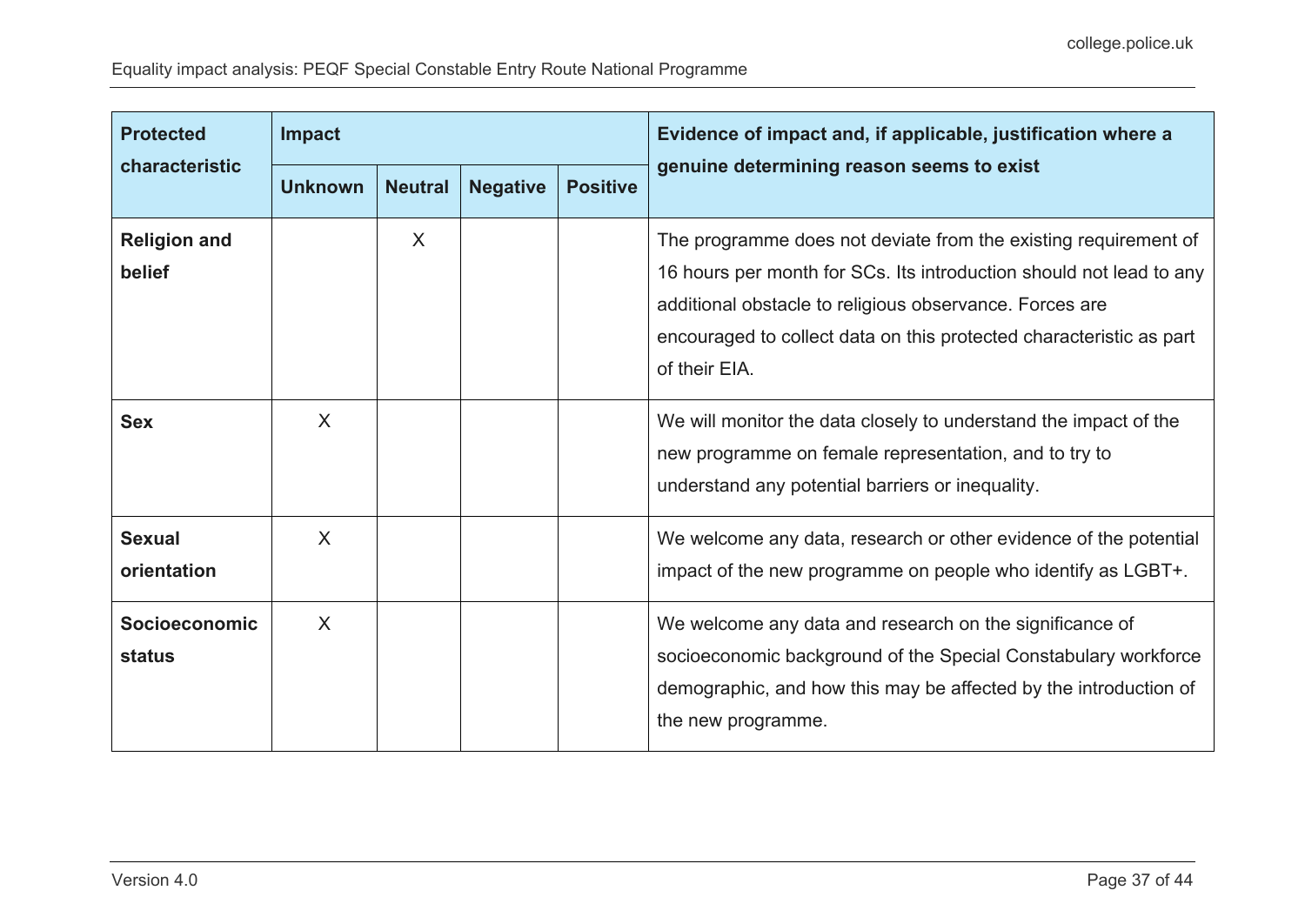## Appendix 2: Examples of emerging practice and further ideas

As part of the quality assurance process, forces are requested to submit force-specific EIAs for PEQF police constable entry route implementation. The service's commitment to developing a representative workforce has led to a strong level of engagement with the EIA process, with all protected characteristics given due consideration and true innovation emerging. Below are examples of emerging practice taken from these EIAs. To support forces, examples have also been included to help forces get creative, which are drawn from broader research surrounding engagement initiatives. Initial findings suggest that in many cases, forces and higher education institutions (HEIs) intend to adopt similar approaches to widen participation and address any issues that may arise. They also show that the methods used can apply across a range of protected groups. While the findings relate to the police constable entry routes, there may be points of interest for the Special Constabulary.

<span id="page-37-0"></span>

| <b>Practice</b>                                                            | <b>Examples</b>                                                                                                                                                                                                                                                                                                                                                                             |
|----------------------------------------------------------------------------|---------------------------------------------------------------------------------------------------------------------------------------------------------------------------------------------------------------------------------------------------------------------------------------------------------------------------------------------------------------------------------------------|
| <b>Outreach and engagement</b>                                             |                                                                                                                                                                                                                                                                                                                                                                                             |
| Specific information, advice or guidance<br>tailored for protected groups. | HEIs host events for potential students and give information about the<br>university, courses and support available.<br>Officers attend HEI and careers fairs, and promote the service as an inclusive<br>×.<br>employer.<br>Add key points from workforce policies, such as gender reassignment, annual<br>leave for pilgrimage, accommodations for parenting and caring responsibilities. |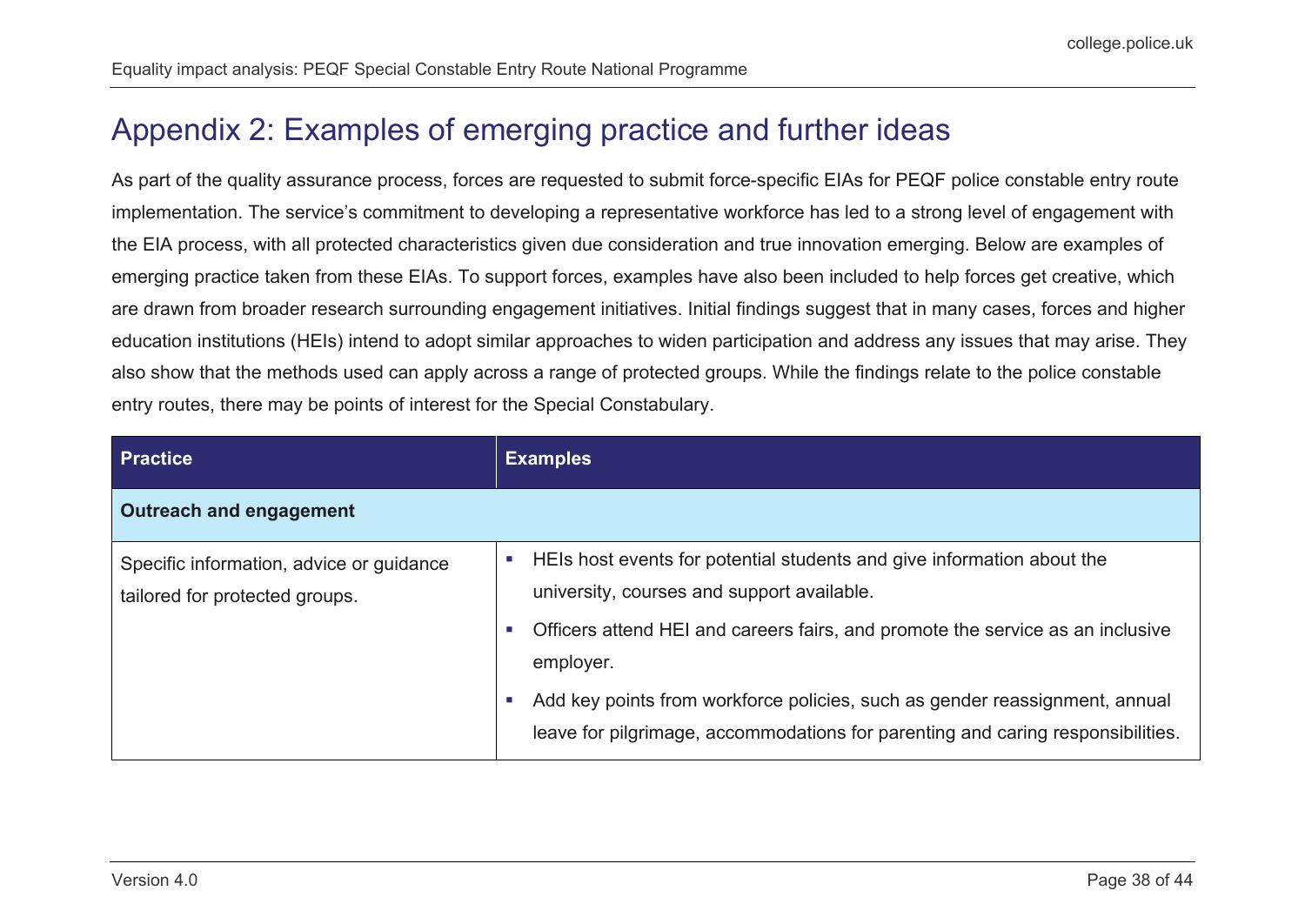| <b>Practice</b>                            | <b>Examples</b>                                                                                                                                                                                                               |  |  |
|--------------------------------------------|-------------------------------------------------------------------------------------------------------------------------------------------------------------------------------------------------------------------------------|--|--|
|                                            | 'Meet and greet' sessions where potential recruits come and meet serving<br>ш<br>officers.<br>Set up PEQF Q&A areas on the force website.<br>ш<br>Set up a dedicated email for queries relating to recruitment via PEQF.<br>ш |  |  |
| Promotional resources promoting diversity. | Tailored marketing, such as providing materials that provide information on the<br>ш<br>gender and ethnic balance.                                                                                                            |  |  |
|                                            | Video blogs about the experience of minority group officers and new officers on<br>ш<br>YouTube and the force's website.                                                                                                      |  |  |
|                                            | Research into effective use of social media streams.<br>п                                                                                                                                                                     |  |  |
|                                            | Videos featuring individuals from protected groups and the workforce's<br>ш<br>commitment to diversity.                                                                                                                       |  |  |
| Engaging local community groups, religious | Attendance and presentations at community festivals and events.<br>ш                                                                                                                                                          |  |  |
| and community leaders, schools and         | Use of local radio and other media streams.<br>a.                                                                                                                                                                             |  |  |
| colleges.                                  | Work with schools and 'feeder' colleges.<br>ш                                                                                                                                                                                 |  |  |
|                                            | Get input from independent advisory groups made up of key community<br>ш<br>members.                                                                                                                                          |  |  |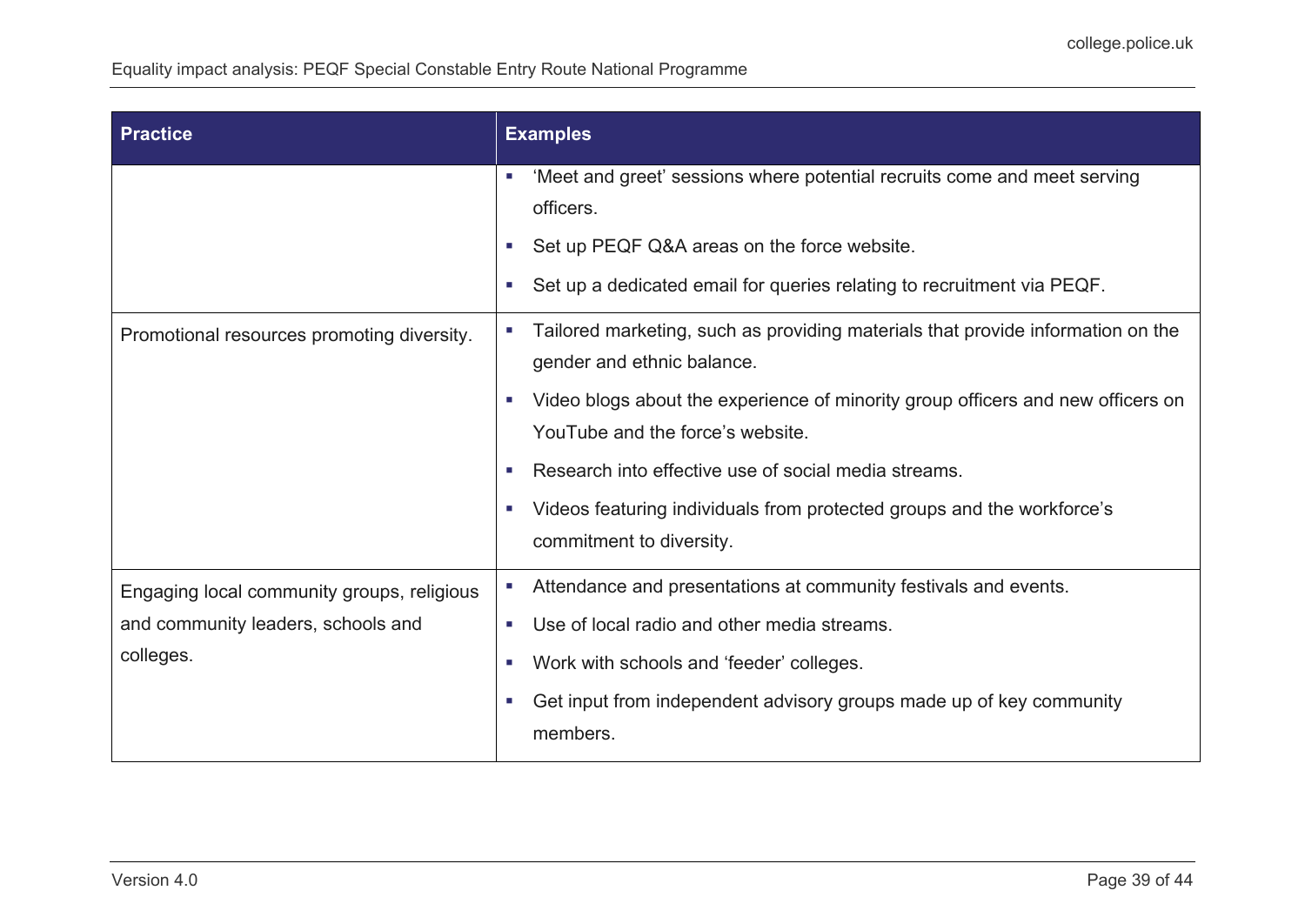| <b>Practice</b>                                                                               | <b>Examples</b>                                                                                                                                                                                                                                                                                                                                                                                                                                                                                       |
|-----------------------------------------------------------------------------------------------|-------------------------------------------------------------------------------------------------------------------------------------------------------------------------------------------------------------------------------------------------------------------------------------------------------------------------------------------------------------------------------------------------------------------------------------------------------------------------------------------------------|
| Applying for equality, diversity and inclusion<br>kite marks, charters, etc.                  | Membership of specific groups, such as Advance HE's Athena Swan Charter,<br>ш<br>Stonewall list of organisations.                                                                                                                                                                                                                                                                                                                                                                                     |
| Engage staff associations/networks                                                            | Obtain ideas for outreach and connection.<br>Ľ,                                                                                                                                                                                                                                                                                                                                                                                                                                                       |
| <b>Recruitment and selection</b>                                                              |                                                                                                                                                                                                                                                                                                                                                                                                                                                                                                       |
| Introduce 'blind' recruitment.                                                                | During the paper sift, remove information visible to the recruitment panel that<br>×.<br>may associate a candidate with a protected characteristic.                                                                                                                                                                                                                                                                                                                                                   |
| Flexible entry requirements taking account<br>of individual skills, expertise and experience. | Most HEIs consider experience and skills where candidates do not hold the<br>required academic qualifications for entry.                                                                                                                                                                                                                                                                                                                                                                              |
| Sign up to the Disability Confident scheme<br>and ensure recruitment process is inclusive.    | Review recruitment processes to ensure fairness.<br>Ensure that info regarding the reasonable adjustment application for support<br>$\mathcal{L}_{\mathcal{A}}$<br>with the application and recruitment process is available on the force website,<br>or made available very early in the process.<br>Put mechanisms in place to ensure that reasonable adjustments can be made<br>×.<br>to support an applicant through the application, and that the recruitment<br>process is fair and consistent. |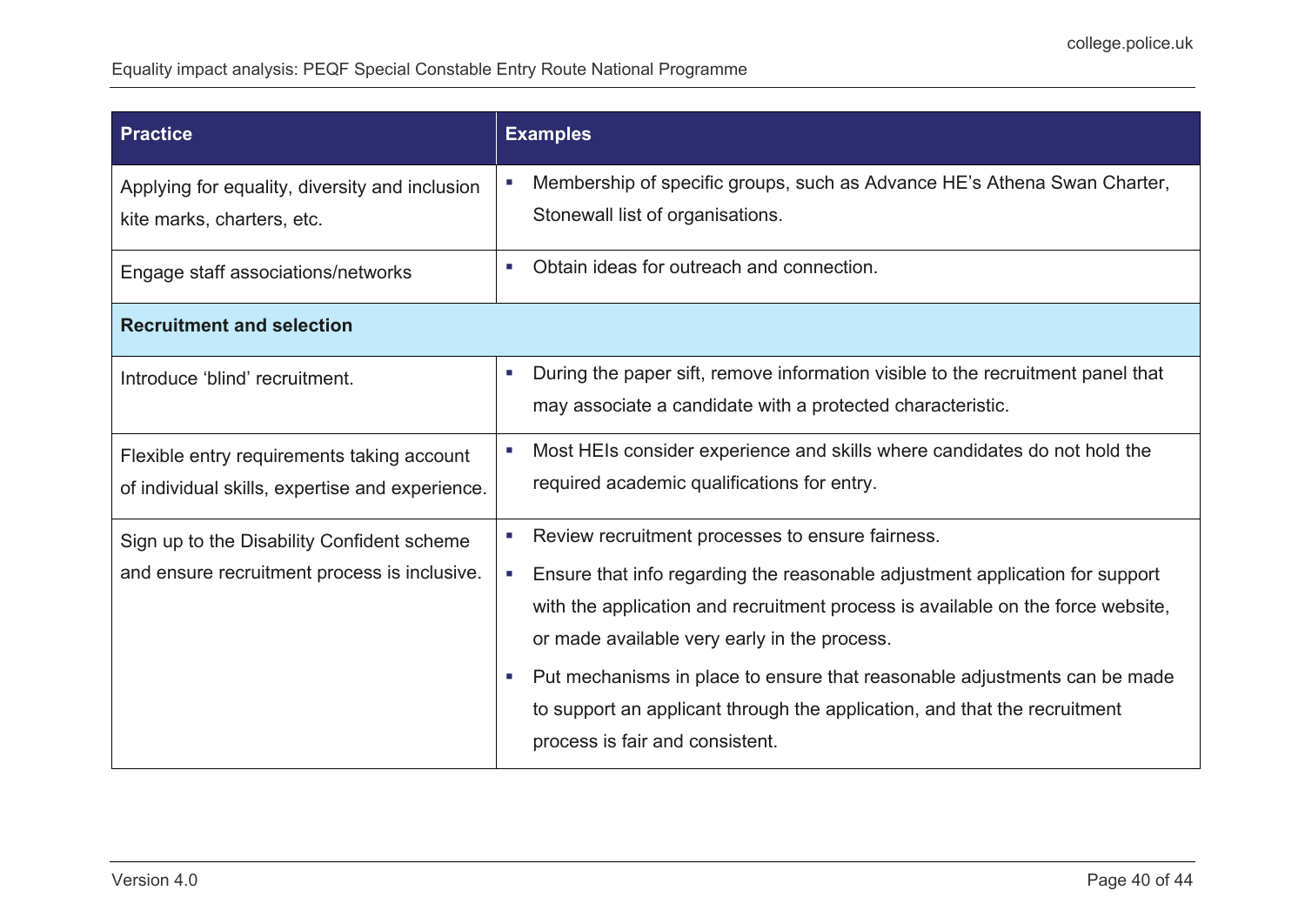| <b>Practice</b>                                                         | <b>Examples</b>                                                                                                                                                                                                                                                                                                                                                                                                                                                                                                                                       |
|-------------------------------------------------------------------------|-------------------------------------------------------------------------------------------------------------------------------------------------------------------------------------------------------------------------------------------------------------------------------------------------------------------------------------------------------------------------------------------------------------------------------------------------------------------------------------------------------------------------------------------------------|
| Review application and recruitment<br>processes.                        | Ensure all parts of the recruitment are inclusive and do not create obstacles for<br>×.<br>someone with a protected characteristic. For example, reviewing the questions<br>in a written assessment for minority group stereotypes, following neurodiversity<br>style guides.<br>Ensure all those involved in recruitment have received training in equality and<br>ш<br>inclusion, and have been given time to reflect on this training. Not giving<br>individuals the time to reflect on unconscious bias training may lead to<br>unconscious bias. |
| <b>Retention, attrition and progression</b>                             |                                                                                                                                                                                                                                                                                                                                                                                                                                                                                                                                                       |
| Buddying and mentoring schemes for<br>protected groups and individuals. | Student buddies for students with disabilities.<br>ш<br>Reverse mentoring schemes.<br>ш                                                                                                                                                                                                                                                                                                                                                                                                                                                               |
| Part-time courses and blended learning.                                 | Provision of a part-time offer will give access to those who cannot commit to<br>г<br>full-time study or work, such as individuals with caring responsibilities.<br>Working with HEIs to develop a range of different training delivery methods to<br>×<br>accommodate those with care responsibilities, for example, online modular<br>learning.                                                                                                                                                                                                     |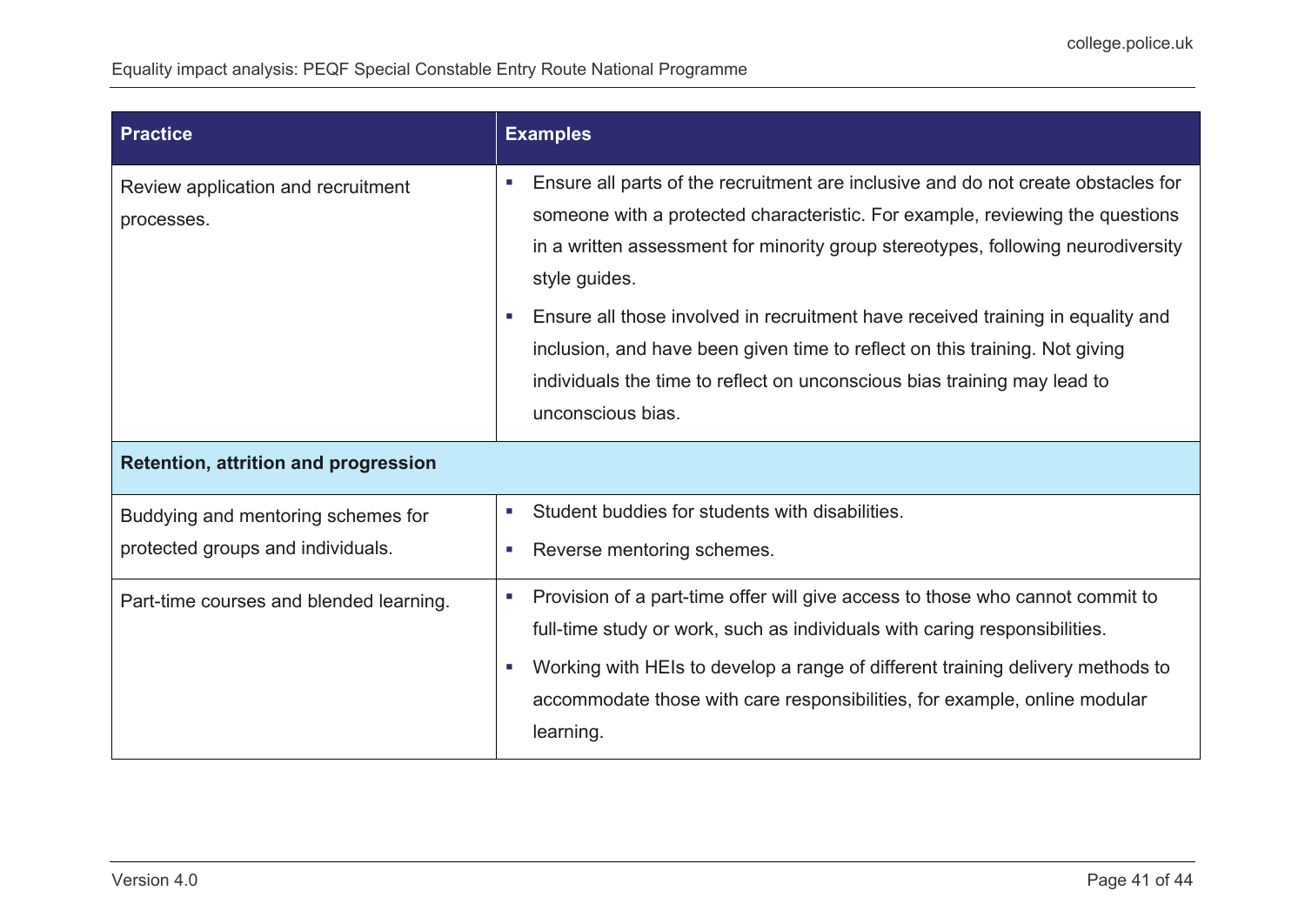| <b>Practice</b>                                        | <b>Examples</b>                                                                                                                                                                                                                                                                                                                       |
|--------------------------------------------------------|---------------------------------------------------------------------------------------------------------------------------------------------------------------------------------------------------------------------------------------------------------------------------------------------------------------------------------------|
| Ensure curriculum design and pedagogy is<br>inclusive. | Working with HEIs to ensure that all learning content is inclusive. This can<br>×.<br>include adjusting content for learning difference and ensuring content does not<br>stereotype or ostracise minority groups.                                                                                                                     |
| Dedicated staff roles offering personal<br>support.    | Having lead staff for specific characteristics (such as disability and race),<br>×.<br>personal tutors, advisers, mentors, coaches and buddies.<br>Share contact emails with any new recruit from a minority group to a 'support'<br>$\mathcal{L}_{\mathcal{A}}$<br>network' comprised of diversity ally and force DEI practitioners. |
| Engage staff associations.                             | Establish additional support mechanisms for recruits.<br><b>C</b><br>Signpost new recruits to all available networks.<br>ш                                                                                                                                                                                                            |
| Regular data collection, monitoring and<br>analysis.   | Collect student feedback through satisfaction surveys, focus groups and<br>×.<br>student forums.                                                                                                                                                                                                                                      |
|                                                        | Encourage the workforce to understand that full and candid declaration will help<br>ш<br>their force achieve the objectives of Policing Vision 2025, and will ensure that<br>initiatives can be put in place to secure a fair and inclusive workplace for<br>everyone.                                                                |
|                                                        | Monitor progress and catch any problems early.<br>×.                                                                                                                                                                                                                                                                                  |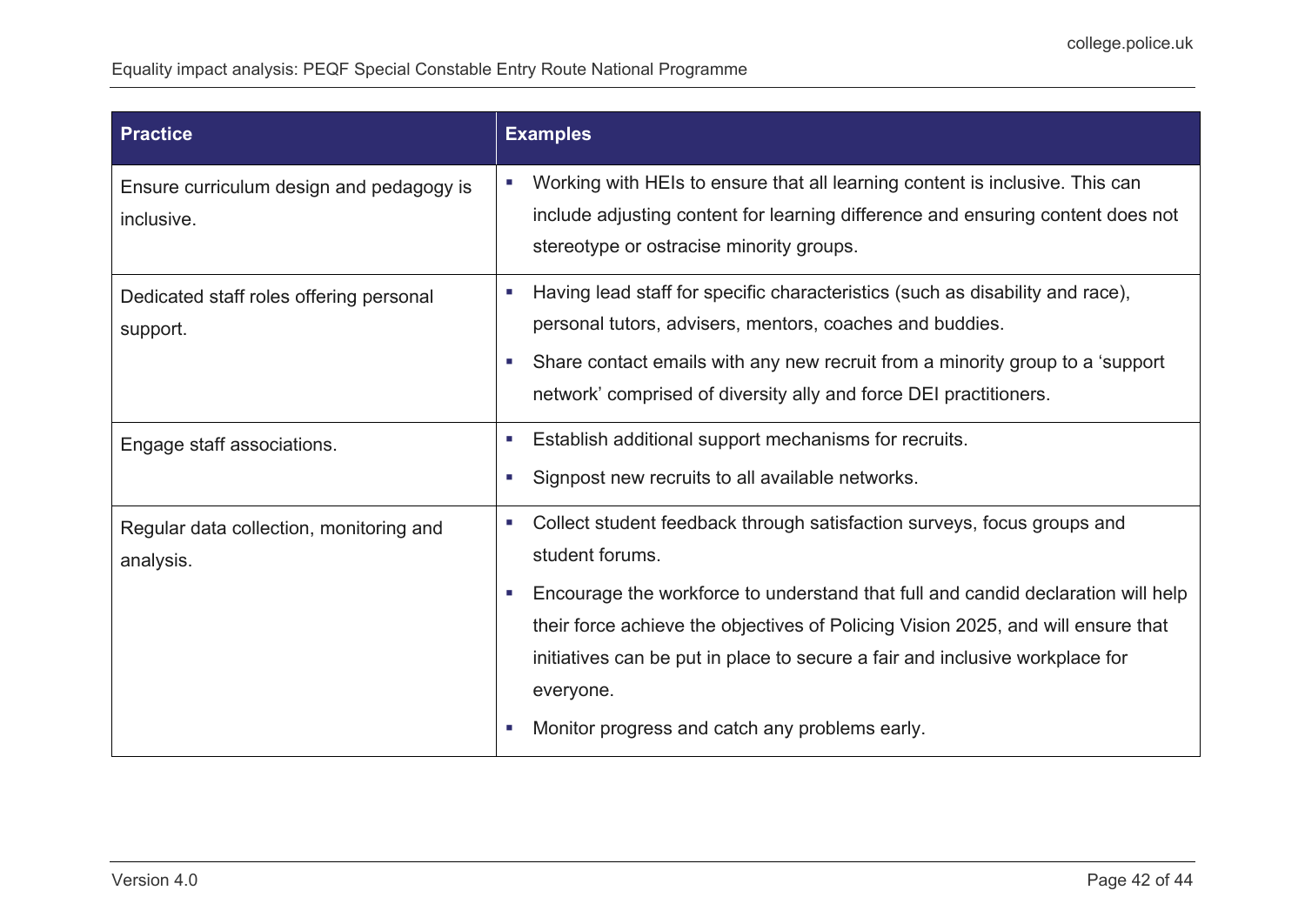| <b>Practice</b>                                         | <b>Examples</b>                                                                                                                                                                                                                                 |
|---------------------------------------------------------|-------------------------------------------------------------------------------------------------------------------------------------------------------------------------------------------------------------------------------------------------|
| Review existing policies and introduce new<br>policies. | Ensure that existing policies are fit for purpose and introduce the mechanics for<br>ensuring that all prohibited behaviours under the Equality Act are eliminated.<br>Introduce policies that will build an inclusive and fair workplace.<br>× |
| Encourage aspiration.                                   | One-to-one career support discussions.<br>×.<br>Encourage specialist teams to offer 'experience days' and lead on talks about<br>their function.                                                                                                |